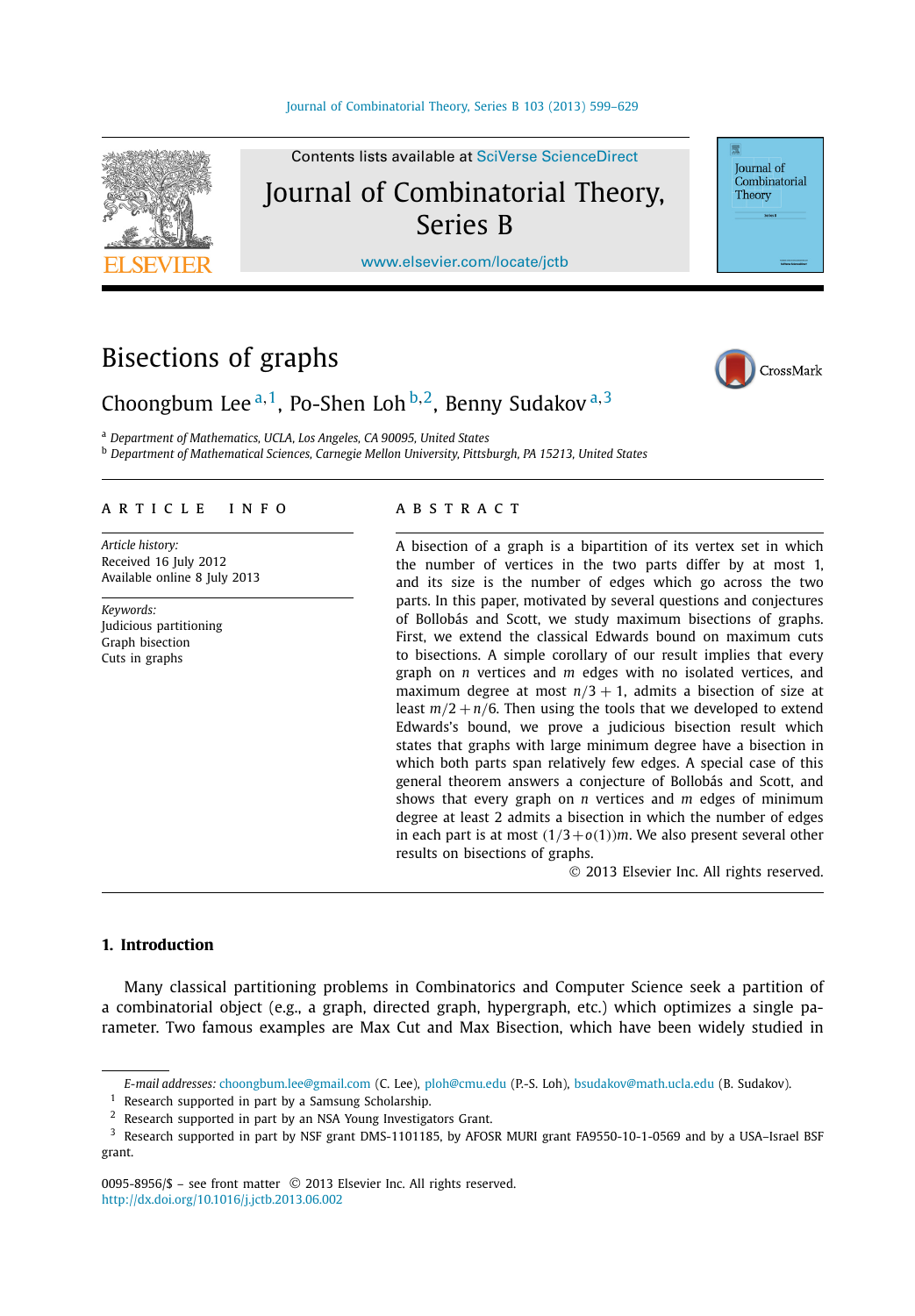<span id="page-1-0"></span>Combinatorics and Computer Science (see, e.g., [\[13,14,17,26\]](#page-30-0) and their references). In these problems, the objective is to find a bipartition which maximizes the number of crossing edges, with Max Bisection having the additional constraint that the two vertex classes should differ in size by at most one.

The most basic result in that area is that every graph with *m* edges has a cut of size at least *<sup>m</sup>* <sup>2</sup> . This can be seen by considering the expected number of crossing edges in a uniformly random partition, or by analyzing the following natural greedy algorithm. In this algorithm, one processes the vertices in an arbitrary order, adding each new vertex to the side which maximizes the number of edges crossing back to the previously positioned vertices. Moreover, one can similarly obtain the same estimate for maximum bisection.

There have been many improvements of the above bound, most notable among which is the fol-lowing result of Edwards [\[9\]](#page-30-0) which is tight, e.g., for complete graphs. (Here and in the remainder, *e(U, W )* denotes the number of edges between two disjoint sets *U* and *W* .)

$$
\max_{V_1 \cap V_2 = \emptyset} e(V_1, V_2) \geqslant \left\lceil \frac{m}{2} + \sqrt{\frac{m}{8} + \frac{1}{64}} - \frac{1}{8} \right\rceil. \tag{1}
$$

The area of *judicious partitioning* considers the general family of problems in which one seeks to optimize multiple parameters simultaneously. In the Max Cut setting, the canonical example is the beautiful result of Bollobás and Scott which shows that one can find a cut  $V_1 \cup V_2$  which not only achieves the Edwards bound  $(1)$ , but also induces few edges in each  $V_i$ .

**Theorem 1.1** *(Bollobás and Scott). (See [\[4\].](#page-30-0)) Every graph*  $G = (V, E)$  *with m edges has a bipartition*  $V =$ *V*<sup>1</sup> ∪ *V*<sup>2</sup> *which achieves the bound in* (1)*, and each vertex class spans at most*

$$
\frac{m}{4} + \sqrt{\frac{m}{32} + \frac{1}{256}} - \frac{1}{16}
$$

*edges.*

Note that this simultaneously optimizes three parameters: the number of edges crossing the cut, and the number of edges inside each  $V_i$  for  $i = 1, 2$ . It is impossible to obtain results of this nature through probabilistic arguments which are based on first-moment (expected value) calculations alone. Indeed, the most basic application of the probabilistic method constructs a random variable *X* to measure a single parameter, and calculates its expectation for a random construction. Then, as we did above for maximum cut, one can conclude that there is an outcome in which *X* takes a value which is at least its expectation.

Part of the appeal of judicious partitioning problems thus stems from the fact that they push the envelope for probabilistic methods: when one needs to satisfy two separate parameters *X* and *Y* simultaneously, the above argument breaks down, because  $X \geq \mathbb{E}[X]$  and  $Y \geq \mathbb{E}[Y]$  do not necessarily hold at the same time. It is therefore no coincidence that many arguments in the area of judicious partitioning blend techniques from probabilistic and extremal combinatorics, using variance calculations or martingale concentration inequalities to strengthen conclusions drawn from the initial first-moment calculations. This area has attracted many researchers, who have now produced a wealth of results, covering combinatorial structures spanning graphs, directed graphs, and hypergraphs. We direct the interested reader to any of [\[3,5,7,8,16,19,22,23\]](#page-30-0) (by no means a comprehensive list), or to either of the surveys [\[6,25\].](#page-30-0)

#### *1.1. Large bisections*

In this paper, we focus on bisections. Compared to cuts, bisections are much more complicated to analyze. For example, no bisection analogue to Theorem 1.1 was previously known. Also, in Computer Science, even long after Goemans and Williamson [\[14\]](#page-30-0) discovered a 0.878-factor approximation to Max Cut via semi-definite programming, the best Max Bisection results still lag behind, from the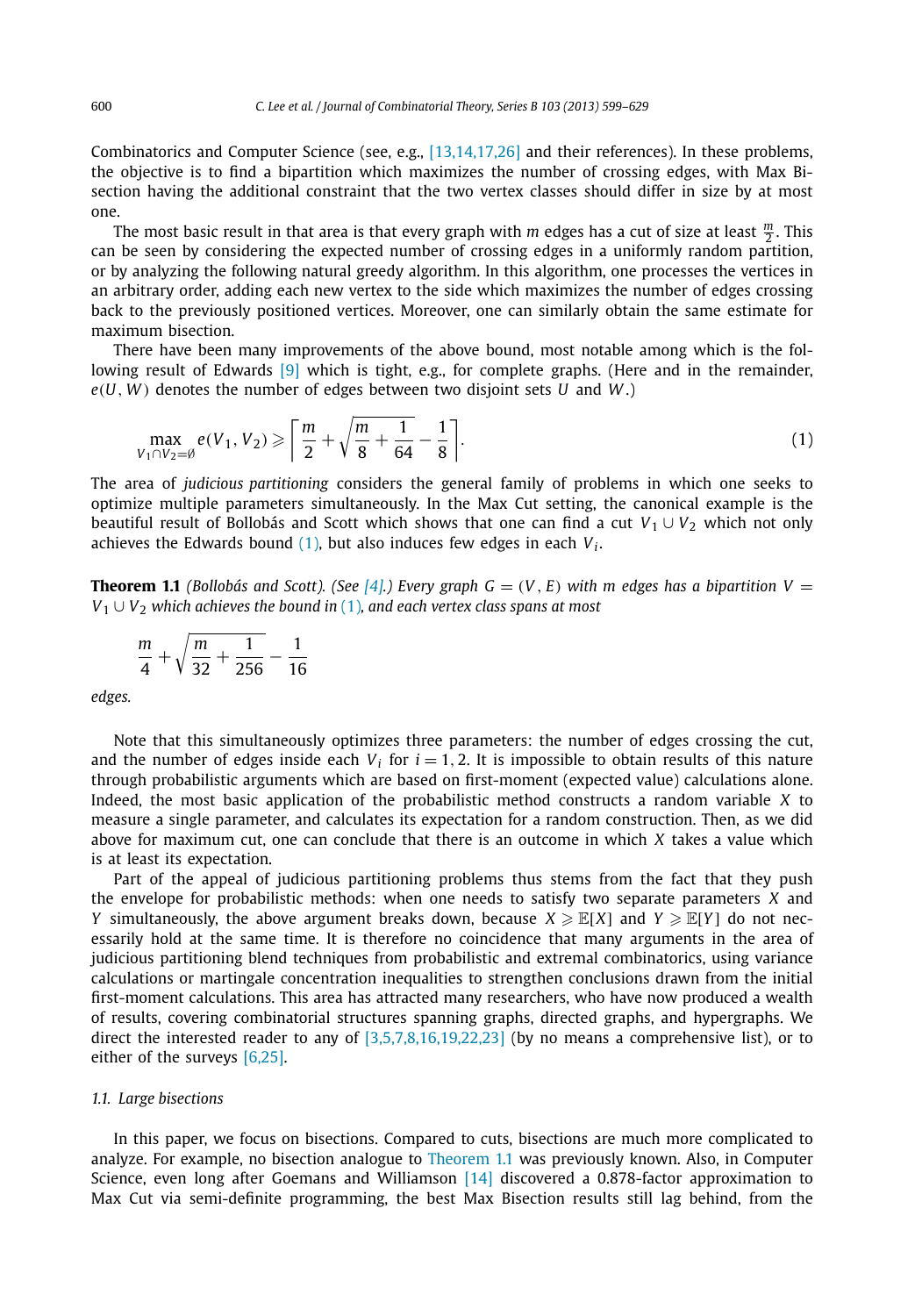<span id="page-2-0"></span>0.651-factor approximation of Frieze and Jerrum [\[13\]](#page-30-0) that it inspired, to the current best 0.703-factor approximation of Feige and Langberg [\[12\].](#page-30-0)

Note that when *m* is linear in *n*, the Edwards bound [\(1\)](#page-1-0) for cuts is relatively weak, giving only

$$
\text{Max Cut} \geqslant \frac{m}{2} + \Omega(\sqrt{n}).
$$

As cuts have been more successfully studied than bisections, there is an existing result which still has useful implications for sparse graphs. As noticed in [\[24,11\],](#page-30-0) the results that Edwards proved in [\[10\]](#page-30-0) implicitly imply that connected graphs admit a bipartition of size at least

$$
\text{Max Cut} \geqslant \frac{m}{2} + \frac{n-1}{4}.\tag{2}
$$

As a similar result, Erdős, Gyárfás, and Kohayakawa [\[11\]](#page-30-0) established the following bound for graphs without isolated vertices:

$$
\text{Max Cut} \geqslant \frac{m}{2} + \frac{n}{6},\tag{3}
$$

which can be proved by using the probabilistic method to produce a suitable ordering of the vertices to feed into the greedy algorithm alluded to in the beginning of the Introduction.

Unfortunately, neither result transfers directly, because every bisection of the star *<sup>K</sup>*1*,n*−<sup>1</sup> has size *<sup>n</sup>*  $\frac{n}{2} = \frac{m+1}{2}$ . This situation can be circumvented by imposing some minor conditions. To state our result, we introduce the following new notion, with respect to which we can prove sharp bounds on Max Bisection.

**Definition 1.2.** Let *T* be a connected component of a given graph. We say that *T* is a *tight component* if it has the following properties.

- (i) For every vertex  $v \in T$ , the subgraph induced by  $T \setminus \{v\}$  contains a perfect matching.
- (ii) For every vertex  $v \in T$  and every perfect matching of  $T \setminus \{v\}$ , no edge of the matching has exactly one endpoint adjacent to *v*.

We can now define the parameter  $\tau$  to be the number of tight components in a graph. Our first result is a very precise extension of (2) and (3) to bisections.

**Theorem 1.3.** *Let G be a graph of maximum degree which has τ tight components. Then there is a bisection of size at least*

$$
\frac{m}{2}+\frac{n-\max\{\tau,\Delta-1\}}{4}.
$$

This theorem is tight in both parameters  $\tau$  and  $\Delta$ . For example if the graph *G* consists of  $n/3$ vertex-disjoint copies of a triangle, then  $m = n$ ,  $\tau = n/3$ ,  $\Delta = 2$ , and one can easily see that the largest bisection is of size  $2n/3 = m/2 + n/6 = m/2 + (n - \tau)/4$ . As another example, if the graph is *K*<sub>1,*n*−1</sub> for an even integer *n*, then  $m = n - 1$ ,  $\tau = 0$ ,  $\Delta = n - 1$ , and the largest bisection is of size  $n/2 = m/2 + 1/2 = m/2 + (n - \Delta + 1)/4$ . Many other tight examples can be constructed.

Analogues to (2) and (3) follow as easy corollaries from Theorem 1.3.

 ${\bf Corollary 1.4.}$  *For n*  $\geqslant 2$ *, every n-vertex connected graph with m edges and maximum degree*  $\Delta$  *has a bisection of size at least*  $\frac{m}{2} + \frac{n+1-\Delta}{4}$ .

**Corollary 1.5.** *Every n-vertex graph with m edges, maximum degree at most*  $\frac{n}{3} + 1$ , and no isolated vertices, has a bisection of size at least  $\frac{m}{2} + \frac{n}{6}$ .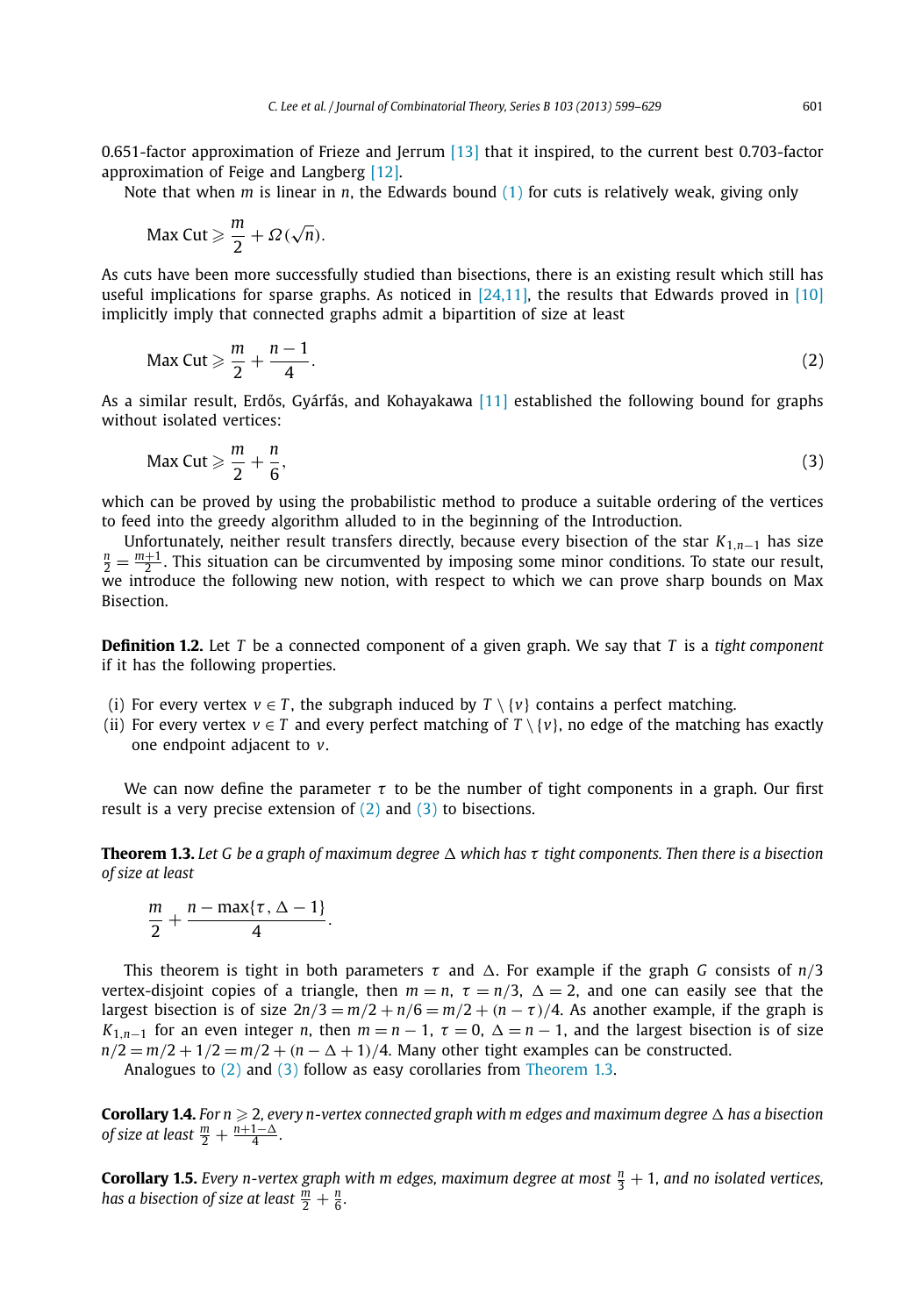<span id="page-3-0"></span>More importantly, the ideas used to prove [Theorem 1.3](#page-2-0) appear to be fairly robust. Variants on the theme produce several additional results, one of which provides a parameterized interpolation between cut and bisection results. Let an *α-bisection* be a cut in which both sides have at least  $(\frac{1}{2} - \alpha)n$  vertices.

**Theorem 1.6.** Let  $0 \leqslant \alpha \leqslant \frac{1}{6}$  be a fixed parameter. Then every n-vertex graph with m edges and no isolated *vertices contains an*  $\alpha$  *-bisection of size at least*  $\frac{m}{2} + \alpha n$ *.* 

**Remark.** This provides further insight to the bound  $\frac{m}{2} + \frac{n}{6}$  of [\(3\),](#page-2-0) since it shows that the bound can in fact always be achieved by a  $\frac{1}{6}$ -bisection.

#### *1.2. Judicious bisections*

A *judicious bisection* of a graph is a bisection in which both parts span few edges. This is a qualitative definition, and a quantitative definition will be given for each problem that we consider. There is a nontrivial obstacle to extending results from judicious cuts to judicious bisections, which is the fact that the direct analogue is false. Indeed, if one considers the star *K*1*,n*−1, one observes that although the natural bipartition produces an excellent judicious cut which spans no edges on either side, every *bisection* spans exactly  $\frac{n}{2} - 1$  edges on one side, and none on the other. This is far from the ideal of  $(\frac{1}{4} + o(1))$ *m* edges which is suggested by an expected value calculation for a random bisection.

To circumvent this issue, Bollobás and Scott proposed several conditions under which they suspected the ideal result would hold. Specifically, in their survey  $[6]$ , they suggested that perhaps one of  $\delta \to \infty$  or  $\Delta = o(n)$  might be enough. (Here and in the remainder,  $\delta$  and  $\Delta$  correspond to the minimum and maximum degree of the graph.) It is clear that these conditions exclude the star  $K_{1,n-1}$ , together with similar graphs which also are obstructions. Our first result proves their conjecture.

**Theorem 1.7.** *Let ε be a fixed positive constant and let G be an n-vertex graph with m edges such that* (i)  $m \geqslant \varepsilon^{-2}$ n, or (ii) all degrees are at most  $\frac{\varepsilon^2 n}{2}$ . If n is sufficiently large, then G admits a bisection  $V=V_1\cup V_2$ *in which each V<sub>i</sub> spans at most*  $(\frac{1}{4} + \varepsilon)$ *m edges.* 

Continuing the study of judicious bisection of graphs with large minimum degree, Bollobás and Scott suggested that once the minimum degree was at least 2, one could substantially improve upon the behavior of the now-excluded pathological *K*1*,n*−<sup>1</sup> example. Specifically, they conjectured in [\[6\]](#page-30-0) that such graphs always have bisections spanning at most *<sup>m</sup>* <sup>3</sup> edges in each part. This result would be tight, for example in the case when the graph was a triangle. (See the discussion after Theorem 1.9 for further examples.) Our next theorem asymptotically confirms Bollobás and Scott's conjecture. Here and in the remainder, *e(U)* denotes the number of edges spanned by the set *U*.

**Theorem 1.8.** *Every n-vertex graph*  $G = (V, E)$  *with m edges and minimum degree at least* 2 *has a bisection in which both*

$$
e(V_i)\leqslant\bigg(\frac{1}{3}+o(1)\bigg)m.
$$

In [\[6,25\],](#page-30-0) they further asked how the bound changes as the minimum degree condition grows, but did not conjecture the value of the constant. By Theorem 1.7, the asymptotic fraction should shrink to  $\frac{1}{4}$  with larger  $\delta$ . Our next result determines the asymptotic constants precisely, providing a complete answer to the question of Bollobás and Scott.

**Theorem 1.9.** Let  $\delta$  be a positive even integer. Every n-vertex graph  $G = (V, E)$  with m edges and minimum *degree at least δ has a bisection in which both*

$$
e(V_i) \leqslant \left(\frac{\delta+2}{4(\delta+1)}+o(1)\right)m.
$$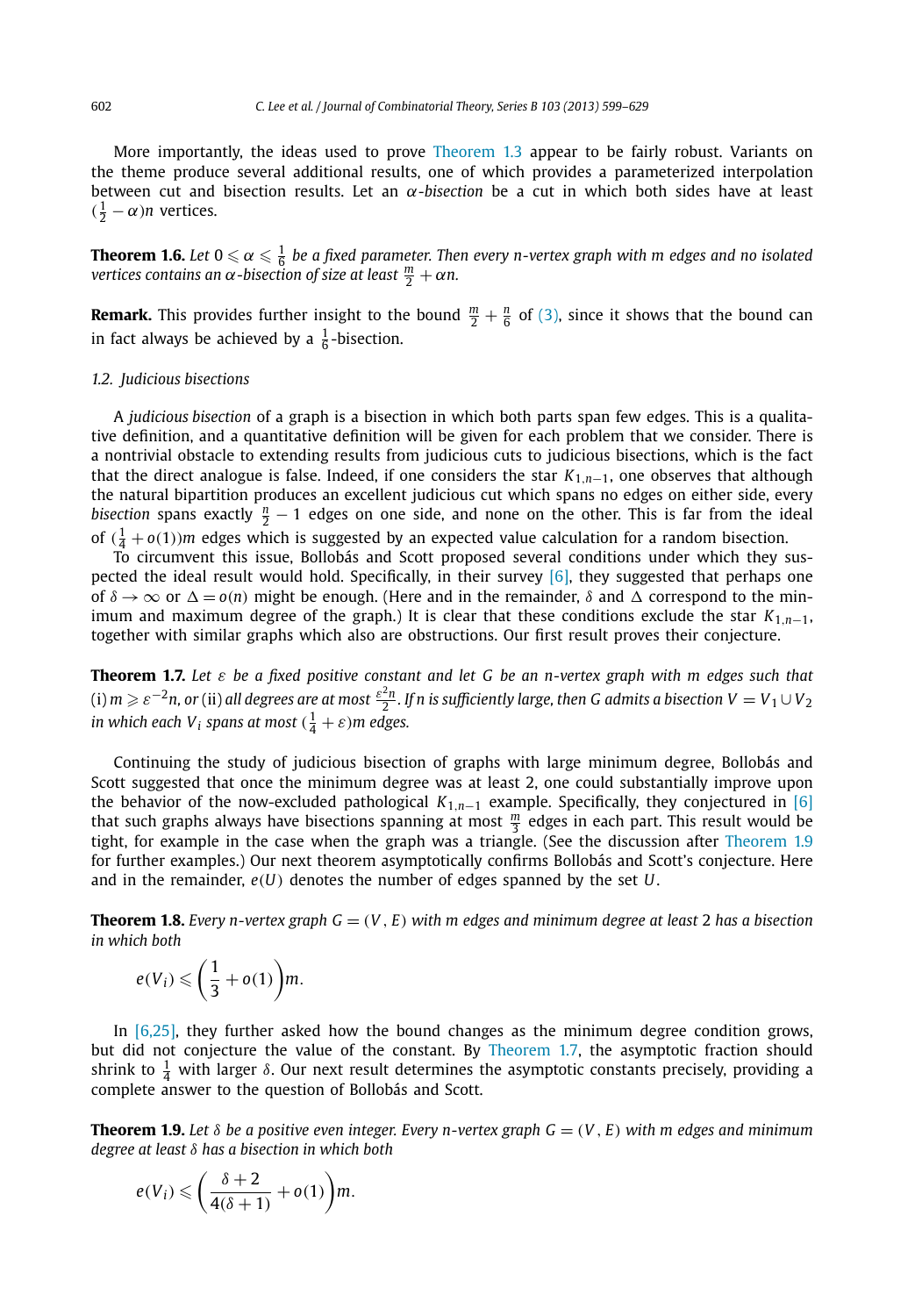<span id="page-4-0"></span>**Remark.** For odd  $\delta$ , one can deduce a bound by applying the above result for the even integer  $\delta - 1$ , and this is asymptotically tight (see below). The dependence between the constant and *δ* is therefore rather nontrivial.

Adding to the challenge, it turns out that the extremal examples come from at least two strikingly different families. For the first family, take the vertex-disjoint union of an arbitrary number of cliques of order  $\delta$ , together with an arbitrary number of cliques of order  $\delta + 1$ , and add a new vertex adjacent to all vertices in the cliques. For the second family, consider the complete bipartite graph  $K_{\delta+1,n-\delta-1}$ . Note that we obtain graphs with minimum degree  $\delta + 1$  (odd) from the second family of constructions, as well as from the first family of constructions when only  $K_{\delta+1}$  are used. These then provide examples for asymptotic tightness in the remark above.

**Proposition 1.10.** *Constructions from both of the above families only admit bisections which span at* least  $(\frac{\delta+2}{4(\delta+1)}-o(1))$ m edges on some side.

The main tool in proving [Theorems 1.8 and 1.9](#page-3-0) is the following strengthening of [Theorem 1.7](#page-3-0) for sparse graphs, which can also be viewed as a "randomized" version of [Theorem 1.3.](#page-2-0) It builds upon the proof of [Theorem 1.3](#page-2-0) and uses martingale concentration techniques to produce a bisection which is not only large, but also judicious. The key benefit is its parameterization in terms of the number of tight components.

**Theorem 1.11.** *Given any real constants C,*  $\varepsilon > 0$ *, there exist*  $\gamma$ ,  $n_0 > 0$  *for which the following holds. Every*  $g$ raph  $G = (V, E)$  with  $n \geqslant n_0$  vertices,  $m \leqslant Cn$  edges, maximum degree at most  $\gamma$ n, and  $\tau$  tight components, *admits a bisection*  $V = V_1 \cup V_2$  *where each*  $V_i$  *induces at most* 

$$
\frac{m}{4}-\frac{n-\tau}{8}+\varepsilon n
$$

*edges.*

To make use of this theorem for graphs whose maximum degree is not bounded, we first identify the large-degree vertices, say, of degree at least  $n^{3/4}$ , and find an optimal split of these vertices. Then armed with the appropriate parameterization, the remainder of the proof follows from a (somewhat intricate) analysis of the relationship between tight components, the number of edges, large-degree vertices, and the minimum degree condition.

#### *1.3. Related bisection results*

In the process of extending classical results from cuts to bisections, we also discovered several related statements which we present in this section. The judicious bipartition bound in [Theorem 1.1](#page-1-0) is tight for complete graphs, and therefore cannot be improved in general. This is clear: if the maximum cut only has size  $(\frac{1}{2} + o(1))m$ , then no bipartition can induce substantially fewer than  $\frac{m}{4}$  edges on each side. There is only potential for improvement if the graph already has a cut which is larger than the guaranteed  $\frac{m}{2}$ . In this setting, Alon, Bollobás, Krivelevich, and Sudakov [\[1\]](#page-30-0) proved that when the maximum cut is large, then indeed there is a judicious bipartition in which each side induces substantially fewer than  $\frac{m}{4}$  edges.

Bollobás and Scott  $\lceil 8 \rceil$  asked whether the same is also true for judicious bisections; we show that this is not the case.

**Proposition 1.12.** For arbitrarily large m, there are m-edge graphs with bisections of size at least  $\frac{3}{4}$ m, but with  $\max\{e(V_1), e(V_2)\} \geqslant \frac{m}{4}$  for every bisection  $V_1 \cup V_2$ .

Several researchers [\[2,20,21\]](#page-30-0) also noticed that if a graph has chromatic number at most *k*, then it admits a bipartition of size at least  $\frac{k+1}{2k}m$  when *k* is odd and  $\frac{k}{2(k-1)}m$  when *k* is even. This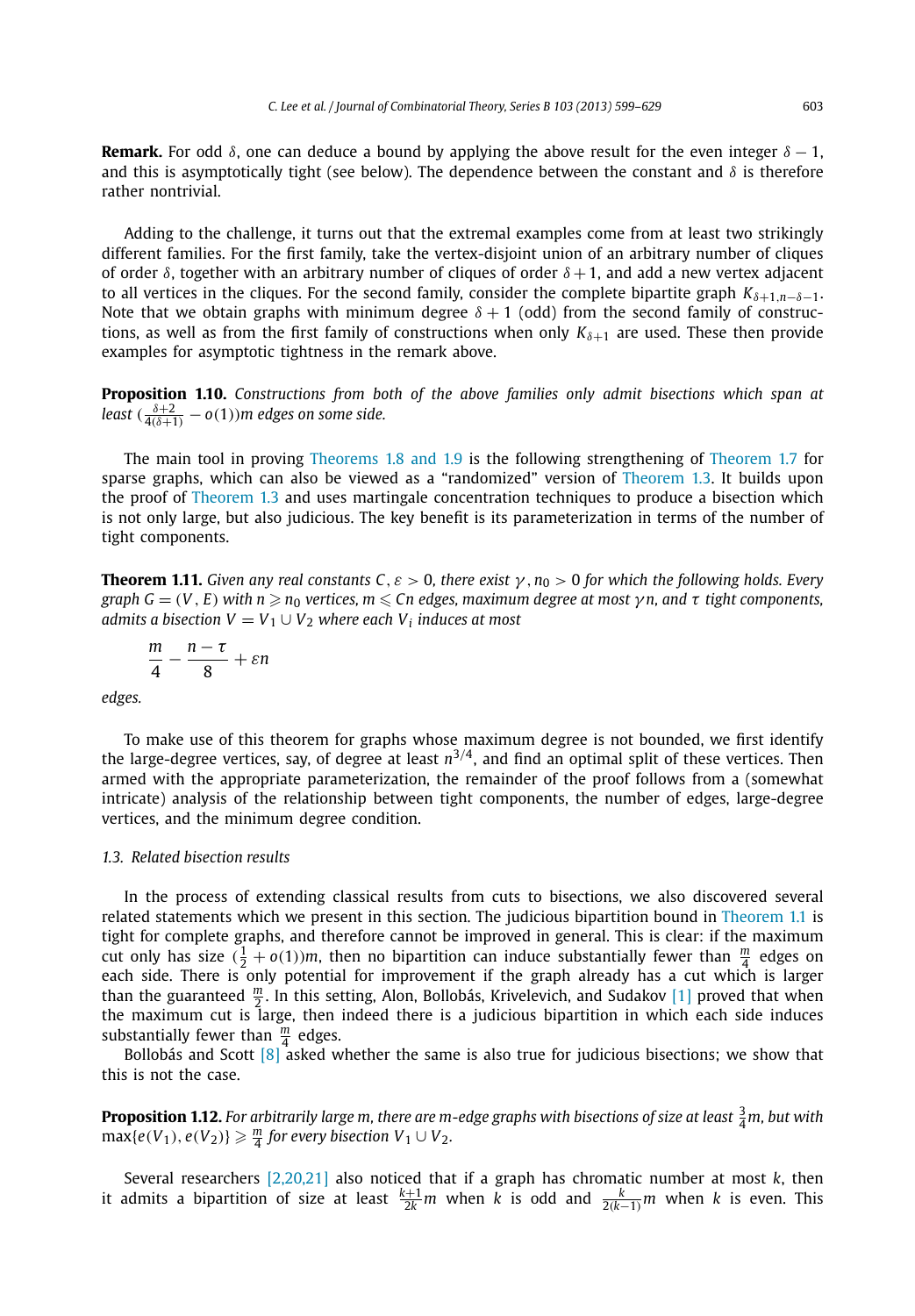<span id="page-5-0"></span>unfortunately is false for bisections, as the star  $K_{1,n-1}$  has chromatic number 2, but maximum bisection  $\frac{n}{2}$ , not  $\frac{2n}{3}$ . Instead, we prove an almost-bisection result under a maximum degree condition.

**Theorem 1.13.** For any positive integer r, if G is a graph with maximum degree at most r, then it has a bipar-<br>tition of size at least  $\frac{r+1}{2r}$ m when r is odd and  $\frac{r+2}{2(r+1)}$ m when r is even, in which the part siz  $\frac{r}{2}+1$ .

An obvious corollary of Theorem 1.13 is that if *G* is a graph with maximum degree at most *r*, then it has a true bisection of size at least  $\frac{r+1}{2r}m-\frac{r(r+1)}{4}$  when r is odd and  $\frac{r+2}{2(r+1)}m-\frac{r(r+2)}{4}$  when r is even. We also give a simple proof of the following result of Bollobás and Scott [\[7\].](#page-30-0)

**Theorem 1.14.** For any positive integer r, every r-regular graph has a bisection of size at least  $\frac{r+1}{2r}$ m when r is odd and  $\frac{r+2}{2(r+1)}$ *m when r is even.* 

#### *1.4. Notation and organization*

Since the majority of our results are asymptotic in nature, we will implicitly ignore rounding effects (e.g., when bisecting graphs of odd order) whenever these effects are of smaller order than our error terms. The following (standard) asymptotic notation will be utilized extensively. For two functions  $f(n)$  and  $g(n)$ , we write  $f(n) = o(g(n))$ ,  $g(n) = \omega(f(n))$  if  $\lim_{n \to \infty} f(n)/g(n) = 0$ , and  $f(n) = O(g(n))$  or  $g(n) = \Omega(f(n))$  if there exists a constant M such that  $|f(n)| \le M|g(n)|$  for all sufficiently large n. We also write  $f(n) = \Theta(g(n))$  if both  $f(n) = O(g(n))$  and  $f(n) = \Omega(g(n))$  are satisfied.

This paper is organized as follows. In the next section, we show how [Theorem 1.7](#page-3-0) follows from a rather short second-moment argument. In Section [3,](#page-7-0) we study tight components, and develop the main tools needed to prove [Theorems 1.3 and 1.6,](#page-2-0) and [Corollaries 1.5 and 1.4.](#page-2-0) In Section [4,](#page-11-0) we further combine these tools with martingale concentration results and prove [Theorem 1.11.](#page-4-0) We move to our main result in Sections [5](#page-15-0) and [6,](#page-17-0) where we first prove the  $\delta = 2$  case [\(Theorem 1.8\)](#page-3-0), and then the general case [\(Theorem 1.9\)](#page-3-0). We further confirm its asymptotic optimality by proving [Proposition 1.10](#page-4-0) in Section [7.](#page-27-0) Section [8](#page-28-0) contains the proofs of the various related results introduced in Section [1.3.](#page-4-0) Finally, we conclude with some remarks.

### **2. The basic second-moment argument**

We begin by answering two questions of Bollobás and Scott, regarding settings in which it was suspected that a judicious bisection would exist. These were the settings where (i) the minimum degree grew with *n*, or (ii) the maximum degree was of order  $o(n)$ . Either condition would rule out the basic pathological counterexample, which was based on a star.

It turns out that a second-moment argument suffices to answer these questions. The most elementary bisection algorithm constructs an arbitrary pairing of the vertices, and then separates each pair across  $V_1 \cup V_2$ , independently and uniformly at random. We will now show that this performs well in both of the above settings.

**Lemma 2.1.** *Let*  $G = (V, E)$  *be an n-vertex graph with m edges, and define* 

$$
\Lambda = \frac{1}{16} \left( 3m + \sum_{v \in V} d(v)^2 \right),\tag{4}
$$

*where d*(*v*) denotes the degree of vertex v. Then G admits a bisection  $V = V_1 \cup V_2$  for which each

$$
e(V_i)\leqslant \frac{m}{4}+\sqrt{2\Lambda}.
$$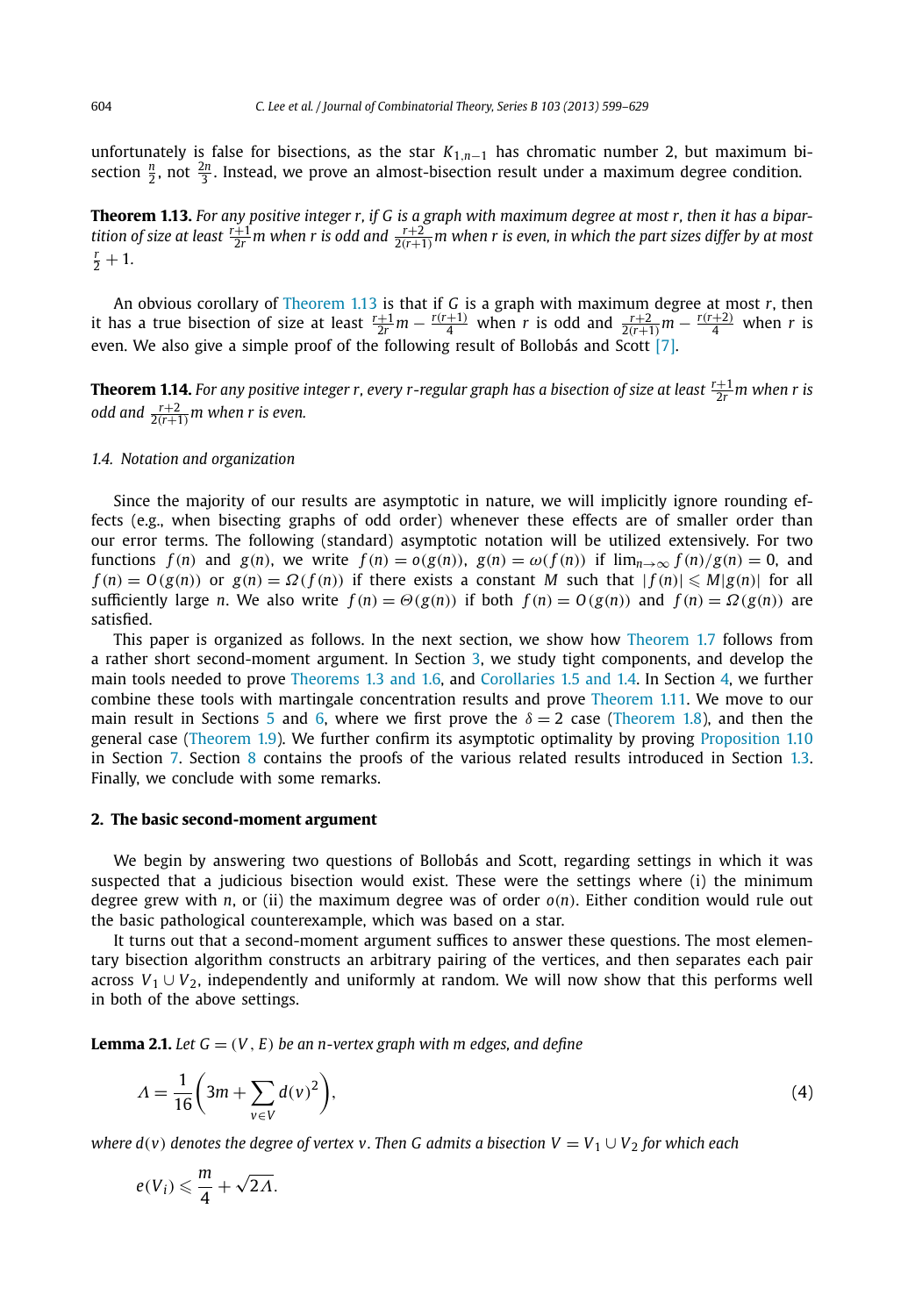**Proof.** Define the random variables  $Y_1$  and  $Y_2$  to be the numbers of edges induced by each  $V_i$  after the elementary random bisection algorithm, described above. It is clear that  $\mathbb{E}[Y_1] \leq \frac{m}{4}$ , because for each edge  $e = \{v, w\}$ ,  $\mathbb{P}(v, w \in V_1) = 0$  if *v*, *w* were initially paired, and it is  $\frac{1}{4}$  otherwise.

To calculate the variance of  $Y_1$ , define an indicator variable  $I_e$  for each edge *e*, which takes the value 1 precisely when both endpoints of *e* fall in *V*1. Note that for any *e* whose endpoints were initially paired, *Ie* is always 0. Thus, such *e* will never contribute to *Y*1; let *F* be the set of all other edges (i.e., edges whose endpoints were not initially paired). We then have

$$
\mathbb{E}[(Y_1 - \mathbb{E}[Y_1])^2] = \mathbb{E}\bigg[\bigg(\sum_{e \in F} (I_e - \mathbb{E}[I_e])\bigg)^2\bigg]
$$
  
\n
$$
= \mathbb{E}\bigg[\sum_{e \in F} (I_e - \mathbb{E}[I_e])^2 + \sum_{e \neq f \in F} (I_e - \mathbb{E}[I_e])(I_f - \mathbb{E}[I_f])\bigg]
$$
  
\n
$$
= \sum_{e \in F} (\mathbb{E}[I_e^2] - \mathbb{E}[I_e]^2) + \sum_{e \neq f \in F} (\mathbb{E}[I_eI_f] - \mathbb{E}[I_e]\mathbb{E}[I_f]).
$$

Each term in the first sum is precisely  $\frac{1}{4} - (\frac{1}{4})^2 = \frac{3}{16}$ . To estimate the second sum, observe that *I<sub>e</sub>* and *I <sup>f</sup>* are independent whenever the two pairs which hold the endpoints of *e* are disjoint from the two pairs which hold the endpoints of f. In those cases,  $\mathbb{E}[I_e I_f] - \mathbb{E}[I_e] \mathbb{E}[I_f] = 0$ . Otherwise, the endpoints of *e* and *f* are contained in either 2 or 3 pairs. If only two pairs are involved, it is easy to see that it is impossible for both of  $e \neq f$  to lie in  $V_1$ , so  $\mathbb{E}[I_eI_f] - \mathbb{E}[I_e]\mathbb{E}[I_f] = -(\frac{1}{4})^2$ . If three pairs are involved but *e* and *f* do not share a vertex, it is also impossible for both *e* and *f* to lie in  $V_1$ , so again  $\mathbb{E}[I_eI_f] - \mathbb{E}[I_e]\mathbb{E}[I_f] = -(\frac{1}{4})^2$ . The final possibility has *e* and *f* sharing a common endpoint, and their 3 total vertices lie in 3 different pairs. Then, the probability of *e* and *f* both falling in *V*<sup>1</sup> is  $\frac{1}{8}$ , and hence  $\mathbb{E}[I_eI_f] - \mathbb{E}[I_e]\mathbb{E}[I_f] \leq \frac{1}{8} - (\frac{1}{4})^2 = \frac{1}{16}$ . Therefore,

$$
\text{Var}[Y_1] \leqslant \sum_{e \in F} \frac{3}{16} + \sum_{e \neq f, \text{ incident}} \frac{1}{16} < \frac{3}{16} |F| + \frac{1}{16} \sum_{v \in V} d(v)^2 \leqslant \Lambda,
$$

where the strict inequality comes from writing  $d(v)^2$  instead of  $d(v)(d(v)-1)$ . Chebyshev's inequality then gives

$$
\mathbb{P}\big(Y_1 \geqslant \mathbb{E}[Y_1]+\sqrt{2\Lambda}\big) \leqslant \frac{\text{Var}[Y_1]}{2\Lambda} < \frac{1}{2}.
$$

The same inequality holds for *Y*<sup>2</sup> by symmetry, so we conclude that there is an outcome in which both  $e(V_i) \leq \frac{m}{4} + \sqrt{2\Lambda}$ .  $\Box$ 

We now proceed to prove [Theorem 1.7,](#page-3-0) which considers the situations when (i) the number of edges is  $\omega(n)$ , or (ii) the maximum degree is  $o(n)$ .

**Proof of Theorem 1.7.** Let  $\varepsilon > 0$  be given. We begin with (i). We will show that whenever there are  $m \geqslant \varepsilon^{-2} n$  edges and *n* is sufficiently large, there is a judicious bisection in which each  $e(V_i)$  $(\frac{1}{4} + \varepsilon)m$ . Indeed, then the trivial bound  $d(v) < n$  applied to [\(4\)](#page-5-0) gives

$$
\Lambda < \frac{1}{16} \bigg( 3m + n \sum_{v \in V} d(v) \bigg) = \frac{1}{16} \big( 3m + n(2m) \big),
$$

which is well below  $\frac{1}{2}$ *mn* for large *n*. Using  $m \geqslant \varepsilon^{-2}n$ , we find that  $\Lambda < \frac{1}{2}\varepsilon^2 m^2$ , which together with [Lemma 2.1](#page-5-0) implies that there is a bisection in which each  $e(V_i)\leqslant \frac{m}{4}+\sqrt{2\cdot\frac{1}{2}\varepsilon^2m^2}$ , as desired.

For (ii), we instead assume that  $d(v) \leqslant \frac{\varepsilon^2 n}{2}$ . Substituting our new bound for  $d(v)$  into [\(4\),](#page-5-0) we find that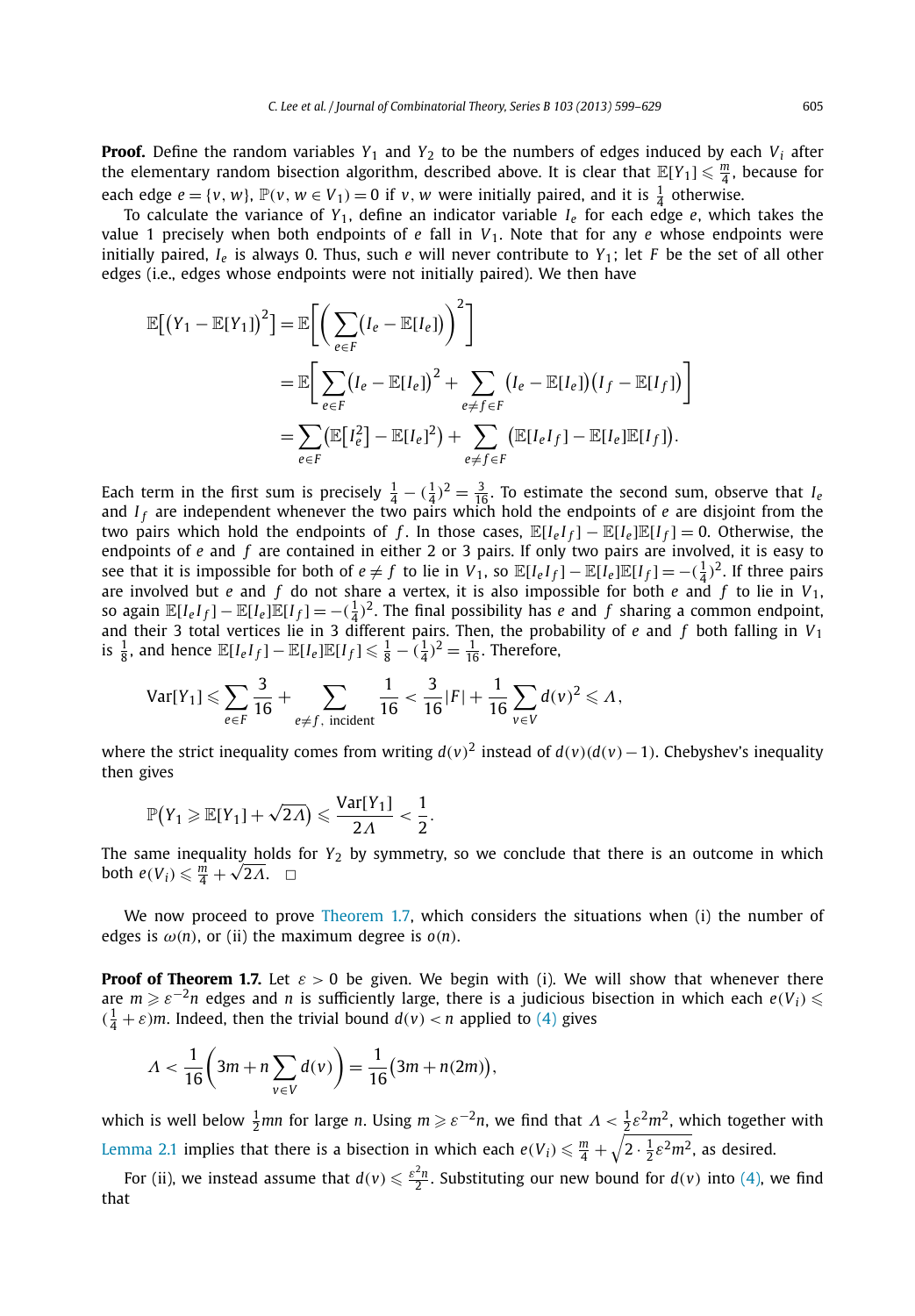<span id="page-7-0"></span>606 *C. Lee et al. / Journal of Combinatorial Theory, Series B 103 (2013) 599–629*

$$
\Lambda < \frac{1}{16} \left( 3m + \left( \frac{\varepsilon^2 n}{2} \right) \sum_{v \in V} d(v) \right) = \frac{1}{16} (3m + \varepsilon^2 nm),
$$

which is well below  $\frac{1}{8} \varepsilon^2 n m$  for large *n*. If  $m \ge \frac{n}{4}$ , then we have  $\Lambda < \frac{1}{2} \varepsilon^2 m^2$ , which completes the proof as for (i) above. On the other hand, if  $m < \frac{n}{4}$ , then there are at least  $\frac{n}{2}$  isolated vertices. We may then apply the original result of Bollobás and Scott [\(Theorem 1.1](#page-1-0) in the Introduction) to the graph induced by the non-isolated vertices, obtaining a cut (not necessarily a bisection) with each  $e(V_i) \leq (1 + \varepsilon)m$ . This is easily converted into a perfect bisection by suitably distributing the  $\geq \frac{n}{2}$ isolated vertices.  $\square$ 

# **3. Large bisection**

Our eventual goal is to prove [Theorem 1.9,](#page-3-0) which completely answers the question of judicious bisections under precise minimum-degree conditions. Using [Theorem 1.7](#page-3-0) as a starting point, we see that the difficult case is when both the total number of edges and the maximum degree are linear in *n*. The natural route is therefore to pre-allocate the vertices of large degree, and apply randomized arguments on the remainder of the graph. In this section, we develop tools which we apply to the graph after the removal of large degree vertices. Our first objective is to establish a gain above the trivial bound for the size of a bisection. (This is the precursor to a judicious bisection.) Specifically, we prove [Theorems 1.3 and 1.6.](#page-2-0)

The basic idea is to execute a deterministic greedy algorithm on a suitably ordered input. Indeed, suppose the vertices have been partitioned into pairs  $P_1, \ldots, P_{n/2}$ . We then obtain a bisection *V* =  $V_1$  ∪  $V_2$  by separating each pair. Start by arbitrarily splitting  $P_1$ , and iterate as follows. When considering  $P_i = \{v, w\}$ , there are two ways to split: either we place  $v \in V_1$  and  $w \in V_2$ , or we place  $v \in V_2$  and  $w \in V_1$ . Let  $x_{i-1}$  be the number of crossing edges in the bisection induced by the previously generated partition of  $P_1 \cup \cdots \cup P_{i-1}$ . If  $x_i$  is the number after splitting  $P_i$ , then an averaging argument shows that there is a way to split *Pi* such that

$$
x_i - x_{i-1} \geq \frac{1}{2} \big[ e(P_1 \cup \dots \cup P_i) - e(P_1 \cup \dots \cup P_{i-1}) \big]. \tag{5}
$$

Our algorithm proceeds by always selecting the split which maximizes  $x_i - x_{i-1}$ . Observe that this immediately implies that there is a bisection of size at least *<sup>m</sup>* <sup>2</sup> . Our objective is now to improve upon this bound by taking advantage of certain situations in which  $(5)$  is not tight.

For example, if  $P_i = \{v, w\}$  was in fact an edge, then both ways of splitting  $P_i$  would capture that edge. Inequality (5) only assumes that at least one of the splits captures the edge, so in this case we could actually improve the bound to

$$
x_i - x_{i-1} \geq \frac{1}{2} \big[ e(P_1 \cup \dots \cup P_i) - e(P_1 \cup \dots \cup P_{i-1}) \big] + \frac{1}{2}.
$$
 (6)

Alternatively, even if  $P_i = \{v, w\}$  were not an edge, there is another way to obtain the same bound as in (6). Indeed, whenever  $e(P_1 \cup \cdots \cup P_i) - e(P_1 \cup \cdots \cup P_{i-1})$  is an odd number, it is impossible for (5) to be sharp, because the right hand side is not an integer. In such a situation, we automatically obtain (6). Note that this happens when the "back-degrees", i.e., degrees of *v* and *w* in  $P_1 \cup \cdots \cup P_{i-1}$ are of different parity.

These two situations are advantageous because if  $(6)$  holds a linear number of times, then we obtain our desired gain over the trivial bound by an amount linear in *n*.

#### *3.1. Tight components and free vertices*

We aim to exploit the two possibilities outlined at the end of the previous section. In order to take full advantage of the first, we begin by taking a matching of maximum size as the basis of our pairing. In this section, we demonstrate the connection between maximum matchings and tight components.

Recall from the Introduction [\(Definition](#page-2-0) 1.2) that a tight component is a connected component *T* such that for every  $v \in T$ , the subgraph induced by  $T \setminus \{v\}$  contains a perfect matching, and every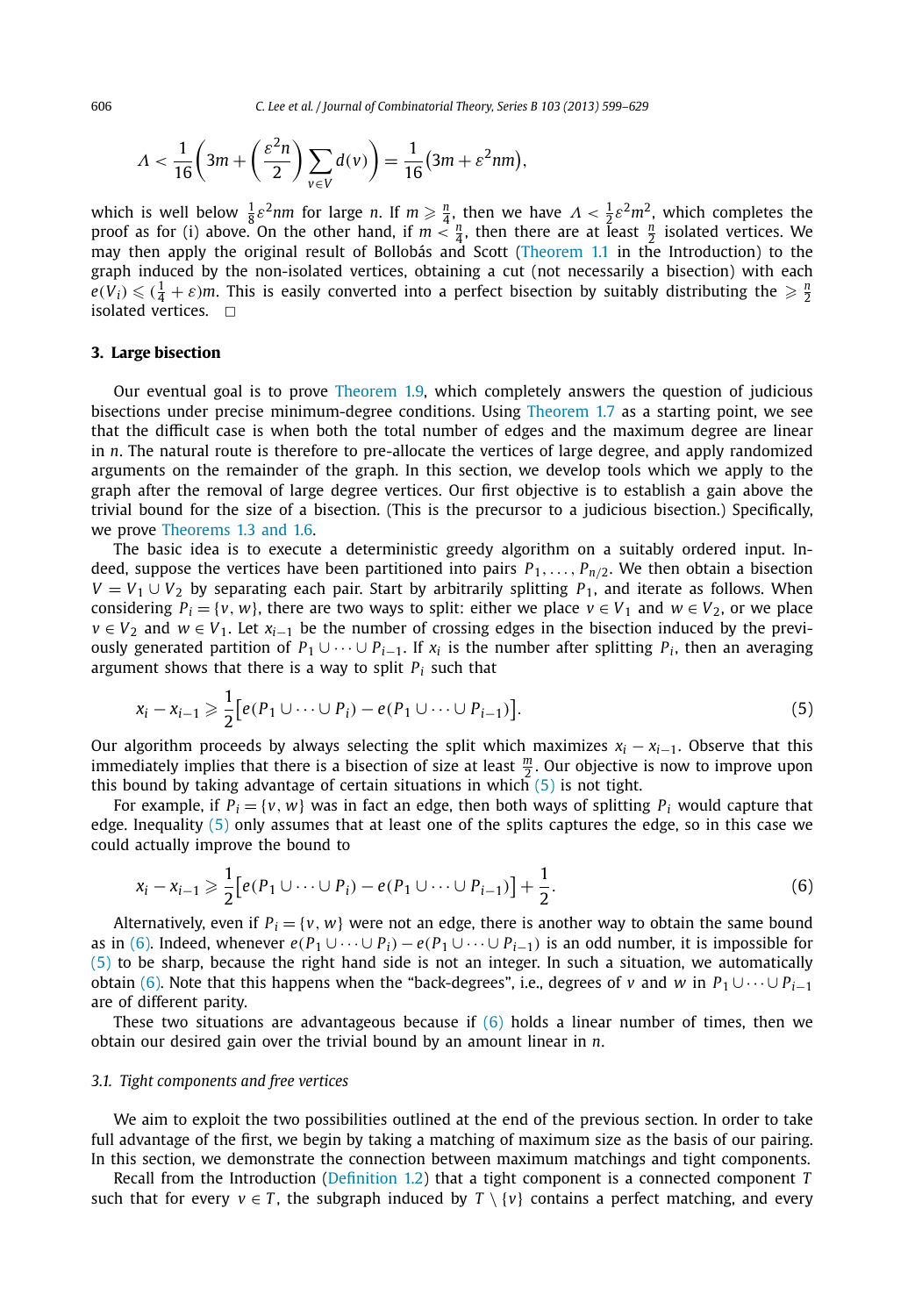<span id="page-8-0"></span>perfect matching of  $T \setminus \{v\}$  has the property that no edge of the perfect matching has exactly one endpoint adjacent to *v*.

**Definition 3.1.** Let  $\{e_1, \ldots, e_s\}$  be the edges of a maximum matching in a graph  $G = (V, E)$ , and let *W* be the set of vertices not in the matching. With respect to this fixed matching, say that a vertex  $\nu$  in a matching edge  $e_i$  is a *free neighbor* of a vertex  $w \in W$  if w is adjacent to *v*, but *w* is not adjacent to the other endpoint of  $e_i$ . Call a vertex  $w \in W$  a *free vertex* if it has at least one free neighbor.

The following lemma delineates the relationship between free vertices and tight components.

**Lemma 3.2.** Let  $\{e_1, \ldots, e_s\}$  be the edges of a maximum matching in a graph  $G = (V, E)$ , and let W be the set *of vertices not in the matching. Further assume that among all matchings of maximum size, we have chosen one which maximizes the number of free vertices in W . Then, every tight component contains a distinct non-free vertex of W , and all non-free W -vertices are covered in this way* (*there is a bijective correspondence*)*.*

**Remark.** In particular, the number of non-free vertices of *W* is equal to the number of tight components of *G*.

**Proof of Lemma 3.2.** The matching  ${e_1, \ldots, e_s}$  must be maximal within each connected component. One basic property of a tight component is that it contains an almost-perfect matching which misses only one vertex. Consequently, by maximality, in every tight component *T*,  $\{e_1, \ldots, e_s\}$  must miss exactly one vertex  $w \in W$ . Furthermore, the second property of a tight component is that *w* must have either 0 or 2 neighbors in each edge *ei* in *T* (and *w* must have 0 neighbors in each edge *e <sup>j</sup>* not in *T*, since *T* is the connected component containing *w*). Therefore, the unique vertex *w* is in fact a non-free *W* -vertex contained in *T* .

The remainder of the proof concentrates on the more substantial part of the claim, which is that each non-free *W* -vertex is contained in some tight component. Consider such a vertex *w*, and let *T* be a maximal set of vertices which (i) contains *w*, (ii) induces a connected graph which is a tight component, and (iii) does not cut any  $e_i$ . Since the set  $\{w\}$  satisfies (i)–(iii), our optimum is taken over a nonempty set, and so *T* exists.

If *T* is already disconnected from the rest of the graph, then we are done. So, consider a vertex  $v \notin T$  which has a neighbor  $v' \in T$ . If  $v \in W$ , then we can modify our matching by taking the edge  $\nu$  *v*', and changing the matching within *T* by using property (ii) to generate a new matching of  $T \setminus \{v^r\}$ . This will not affect the matching outside of  $T \cup \{v\}$ , because property (iii) insulates the adjustments within *T* from the rest of the matching outside. We would then obtain a matching with one more edge, contradicting maximality. Therefore, all vertices  $v \notin T$  which have neighbors in *T* also satisfy  $v \notin W$ .

Let us then consider a vertex  $v_1 \notin T$  with a neighbor  $v' \in T$ . We now know that  $v_1$  must be covered by a matching edge; let  $v_2$  be the other endpoint of that edge. By (iii), we also have  $v_2 \notin T$ . Note that  $v_2$  cannot have a neighbor  $w' \in W \setminus T$ , or else we could improve our matching by replacing  $v_1v_2$  with  $w'v_2$  and  $v_1v'$ , and then using (ii) to take a perfect matching of  $T \setminus \{v'\}$ .

Our next claim is that  $v_2$  must be adjacent to  $v'$  as well. Indeed, assume for contradiction that this is not the case. Then, consider modifying our matching by replacing  $v_1v_2$  with the edge  $v_1v_2'$ and changing the matching within *T* by using (ii) to generate a new matching of  $T \setminus \{v'\}$ . As before, (iii) ensures that the result is still a matching. This time, the new matching has the same size as the original one, but with more free *W*-vertices (note that the vertex  $v_2$  replaced the vertex *w* in the set *W*). To see this, observe that  $v_2$  is now unmatched and free because it is adjacent to  $v_1$  but not *v* . Previously, the only *W* -vertex inside *T* was our original *w*, which we assumed to be non-free in the first place. Also, no other vertices outside of *T* changed from being free to non-free, because we already showed that no *W* -vertices outside of *T* were adjacent to *T* ∪{*v*2}, and so any vertex that was free by virtue of its adjacency with  $v_1$  but not  $v_2$  is still free because it is not adjacent to  $v'$ either. This contradiction to maximality establishes that  $v_2$  must be adjacent to  $v'$ .

We now have  $v_1$ ,  $v_2$ , and  $v'$  all adjacent to each other, and no vertices of  $W \setminus T$  are adjacent to  $T \cup \{v_1, v_2\}$ . Our argument also shows that for any  $v'' \in T$  which is adjacent to one of  $v_1$  or  $v_2$ , it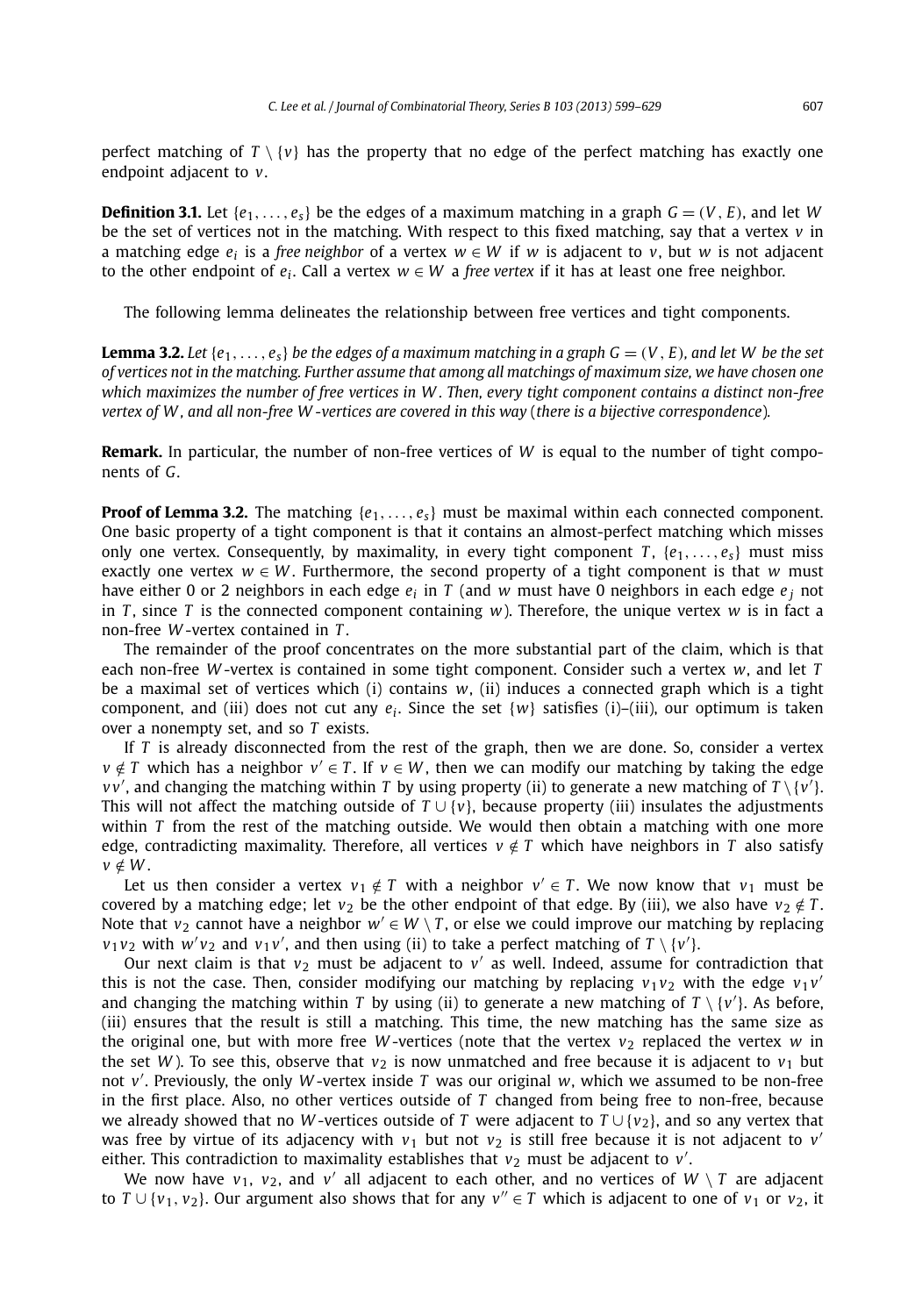<span id="page-9-0"></span>also must be adjacent to the other. Our final objective is to show that  $T' = T \cup \{v_1, v_2\}$  also satisfies (i)–(iii), which would contradict the maximality of *T*. Properties (i) and (iii) are immediate, so it remains to verify the conditions of a tight component. Since *T* is tight and  $v_1v_2$  is an edge,  $T' \setminus \{u\}$ has a perfect matching for any  $u \in T$ . The tightness of T and the pairwise adjacency of  $v_1$ ,  $v_2$ , and *v*' also produce this conclusion if  $u \in \{v_1, v_2\}$ . It remains to show that for any  $u \in T'$  and any perfect matching of  $T' \setminus \{u\}$ , *u* has either 0 or 2 vertices in every matching edge. But if this were not the case, then we could replace the matching within  $T'$  with the violating matching of  $T' \setminus \{u\}$ . The two matchings would have the same size, but *u* would become a free vertex. No other vertex of *W* is adjacent to  $T'$  by our observation above, so the number of free vertices would increase, contradicting the maximality of our initial matching. Therefore, T' induces a tight component, contradicting the maximality of *T* . We conclude that *T* must have been disconnected from the rest of the graph, as required.  $\Box$ 

## *3.2. Proof of [Theorem 1.3](#page-2-0)*

In this section, we show that every *n*-vertex graph with  $m$  edges, maximum degree  $\Delta$ , and exactly *τ* tight components has a bisection of size at least

 $\frac{m}{2} + \frac{n - \max\{\tau, \Delta - 1\}}{4}.$ 

Our proof is somewhat similar to that used by Erdős, Gyárfás, and Kohayakawa [\[11\]](#page-30-0) to estimate Max Cut.

Start by taking a maximum matching  $\{e_1, \ldots, e_s\}$  as in [Lemma 3.2,](#page-8-0) which further maximizes the number of free vertices in  $W = V \setminus \{e_1, \ldots, e_s\} = \{w_1, \ldots, w_r\}$ . Note that  $n = r + 2s$ . By maximality, *W* is an independent set, and there cannot be any  $e_i = \{v, v'\}$  such that *vw* and  $v'w'$  are both edges, with  $w$ ,  $w'$  distinct vertices in W. The second observation shows that if two vertices  $w, w' \in W$  each have a free neighbor in an  $e_i$ , then their free neighbor is the same vertex.

Let us now partition the vertices of *V* into disjoint pairs. Later, we will distribute the vertices by separating each pair; this will produce a bisection. First, form a pair from each matching edge by taking its endpoints. In a slight abuse of notation, we will denote these pairs by  $e_1, \ldots, e_s$ . Then, for the vertices in *W*, greedily form disjoint pairs by taking vertices  $w_i$  and  $w_j$  whose sets of free neighbors are distinct. (Note that if  $w_i$  has no free neighbors and  $w_i$  has several, we may pair them.) Let  $p_1, \ldots, p_{r'}$  be the pairs constructed from W in this way. Note that at the end, we must have  $r'$ *r*/2, and all of the  $n - 2(s + r')$  remaining vertices must have exactly the same set *S* of free neighbors. Arbitrarily collect the remaining unpaired vertices into pairs  $q_1, \ldots, q_t$ , where  $t = \frac{n}{2} - (s + r')$ .

If  $S = \emptyset$ , then all remaining vertices are non-free, so [Lemma 3.2](#page-8-0) implies that  $n - 2(s + r') \leq \tau$ , where  $\tau$  is the number of tight components. Otherwise, there is some vertex  $v \in S$  which is adjacent to all remaining vertices. Since the degree of  $v$  is at most  $\Delta$  and one of its incident edges is the matching edge which covers it, we find that  $n - 2(s + r') \leq \Delta - 1$ . Therefore,  $n - 2(s + r') \leq \Delta - 1$  $max{\lbrace \tau, \Delta-1 \rbrace}$ , and so it suffices to show that there exists a bisection of size at least  $\frac{m}{2} + \frac{s+r'}{2}$  because

$$
\frac{m}{2}+\frac{s+r'}{2}\geqslant \frac{m}{2}+\frac{n-\max\{\tau,\Delta-1\}}{4}.
$$

For this, we order the pairs. Start by taking  $e_1, e_2, \ldots, e_s$  in that order. We iteratively insert the pairs  $p_i$  into the sequence as follows. By construction, for each  $p_i$ , there exists an edge  $e_i$  such that only one of the vertices in  $p_i$  has a free neighbor in  $e_j$ . Let  $e_j$  be the lowest-indexed such edge and place  $p_i$  between  $e_j$  and  $e_{j+1}$  (arbitrarily order the pairs  $p_i$  which are placed between the same consecutive edges). Finally, append the pairs  $q_1, \ldots, q_t$  at the end of the sequence, and call the resulting sequence  $P_1, P_2, \ldots, P_{n/2}$ . (Here, each  $P_i$  is either an  $e_i$ , a  $p_i$ , or a  $q_i$ .)

We split each pair across the bisection by using the  $P_i$ -sequence as the input to the greedy algorithm presented at the beginning of Section [3.](#page-7-0) By our discussion there, it suffices to show that [\(6\)](#page-7-0) holds at least  $s + r'$  times. We already have *s* pairs  $P_i$  of the form  $e_j$  (edges), which we know from the beginning to produce [\(6\).](#page-7-0)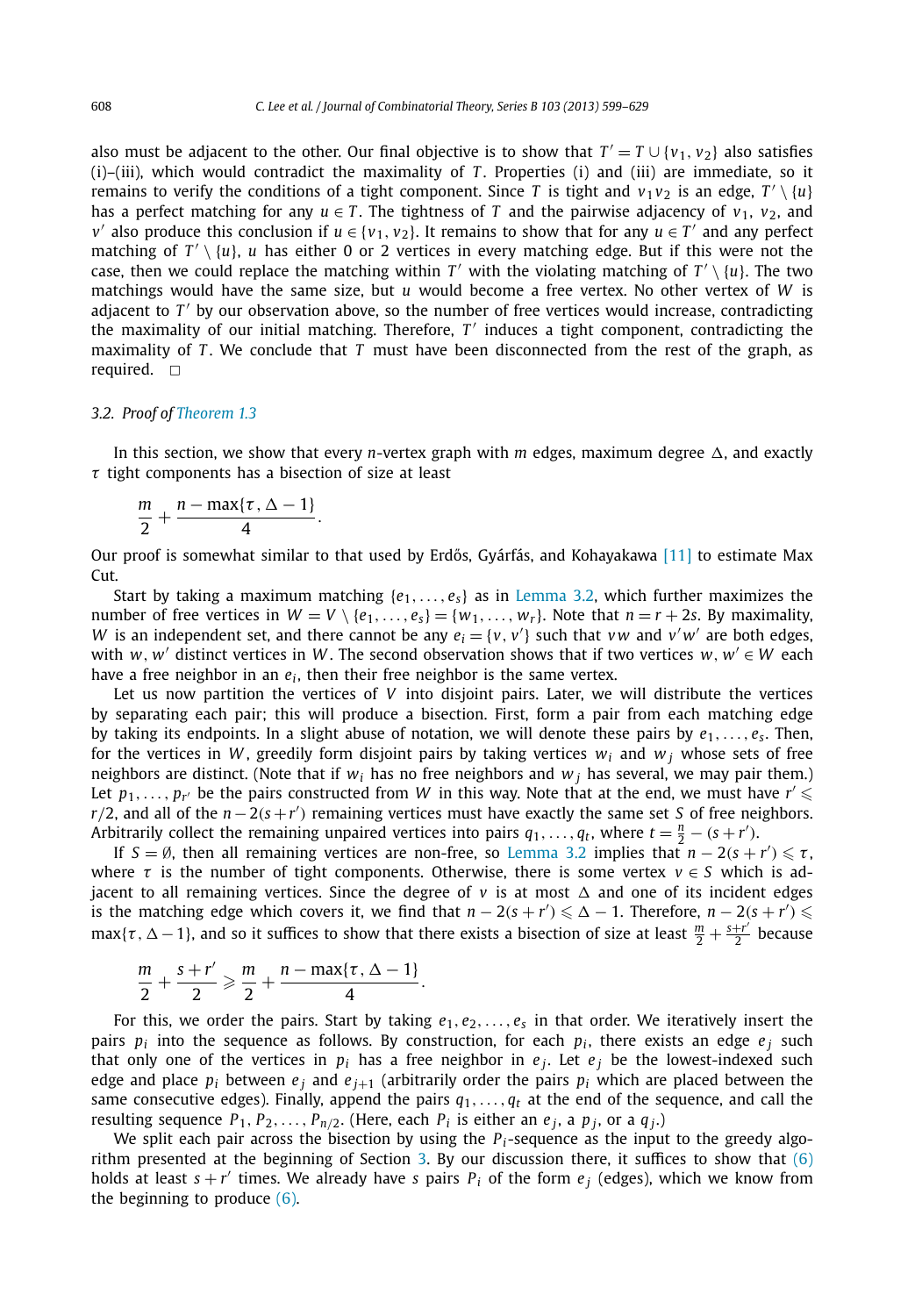We also have *r'* pairs  $P_i$  of the form  $p_j = \{w, w'\}$ . There are no edges from *w* or *w'* back to any vertices of *W* in  $P_1 \cup \cdots \cup P_{i-1}$ , because *W* is an independent set. As for edges  $e_i$  which appear among *<sup>P</sup>*1∪···∪ *Pi*−1, whenever *<sup>w</sup>* (or *<sup>w</sup>* ) has exactly 1 edge to an endpoint of *e <sup>j</sup>*, then that endpoint is a free neighbor of *w* (respectively *w* ). By construction, *w* and *w* have exactly the same set of free neighbors in *P*<sup>1</sup> ∪···∪ *Pi*−1, except for one endpoint of an edge, at which they differ. Hence the total number of edges from *w* and *w'* back to  $P_1 \cup \cdots \cup P_{i-1}$  is odd, which we also showed at the beginning to give [\(6\).](#page-7-0)

Therefore, we indeed achieve [\(6\)](#page-7-0) at least  $s+r'$  times, and so the final bisection has size at least  $\frac{m}{2}$  +  $\frac{s+r'}{2}$ , as required.  $\Box$ 

#### *3.3. Bisection corollaries*

We now use [Theorem 1.3](#page-2-0) to prove [Corollaries 1.5 and 1.4.](#page-2-0) We begin by showing that every *n*-vertex graph with *m* edges, maximum degree at most  $\frac{n}{3} + 1$ , and no isolated vertices, has a bisection of size at least  $\frac{m}{2} + \frac{n}{6}$ .

**Proof of Corollary 1.5.** Tight components are always of odd order, because the deletion of any vertex leaves a graph which has a perfect matching. Since we assume there are no isolated vertices, this forces the number of tight components to be at most *n/*3, since the smallest possible tight component is then of order 3. Applying [Theorem 1.3](#page-2-0) with  $\Delta \leq \frac{n}{3} + 1$  and  $\tau \leq \frac{n}{3}$ , we find that *G* has a bisection of size at least

$$
\frac{m}{2} + \frac{n - (n/3)}{4} = \frac{m}{2} + \frac{n}{6},
$$

as desired.  $\square$ 

Next, we show that every *n*-vertex connected graph with  $m$  edges and maximum degree  $\Delta$  has a bisection of size at least  $\frac{m}{2} + \frac{n+1-\Delta}{4}$ .

**Proof of Corollary 1.4.** If  $n = 2$ , then the graph consists of a single edge, and the conclusion can easily be checked to be true. Thus we may assume  $n \geqslant 3$ , from which we obtain  $\Delta \geqslant 2$ , since the graph is connected. Moreover, since the graph is connected, the number of tight components is either 0 or 1. So max $\{\tau, \Delta - 1\} = \Delta - 1$ . Therefore, [Theorem 1.3](#page-2-0) produces a bisection of size at least

$$
\frac{m}{2}+\frac{n-(\Delta-1)}{4},
$$

as desired.  $\Box$ 

## *3.4. Approximate bisection*

Our general approach from Section [3.2](#page-9-0) turns out to be quite powerful, as a slight twist of the approach produces [Theorem 1.6,](#page-3-0) which concerns *α*-bisections (bipartitions with both sides containing at least  $(\frac{1}{2} - \alpha)n$  vertices). In this section, we prove that for any  $0 \leq \alpha \leq \frac{1}{6}$ , every graph which has no isolated vertices contains an *α*-bisection of size at least  $\frac{m}{2} + \alpha n$ .

**Proof of Theorem 1.6.** As in Section [3.2,](#page-9-0) take an optimal matching  $\{e_1, \ldots, e_s\}$ , greedily form the pairs  $p_1, \ldots, p_{r'}$ , and insert them into the sequence of  $e_i$ 's as before. However, this time we will not necessarily pair up the remaining vertices.

**Case 1:** *There are at most*  $\frac{n}{3}$  *unpaired vertices*. The number of unpaired vertices is exactly  $n-2(s+r')$ , so

$$
n-2(s+r') \leqslant \frac{n}{3},
$$
  

$$
s+r' \geqslant \frac{n}{3}.
$$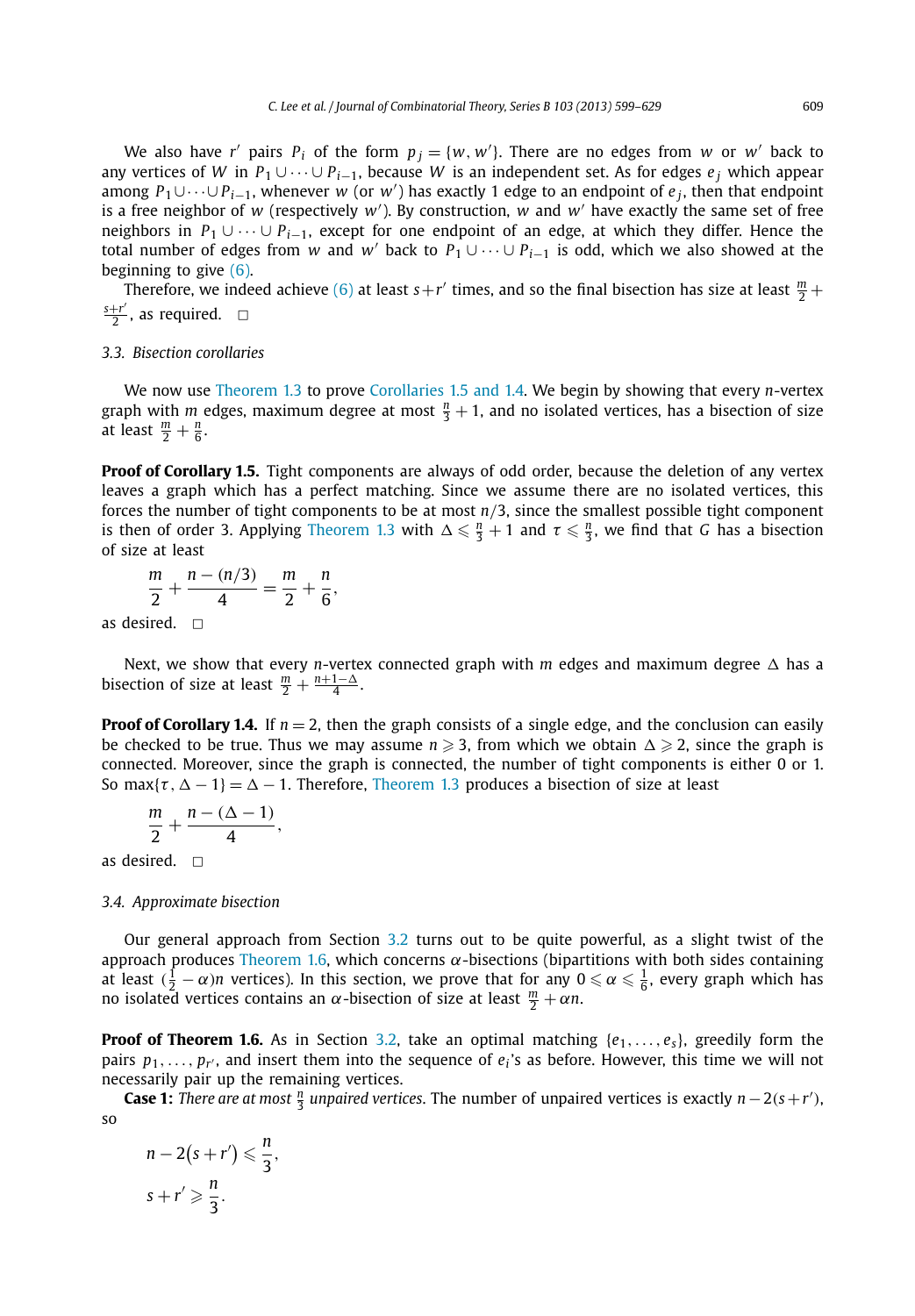<span id="page-11-0"></span>In this case, we now arbitrarily pair up the remaining vertices and append the new pairs to the end of the sequence of pairs. Applying the same procedure and analysis as before, we obtain a *perfect* bisection of size at least

$$
\frac{m}{2} + \frac{s + r'}{2} \geqslant \frac{m}{2} + \frac{n}{6} \geqslant \frac{m}{2} + \alpha n,
$$

as desired.

**Case 2:** *There are more than*  $\frac{n}{3}$  *unpaired vertices.* Recall that the remaining unpaired vertices are either all non-free, or all have the same nonempty set of free neighbors. [Lemma 3.2,](#page-8-0) bounds the number of non-free vertices by the number of tight components. Since all tight components are odd, and in this case we have no isolated vertices, the number of tight components is at most  $\frac{n}{3}$ . Therefore, we must have that all unpaired vertices have the same nonempty set of free neighbors.

Thus far, we have interleaved the  $p_i$  into the original sequence of  $e_i$ 's, and some vertices, say  $w_1, \ldots, w_k$  with  $k = n - 2(s + r') > \frac{n}{3}$ , remain. Importantly, note that both of  $\frac{k}{2} \pm \alpha n$  are between 0 and *k* inclusive.

Let *ei* be the first matching edge which contains a free neighbor of the remaining vertices. Apply the greedy splitting algorithm (beginning of Section [3\)](#page-7-0) to the sequence of pairs up through *ei* . Let *v* be the endpoint of  $e_i$  that is adjacent to all of  $R = \{w_1, \ldots, w_k\}$ . Place  $\frac{k}{2} + \alpha n$  vertices of R on the side opposite *v*, and the other  $\frac{k}{2} - \alpha n$  vertices of *R* on the same side as *v*. Then apply the greedy splitting algorithm to the rest of the pairs in the sequence.

Note that by the trivial bound [\(5\),](#page-7-0) every split always adds at least half of the new edges to the cut, and the cut we obtain in the end has parts of size  $(\frac{1}{2} \pm \alpha)n$ . To finish the proof, we will show that in the step when we split the vertices of *R*, there is an extra gain of *αn* edges over the trivial bound of [\(5\).](#page-7-0) For this, observe that vertices of *R* are adjacent to neither or both of the endpoints of each  $e_j$ ,  $j < i$ , but adjacent to  $v \in e_i$ . By maximality of the original matching, W is an independent set, so there will be no edges from *R* to the pairs  $p_i$  preceding  $e_i$ . Let *b* be the number of edges  $e_i$ , *j < i*, which have both endpoints adjacent to some vertex of *R*.

Regardless of how we split the vertices of *R*, exactly *b* edges out of the 2*b* edges that are incident to  $e_i$  (for  $j < i$ ) will cross the cut. If a vertex  $w \in R$  is placed on the same side as  $v \in e_i$ , then it will add no edge to the cut, and if it is placed on the opposite side of  $v$ , then it will add one edge to the cut. Therefore, by placing  $\frac{k}{2} + \alpha n$  vertices of *R* on the opposite side of *v*, the total number of crossing edges from *R* back to the pairs preceding it is exactly

$$
b + \left(\frac{k}{2} + \alpha n\right) = \left(b + \frac{k}{2}\right) + \alpha n.
$$

Since there were exactly  $2b + k$  edges from R back to the preceding pairs, this produces the desired gain of  $\alpha n$ .  $\Box$ 

#### **4. Judicious bisection**

Our previous results produced bipartitions which achieved certain cut sizes. In this section, we use the following martingale concentration result (essentially the Hoeffding–Azuma inequality) to prove the stronger [Theorem 1.11,](#page-4-0) which produces bisections that induce few edges in each part.

**Theorem 4.1.** (See Corollary 2.27 in [\[18\].](#page-30-0)) Given real numbers  $\lambda$ ,  $C_1, \ldots, C_n > 0$ , let  $f : \{0, 1\}^n \to \mathbb{R}$  be a *function satisfying the following Lipschitz condition*: *whenever two vectors z, z* ∈ {0*,* 1} *<sup>n</sup> differ only in the i-th* coordinate (for any i), we always have  $|f(z)-f(z')|\leqslant C_i.$  Suppose  $X_1,X_2,\ldots,X_n$  are independent random *variables, each taking values in* {0, 1}*. Then, the random variable Y =*  $f(X_1, \ldots, X_n)$  *satisfies* 

$$
\mathbb{P}(|Y - \mathbb{E}[Y]| \geq \lambda) \leqslant 2 \exp \left\{-\frac{\lambda^2}{2 \sum C_i^2}\right\}.
$$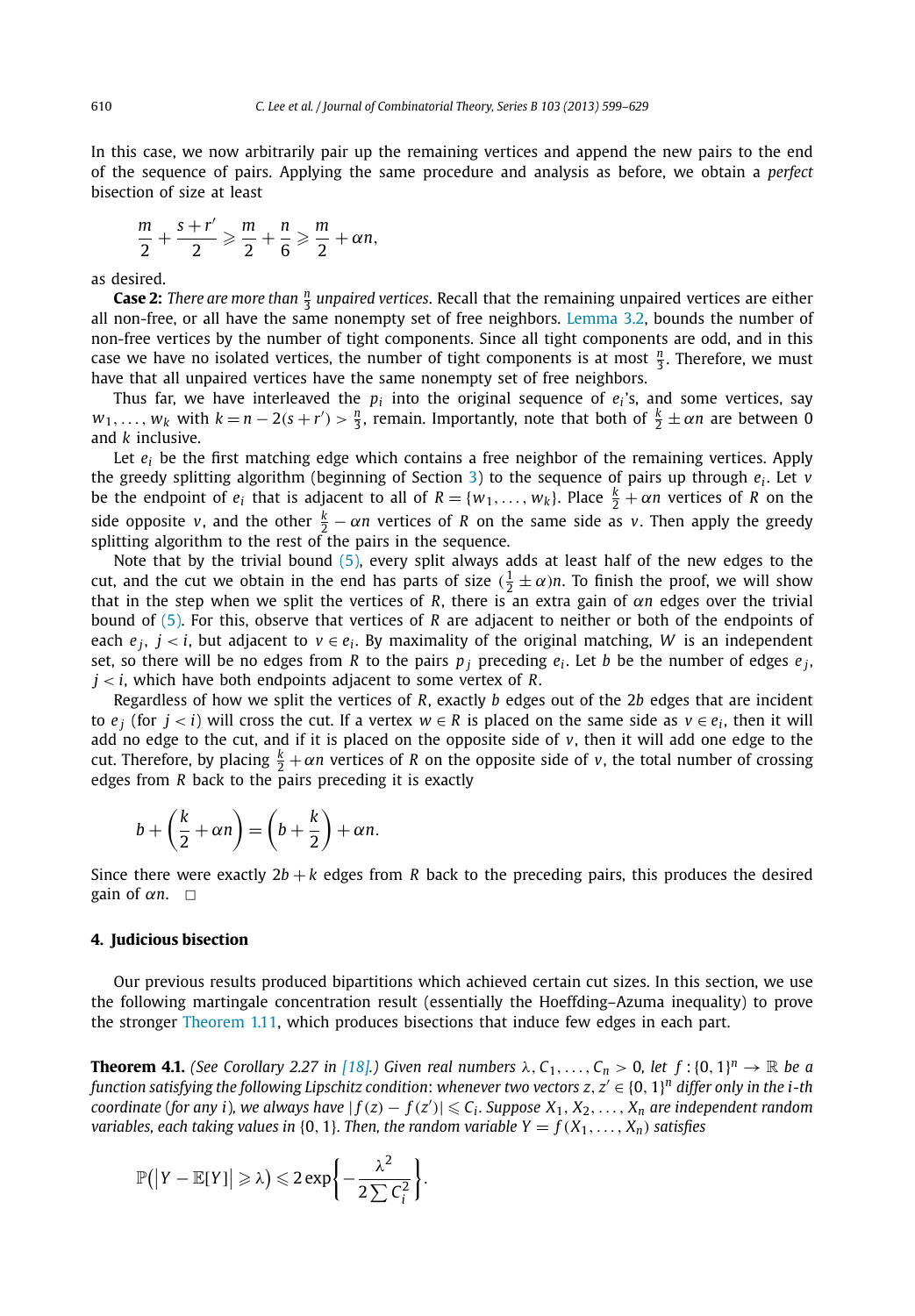#### <span id="page-12-0"></span>*4.1. Core result*

We use this to control the performance of a randomized partitioning algorithm, which will produce [Theorem 1.11](#page-4-0) (restated here for the reader's convenience):

**Theorem.** *Given any real constants C, ε >* 0*, there exist γ ,n*<sup>0</sup> *>* 0 *for which the following holds. Every graph*  $G = (V, E)$  with  $n \geqslant n_0$  vertices,  $m \leqslant Cn$  edges, maximum degree at most  $\gamma n$ , and  $\tau$  tight components, admits *a bisection*  $V = V_1 \cup V_2$  *where each*  $V_i$  *induces at most* 

$$
\frac{m}{4}-\frac{n-\tau}{8}+\varepsilon n
$$

*edges.*

**Proof.** Let us assume that  $\varepsilon \le \frac{1}{2}$  and  $C \ge 1$ . (Otherwise, we may reduce  $\varepsilon$  to  $\frac{1}{2}$  or increase C to 1, follow the proof below, and achieve a stronger result.) Let  $\gamma = \frac{\varepsilon^4}{1024C^3}$ . We will implicitly assume large *n* in the remainder of our argument. As in the proof of [Theorem 1.3,](#page-2-0) start by taking a maximum matching  $\{e_1, \ldots, e_s\}$ , breaking ties by counting the number of free vertices in  $W = V \setminus \{e_1, \ldots, e_s\}$ {*w*1*,..., wr*}. Partition *W* into *W*<sup>1</sup> ∪···∪ *Ws* ∪ *T* by placing all non-free vertices and vertices with degree  $\geq \frac{C}{\varepsilon}$  into *T*, and for each remaining  $w \in W$ , place it in the lowest-indexed  $W_i$  for which *w* has a free-neighbor in  $e_i$ . For each *i*, let  $U_i = e_i \cup W_i$ . Since there are exactly  $\tau$  non-free vertices by [Lemma 3.2,](#page-8-0) and the sum of all degrees is at most 2*Cn*, the combined size of *T* is at most

$$
|T| \leq \tau + 2\varepsilon n. \tag{7}
$$

By our matching's maximality, no two vertices  $w, w' \in W_i$  can be adjacent to different endpoints of  $e_i$ . So, all  $w \in W_i$  are only adjacent to the same vertex  $v_i \in e_i$ , and we conclude that each  $U_i$  induces a star with apex  $v_i$ . We now randomly construct a bipartition  $V = V_1 \cup V_2$  (not yet a bisection) by independently placing each  $v_i$  on a uniformly random side, and then placing the rest of  $U_i \setminus \{v_i\}$  on the other side. Independently place each vertex of *T* on a uniformly random side. Define the random variables  $Y_1$  and  $Y_2$  to be the numbers of edges induced by each  $V_i$ .

The outline of the remainder of our proof is as follows.

- **Step 1.** The expectations  $\mathbb{E}[Y_1]$  and  $\mathbb{E}[Y_2]$  are both at most  $\frac{m}{4} \frac{n-\tau}{8} + \frac{\varepsilon n}{4}$ .
- **Step 2.** By applying the Hoeffding–Azuma concentration inequality [\(Theorem 4.1\)](#page-11-0) with suitable Lipschitz conditions, we find that with probability strictly greater than  $\frac{2}{3}$ , we have  $Y_1 \leq \frac{m}{4} - \frac{n-r}{n} + \frac{\varepsilon n}{2}$  By symmetry the same probabilistic bound holds for *Y*<sub>2</sub>  $\frac{-\tau}{8} + \frac{\varepsilon n}{2}$ . By symmetry, the same probabilistic bound holds for *Y*<sub>2</sub>.
- **Step 3.** Another application of Hoeffding–Azuma shows that with probability greater than  $\frac{2}{3}$ , the sizes of  $V_1$  and  $V_2$  are both within  $\frac{\bar{\varepsilon}n}{16C}$  of  $\frac{n}{2}$ .
- Step 4. There must therefore be an outcome in which all above properties hold simultaneously. We now equalize the sizes of  $V_1$  and  $V_2$  by moving at most  $\frac{\varepsilon n}{16C}$  vertices from the larger side to the smaller, and show that this only changes each  $e(V_i)$  by at most  $\frac{\varepsilon n}{2}$ .

*Step 1*. We need to bound  $\mathbb{E}[Y_1]$  and establish the Lipschitz condition. By symmetry, note that  $\mathbb{E}[Y_1] =$  $E[Y_2]$ , and so

$$
\mathbb{E}[Y_1] = \frac{1}{2} (m - \mathbb{E}[e(V_1, V_2)]). \tag{8}
$$

We calculate  $e(V_1, V_2)$  using the accounting procedure introduced at the beginning of Section [3.](#page-7-0) That is, we let  $X_i$  be the number of crossing edges induced by the splits of  $U_1 \cup \cdots \cup U_i$ , and estimate each  $X_i - X_{i-1}$ . This is the number of new crossing edges that are determined after splitting  $U_i$ . To estimate  $\mathbb{E}[X_i - X_{i-1}]$ , let *k* be the number of edges from  $U_i$  to previous  $U_i$ .

By symmetry, the expected number of crossing edges from  $U_i$  to earlier  $U_j$  is exactly  $k/2$ . The gain comes from the fact that all of the  $|U_i| - 1$  edges in the star induced by  $U_i$  always become crossing edges by construction. Putting all of these calculations together, we find that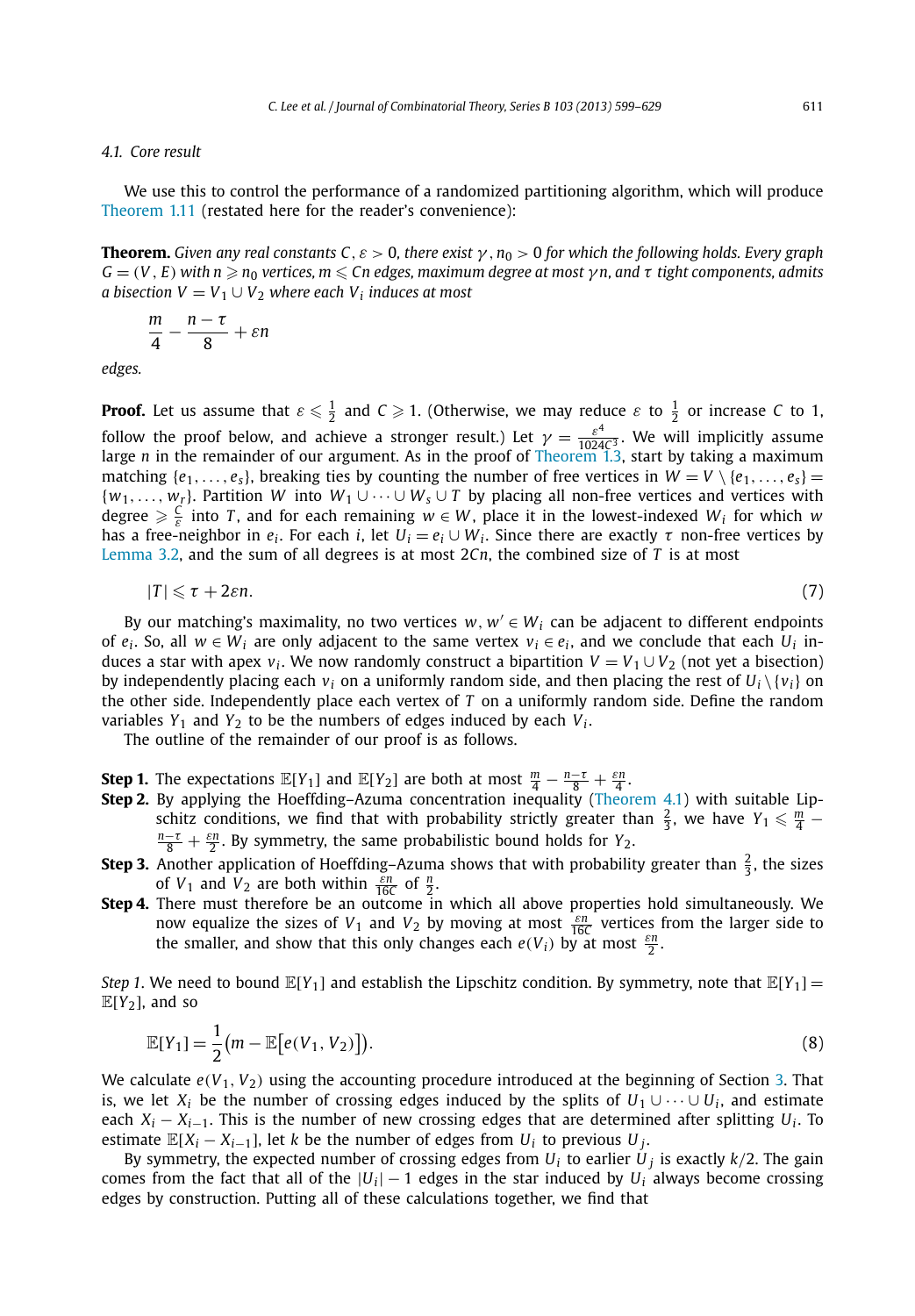<span id="page-13-0"></span>612 *C. Lee et al. / Journal of Combinatorial Theory, Series B 103 (2013) 599–629*

$$
\mathbb{E}[X_i - X_{i-1}] = \frac{k}{2} + \frac{|U_i| - 1}{2} + \frac{|U_i| - 1}{2}
$$
  
= 
$$
\frac{1}{2} [e(U_1 \cup \dots \cup U_i) - e(U_1 \cup \dots \cup U_{i-1})] + \frac{|U_i| - 1}{2}.
$$

Finally, since each vertex of *T* is independently assigned at the end, on expectation exactly half of the edges incident to *T* become crossing edges. Therefore,

$$
\mathbb{E}[e(V_1, V_2)] = \frac{m}{2} + \sum_{i=1}^{s} \frac{|U_i| - 1}{2} = \frac{m}{2} + \frac{n - |T| - s}{2}.
$$

We can bound  $s \leq \frac{n-|T|}{2}$  because each  $U_i$  has at least 2 vertices (from  $e_i$ ). Hence, using [\(7\)](#page-12-0) to control  $|T|$ , we obtain

$$
\mathbb{E}\big[e(V_1,V_2)\big]\geqslant \frac{m}{2}+\frac{n-|T|-\frac{n-|T|}{2}}{2}\geqslant \frac{m}{2}+\frac{n-(\tau+2\varepsilon n)}{4},
$$

which together with [\(8\)](#page-12-0) yields

$$
\mathbb{E}[Y_1] \leqslant \frac{1}{2}\left(m - \left(\frac{m}{2} + \frac{n-\tau-2\varepsilon n}{4}\right)\right) = \frac{m}{4} - \frac{n-\tau}{8} + \frac{\varepsilon n}{4},
$$

as desired.

*Step 2.* For each  $1 \le i \le s$ , let  $C_i$  be the sum of the degrees of all vertices in  $U_i$ . Clearly, flipping the assignment of *v<sub>i</sub>* cannot affect *Y*<sub>1</sub> by more than *C<sub>i</sub>*. Also, flipping the assignment of any  $w \in T$ cannot change  $Y_1$  by more than the degree  $d(w)$  of w. Therefore, if we define

$$
L = \sum_{i=1}^{s} \left( \sum_{u \in U_i} d(u) \right)^2 + \sum_{w \in T} d(w)^2,
$$

the Hoeffding–Azuma inequality [\(Theorem 4.1\)](#page-11-0) gives

$$
\mathbb{P}\left(Y_1 \ge \mathbb{E}[Y_1] + \frac{\varepsilon n}{4}\right) \le 2 \exp\left\{-\frac{\varepsilon^2 n^2}{32L}\right\}.
$$
\n(9)

Let us now control *L*. We observed in Step 1 that each  $U_i$  induced a star with apex  $v_i \in e_i$ . Let  $u_i$  be the other endpoint of  $e_i$ . This gives  $|U_i| \le d(v_i) + 1$ , and by construction, every other vertex in  $U_i$  has degree less than  $\frac{C}{\varepsilon}$ . So,

$$
\sum_{u\in U_i}d(u)\leq d(v_i)+d(u_i)+\big(d(v_i)-1\big)\frac{C}{\varepsilon}\leqslant \big(d(u_i)+d(v_i)\big)\frac{2C}{\varepsilon},
$$

and hence

$$
L \leq \frac{4C^2}{\varepsilon^2} \sum_{i=1}^s (d(u_i) + d(v_i))^2 + \sum_{w \in T} d(w)^2
$$
  

$$
\leq \frac{8C^2}{\varepsilon^2} \sum_{i=1}^s (d(u_i)^2 + d(v_i)^2) + \sum_{w \in T} d(w)^2
$$
  

$$
\leq \frac{8C^2}{\varepsilon^2} \sum_{v \in V} d(v)^2 \leq \frac{8C^2}{\varepsilon^2} (\gamma n) \sum_{v \in V} d(v)
$$
  

$$
\leq \frac{8C^2}{\varepsilon^2} (\gamma n) (2Cn),
$$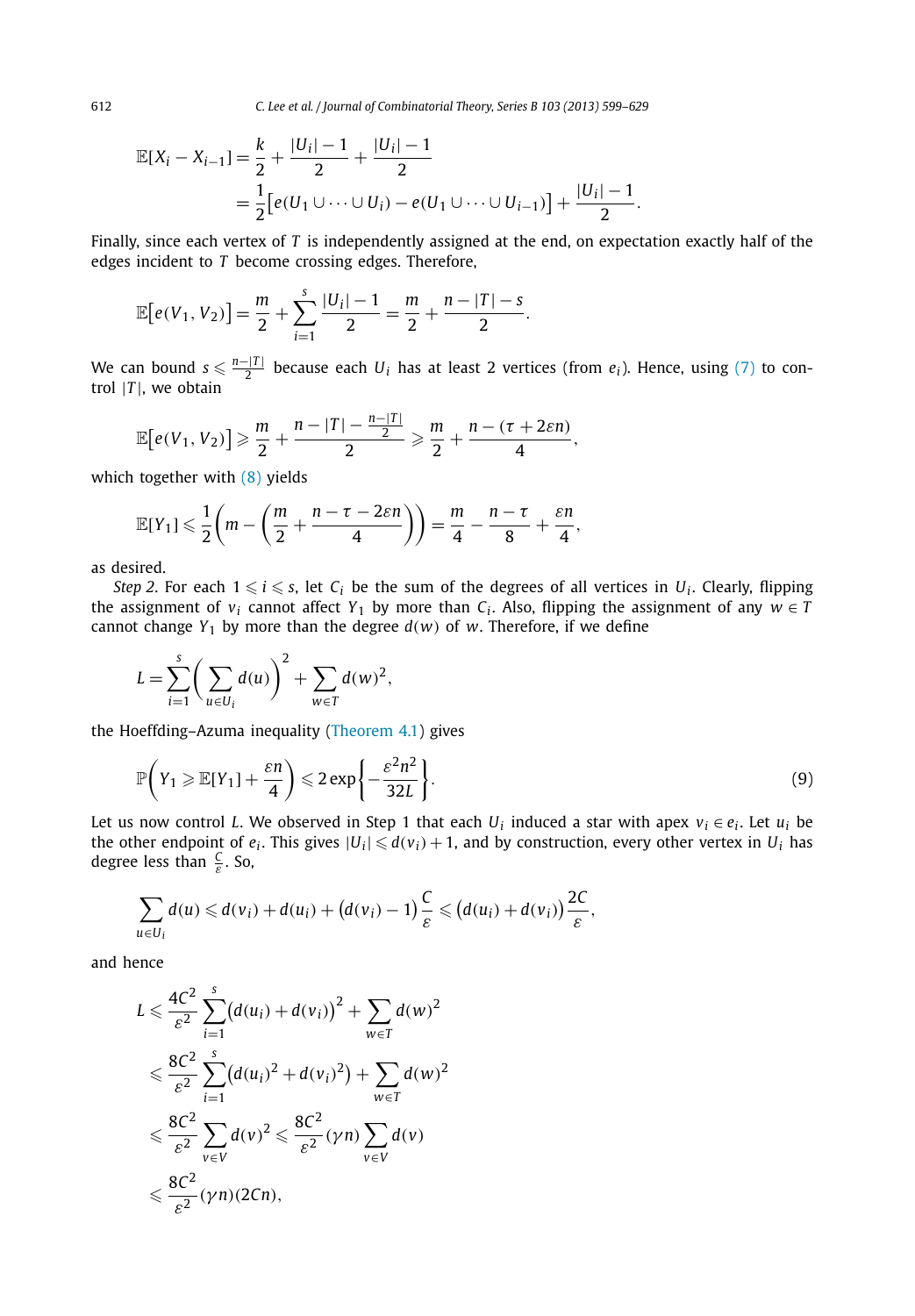<span id="page-14-0"></span>where we used that all  $d(v) \le \gamma n$  and that sum of all degrees in *G* is at most 2*Cn*. However, we chose  $\gamma = \frac{\varepsilon^4}{1024c^3}$ , so we have  $L \leq \frac{\varepsilon^2 n^2}{64}$ . Substituting this into [\(9\),](#page-13-0) we conclude that

$$
\mathbb{P}\bigg(Y_1\geqslant \mathbb{E}[Y_1]+\frac{\epsilon n}{4}\bigg)\leqslant 2e^{-2}<\frac{1}{3},
$$

as desired.

*Step 3.* By symmetry, the expected size of  $V_1$  is exactly  $\frac{n}{2}$ . Switching the choice of a single  $v_i$  can only change  $|V_1|$  by at most  $|U_i| - 2 \leq d(v_i) - 1$ , and switching the choice of a single  $w \in T$  can only change  $|V_1|$  by at most 1. Therefore, if we define

$$
L' = \sum_{i=1}^{s} (d(v_i) - 1)^2 + |T|,
$$

the Hoeffding–Azuma inequality [\(Theorem 4.1\)](#page-11-0) gives

$$
\mathbb{P}\left(\left||V_1| - \frac{n}{2}\right| \geqslant \frac{\varepsilon n}{16C}\right) \leqslant 2\exp\left\{-\frac{\varepsilon^2 n^2}{512C^2L'}\right\}.
$$
\n(10)

As in Step 2, we may control L' by

$$
L' \leq |T| + \sum_{i=1}^{s} d(v_i)^2 \leq n + (\gamma n) \sum_{i=1}^{s} d(v_i) \leq n + (\gamma n)(2Cn) = (1 + o(1)) \frac{\varepsilon^4 n^2}{512C^2}.
$$

Substituting this into  $(10)$ , we find that

$$
\mathbb{P}\bigg(\bigg||V_1|-\frac{n}{2}\bigg|\geqslant \frac{\varepsilon n}{16C}\bigg)\leqslant 2e^{-(1+o(1))/\varepsilon^2}<\frac{1}{3}.
$$

Since  $|V_1| + |V_2| = n$ , whenever  $|V_1|$  is within  $\frac{\varepsilon n}{16C}$  of  $\frac{n}{2}$ ,  $|V_2|$  is as well. Hence with probability strictly greater than  $\frac{2}{3}$ , both  $|V_1|$  and  $|V_2|$  are within  $\frac{\varepsilon n}{16C}$  of  $\frac{n}{2}$ .

*Step 4*. Our probabilistic arguments show that there is a partition  $V = V_1 \cup V_2$  with the properties that each  $|V_i|$  is within  $\frac{\varepsilon n}{16C}$  of  $\frac{n}{2}$ , and each  $e(V_i)$  is at most  $\frac{m}{4} - \frac{n-\tau}{8} + \frac{\varepsilon n}{2}$ . To equalize the sizes of  $|V_1|$  and  $|V_2|$ , we now move the lowest-degree vertices from the larger side to the smaller.

Since the sum of all degrees is at most 2*Cn*, the number of vertices whose degree exceeds 8*C* is at most  $\frac{n}{4}$ . In particular, we may equalize  $|V_1|$  and  $|V_2|$  by moving vertices of degree below 8*C*. This affects each  $e(V_i)$  by at most  $8C \cdot \frac{\varepsilon n}{16C} = \frac{\varepsilon n}{2}$ , thereby producing the desired result.  $\Box$ 

### *4.2. Judicious bisection with initial pre-partition*

[Theorem 1.11](#page-4-0) produces a judicious bisection which in fact surpasses the expected performance of the elementary random bisection algorithm, when degrees are bounded by *o(n)* and there are only  $O(n)$  edges. In Section [2,](#page-5-0) we showed that when there are  $\omega(n)$  edges, then the elementary random bisection algorithm already achieves the bound of [Theorem 1.9.](#page-3-0) So, the main obstacle is the maximum degree condition.

To work around this, we will often pre-allocate vertices of high degree into  $V_1$  and  $V_2$ , and then apply a randomized algorithm to distribute the remaining vertices. The same proof as we used in the previous section will also produce the following corollary.

**Corollary 4.2.** *Given any real constants C*,  $\varepsilon > 0$ , *there exist*  $\gamma$ ,  $n_0 > 0$  *for which the following holds. Let*  $G = (V, E)$  *be a given graph with n*  $\geqslant n_0$  *vertices and at most Cn edges, and let*  $A \subset V$  *be a set of*  $\leqslant \gamma n$ *vertices which have already been partitioned into*  $A_1 \cup A_2$ *. Let*  $\overline{A} = V \setminus A$ , and suppose that every vertex in  $\overline{A}$ *has degree at most γ n* (*with respect to the full G*)*. Let τ be the number of tight components in G*[*A*]*. Then, there is a bisection*  $V = V_1 \cup V_2$  *with*  $A_1 \subset V_1$  *and*  $A_2 \subset V_2$ *, such that both*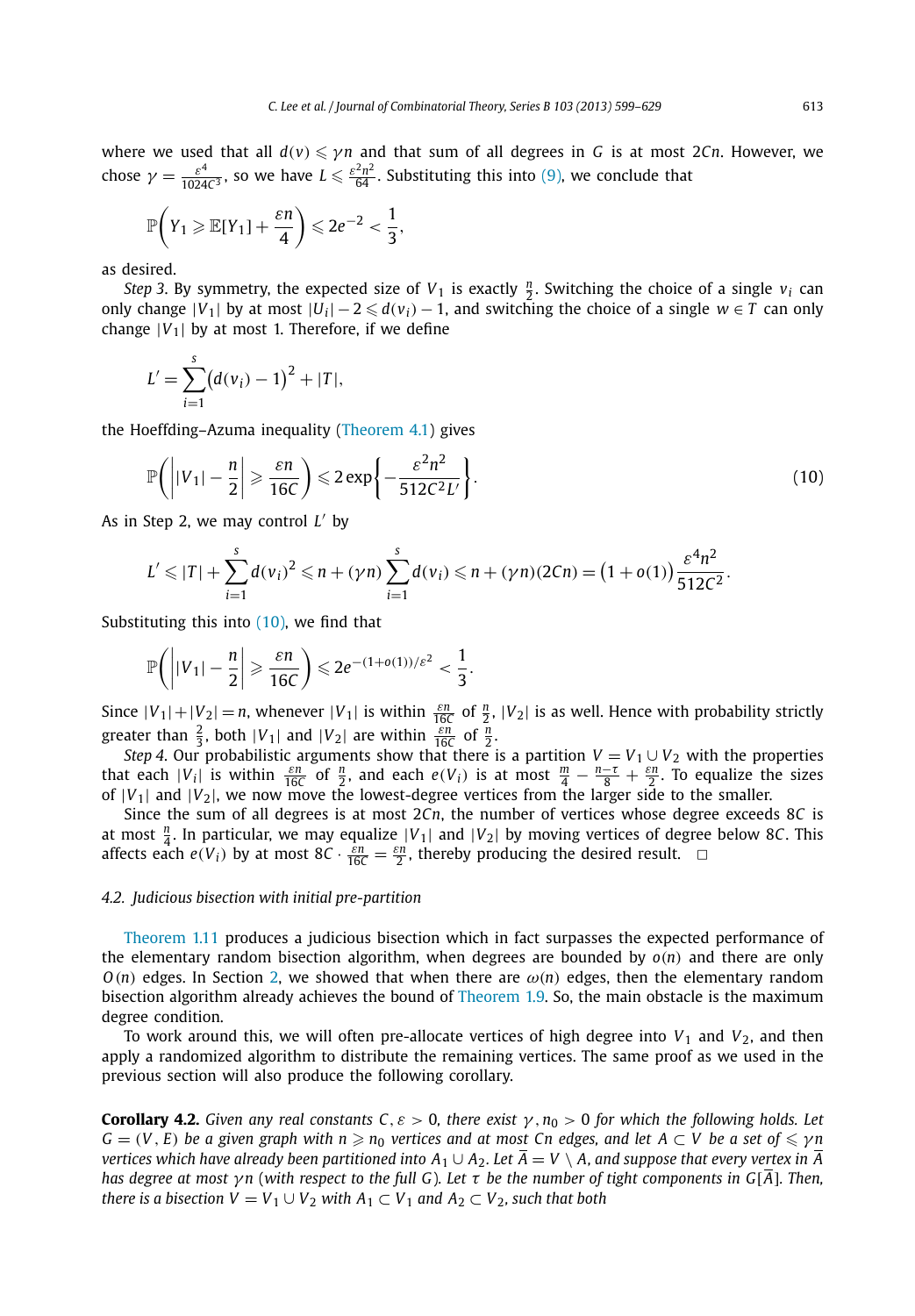<span id="page-15-0"></span>614 *C. Lee et al. / Journal of Combinatorial Theory, Series B 103 (2013) 599–629*

$$
e(V_1) \leq e(A_1) + \frac{e(A_1, A)}{2} + \frac{e(A)}{4} - \frac{n - \tau}{8} + \varepsilon n,
$$
  

$$
e(V_2) \leq e(A_2) + \frac{e(A_2, \overline{A})}{2} + \frac{e(\overline{A})}{4} - \frac{n - \tau}{8} + \varepsilon n.
$$

**Proof.** Again, assume that  $\varepsilon \leq \frac{1}{2}$  and  $C \geq 1$ . Let  $\gamma = \frac{\varepsilon^4}{1024C^3}$ . We will implicitly assume large *n* in the remainder of our argument. As in the proof of [Theorem 1.11,](#page-4-0) start by taking a maximum matchi  ${e_1, \ldots, e_s}$  in  $G[\overline{A}]$ , breaking ties by counting the number of free vertices in  $W = \overline{A} \setminus {e_1, \ldots, e_s}$  = {*w*1*,..., wr*}. Partition *W* into *W*<sup>1</sup> ∪···∪ *Ws* ∪ *T* by placing all non-free vertices and vertices with degree  $\geq \frac{C}{\epsilon}$  (with respect to the full *G*) into *T*, and for each remaining  $w \in W$ , place it in the lowestindexed  $W_i$  for which *w* has a free-neighbor in  $e_i$ . For each *i*, let  $U_i = e_i \cup W_i$ . Note that [Lemma 3.2](#page-8-0) bounds the number of non-free vertices by the number of tight components  $\tau$ , and since the sum of all degrees is at most 2*Cn*, the combined size of *T* is at most

$$
|T| \leq \tau + 2\varepsilon n.
$$

As before, each  $U_i$  induces a star with apex  $v_i$ . Randomly construct a bipartition by independently placing each  $v_i$  on a uniformly random side, and then placing the rest of  $U_i \setminus \{v_i\}$  on the other side. Independently place each vertex of *T* on a uniformly random side. Define the random variables *Y*<sup>1</sup> and  $Y_2$  to be the numbers of edges induced by each  $V_i$ . A similar argument to that of Step 1 before now establishes that

$$
\mathbb{E}[Y_1] = e(A_1) + \frac{e(A_1, \overline{A})}{2} + \frac{e(\overline{A})}{4} - \frac{n - \tau}{8} + \frac{\varepsilon n}{4},
$$
  

$$
\mathbb{E}[Y_2] = e(A_2) + \frac{e(A_2, \overline{A})}{2} + \frac{e(\overline{A})}{4} - \frac{n - \tau}{8} + \frac{\varepsilon n}{4}.
$$

The same considerations as in Step 2 before then establish that each

$$
\mathbb{P}\left(Y_i \ge \mathbb{E}[Y_i] + \frac{\varepsilon n}{4}\right) \le 2e^{-2} < \frac{1}{3},
$$
\n
$$
\mathbb{P}\left(\left| |V_1 \setminus A_1| - \frac{|\overline{A}|}{2}\right| \ge \frac{\varepsilon n}{16\sqrt{2}C}\right) \le 2e^{-1/(2\varepsilon^2)} \le 2e^{-2} < \frac{1}{3},
$$

so there is an outcome where each  $|V_i \setminus A_i|$  deviates from its mean by at most  $\frac{\varepsilon n}{16\sqrt{2}C}$ , and each

$$
e(V_i) \leqslant e(A_i) + \frac{e(A_i, \overline{A})}{2} + \frac{e(\overline{A})}{4} - \frac{n-\tau}{8} + \frac{\varepsilon n}{2}.
$$

Since  $|A| \le \gamma n$ , we can now equalize the sizes of  $V_1$  and  $V_2$  by moving fewer than  $\frac{\varepsilon n}{16\sqrt{2c}} + |A| \le \frac{\varepsilon n}{16C}$ of the lowest-degree vertices from the larger side to the smaller side. The same argument as in Step 4 before then completes the proof.  $\square$ 

#### **5. Minimum degree two**

[Corollary 4.2,](#page-14-0) our final result from the previous section, now enables us to prove [Theorem 1.9,](#page-3-0) which achieves the asymptotically optimal bisection in graphs with prescribed minimum degree *δ*. Since the arguments become increasingly complicated as  $\delta$  gets larger, we start with the  $\delta = 2$  case. The proof of this simple case already contains (in a more simple form) most of the main ideas for the proof of the general case, and thus we hope that its proof serves as an illustrative starting point. In this section, we prove the following result.

**Theorem.** For every  $\varepsilon > 0$ , there exists  $n_0$  such that every graph  $G = (V, E)$  with  $n > n_0$  vertices and minimum *degree at least* 2 *has a bisection*  $V = V_1 \cup V_2$  *in which each e* $(V_i) \leqslant (\frac{1}{3} + \varepsilon)e(G)$ *.*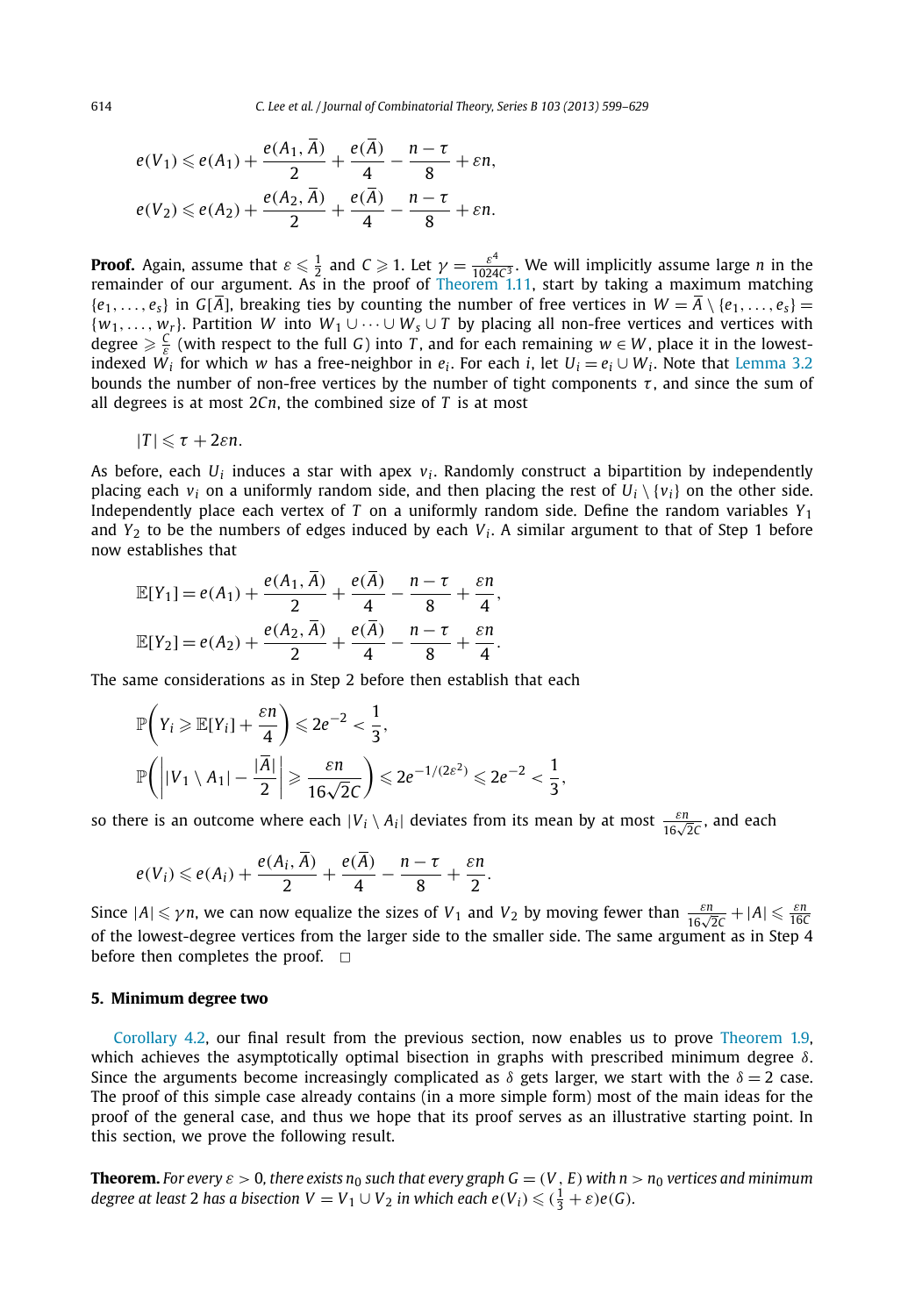**Proof.** Let *m* be the number of edges in *G*. By [Theorem 1.7](#page-3-0) (with  $\varepsilon = \frac{1}{12}$ ), and by the final argument in its proof, we may assume that  $\frac{n}{4} \leq m \leq 144n$ . This observation translates into  $m = \Theta(n)$ , where the notation has masked absolute constants  $\frac{1}{4}$  and 144.

If all degrees are below *n*3*/*4, then we are already done by [Theorem 1.11.](#page-4-0) Otherwise, let *A* be the set of vertices with degree at least  $n^{3/4}$  and let  $\overline{A} = V \setminus A$ . Since  $m = \Theta(n)$ , we have  $|A| = O(n^{1/4})$ , and hence  $e(A) = o(m)$ . Let  $m_1 = e(A, \overline{A})$  and  $m_2 = e(\overline{A})$ , and note that  $m = m_1 + m_2 + o(m)$ . Since  $e(A) = o(m)$ , we will essentially ignore the edges inside *A*. Let  $\Delta$  be the maximum  $\overline{A}$ -degree in *A*, i.e., the maximum number of edges to  $\overline{A}$  that any vertex of A has.

Start the bipartition  $V = V_1 \cup V_2$  by splitting  $A = A_1 \cup A_2$  in such a way that  $e(A_1, A) \ge e(A_2, A)$ , but  $e(A_1, \overline{A})$  and  $e(A_2, \overline{A})$  are as close as possible. By the optimality of the splitting, we have  $e(A_1, \overline{A}) - e(A_2, \overline{A}) \leq \Delta$ , since otherwise we can improve this partition by moving one vertex from  $A_1$  to  $A_2$ . Note that if this achieves  $\frac{m_1}{3} \leqslant e(A_1, \overline{A}) \leqslant \frac{2m_1}{3}$ , then  $e(A_2, \overline{A})$  also satisfies the same bound, and [Corollary 4.2](#page-14-0) applied with  $\tau \leq n$  then produces a bisection with the desired

$$
e(V_i) \leq e(A) + \frac{2m_1/3}{2} + \frac{m_2}{4} + o(m) \leq \frac{m}{3} + o(m).
$$

Therefore, we may assume that the vertices of *A* cannot be split as evenly as above. Yet if  $\frac{3}{2} \Delta \leq$  $m_1 \leq 3\Delta$ , then placing the vertex with  $\Delta$  on one side, and the rest of *A* on the other already gives  $\frac{n_1}{3} \leqslant e(A_1, \overline{A}) \leqslant \frac{2m_1}{3}$ . Also, if  $m_1 > 3\Delta$ , then the optimal split of *A* will give

$$
\frac{m_1}{2} \leqslant d(A_1, \overline{A}) \leqslant \frac{m_1}{2} + \frac{\Delta}{2} < \frac{2m_1}{3}.
$$

Consequently, it remains to study the situation when  $\Delta \leq m_1 < \frac{3}{2}\Delta$ . The optimal split of *A* then consists of putting the  $\Delta$ -vertex alone in  $A_1$ , and placing all other vertices of A into  $A_2$ .

**Case 1:**  $m_2 \ge 6\Delta - 4m_1$ . We now have  $e(A_1, \overline{A}) = \Delta$  and  $e(A_2, \overline{A}) = m_1 - \Delta < \frac{\Delta}{2}$ . [Corollary 4.2](#page-14-0) applied with  $\tau \leq n$  then produces a bisection with the desired

$$
e(V_i) \leqslant e(A) + \frac{\Delta}{2} + \frac{m_2}{4} + o(m) \leqslant \frac{4m_1 + m_2}{12} + \frac{m_2}{4} + o(m) = \frac{m}{3} + o(m).
$$

**Case 2:**  $m_2 < 6\Delta - 4m_1$ . To settle this case, we will first bound the number of tight components in terms of *n* and *m*<sub>2</sub>. Let  $n' = |\overline{A}|$ , and let  $\tau_1$  be the number of isolated vertices in  $G[\overline{A}]$ . Since  $A_1$ consists of a single vertex, there are exactly  $m_1 - \Delta$  edges from  $A_2$  to  $\overline{A}$ . The graph *G* had minimum degree at least 2, so every isolated vertex in  $G[\overline{A}]$  consumes at least one edge from  $A_2$  (it can only lose at most one edge to the lone vertex in *A*<sub>1</sub>). Therefore,  $\tau_1 \leq m_1 - \Delta$ .

Let *t* be the maximum number of vertex-disjoint triangles in  $G[\overline{A}]$ . Since  $G[\overline{A}]$  has  $\tau_1$  isolated vertices, we immediately have  $m_2 \geqslant 3t + \frac{n'-\tau_1-3t}{2}$ , or equivalently,  $3t \leqslant 2m_2-n'+\tau_1$ . Every tight component of  $G[\overline{A}]$  either is an isolated vertex, or contains a triangle, so we may bound the number of tight components *τ* by

$$
\tau \leqslant \tau_1 + t \leqslant \tau_1 + \frac{2m_2 - n' + \tau_1}{3} = \frac{4\tau_1 + 2m_2 - n'}{3}.
$$

By construction, all degrees in *G*[ $\overline{A}$ ] are below  $n^{3/4}$ , so [Theorem 1.3](#page-2-0) produces a bisection  $\overline{A} = B_1 \cup B_2$ of *G*[*A*] of size at least

$$
\frac{m_2}{2}+\frac{n'-\tau-n^{3/4}}{4}\geqslant o(m)+\frac{m_2}{2}+\frac{n'}{4}-\frac{4\tau_1+2m_2-n'}{12}=o(m)+\frac{m_2+n'-\tau_1}{3},
$$

which by  $\tau_1 \leq m_1 - \Delta$  is at least

$$
e(B_1, B_2) \geqslant o(m) + \frac{m_2 + n' - m_1 + \Delta}{3}.
$$

Without loss of generality, suppose that  $e(A_1, B_1) + e(B_1) \le e(A_1, B_2) + e(B_2)$ . (Otherwise, we may swap  $B_1$  and  $B_2$ .) Let  $V_i = A_i \cup B_i$ . Then, we have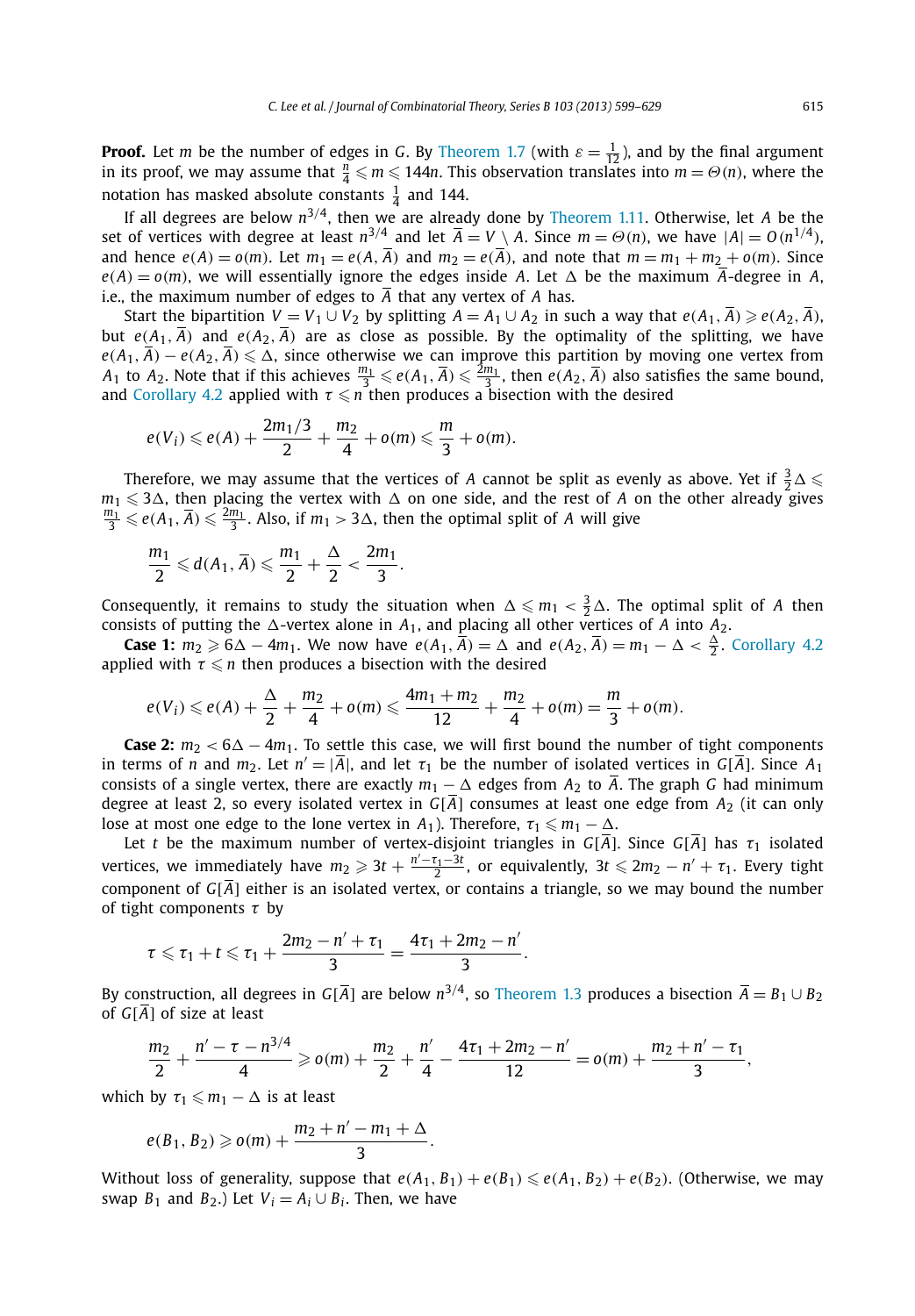<span id="page-17-0"></span>
$$
e(V_1) = e(A_1) + e(A_1, B_1) + e(B_1) \le e(A_1) + \frac{e(A_1, B_1) + e(A_1, B_2) + e(B_1) + e(B_2)}{2}
$$
  
=  $o(m) + \frac{\Delta + (m_2 - e(B_1, B_2))}{2}$   
 $\le o(m) + \frac{\Delta + m_2}{2} - \frac{m_2 + n' - m_1 + \Delta}{6}$   
=  $o(m) + \frac{\Delta}{3} + \frac{m_2}{3} - \frac{n'}{6} + \frac{m_1}{6}$ .

Using  $n' \geq \Delta$ ,  $\Delta \leq m_1$ , and  $m = m_1 + m_2 + o(m)$ , this is at most

$$
e(V_1) \leqslant o(m) + \frac{\Delta}{6} + \frac{m_2}{3} + \frac{m_1}{6} \leqslant o(m) + \frac{m_1}{3} + \frac{m_2}{3} = o(m) + \frac{m_1}{3}.
$$

On the other hand,

$$
e(V_2) = e(A_2) + e(A_2, B_2) + e(B_2) \leqslant o(m) + e(A_2, \overline{A}) + (e(\overline{A}) - e(B_1, B_2))
$$
  
\n
$$
\leqslant o(m) + (m_1 - \Delta) + \left(m_2 - \frac{m_2 + n' - m_1 + \Delta}{3}\right)
$$
  
\n
$$
= o(m) + \frac{4m_1 - 4\Delta + 2m_2 - n'}{3}
$$
  
\n
$$
= o(m) + \frac{m_1 + m_2}{3} + \frac{3m_1 - 4\Delta + m_2 - n'}{3}.
$$

Using our assumption that  $m_2 < 6\Delta - 4m_1$  in this case, this is at most

$$
e(V_2)\leqslant o(m)+\frac{m}{3}+\frac{2\Delta-m_1-n'}{3}.
$$

Since  $\Delta \leq m_1$  and  $\Delta \leq n' + o(n)$ , we conclude that  $e(V_2) \leq o(m) + \frac{m}{3}$ , as desired.

Therefore, our partition  $V = V_1 \cup V_2$  has both  $e(V_i) \leq \frac{m}{3} + o(m)$ . Also,  $|V_1|$  and  $|V_2|$  differ by at most  $|A| = O(n^{1/4})$ . Since  $m \leq 144n$ , at most  $\frac{n}{2}$  vertices of *G* can have degree over 576. Hence, there are at least  $\frac{n}{2}$  vertices with degree at most 576. We equalize  $|V_1|$  and  $|V_2|$  by moving  $O(n^{1/4})$  such vertices across. This affects each  $e(V_i)$  by under  $O(n^{1/4}) = o(m)$ , thereby completing the proof.  $\Box$ 

#### **6. Minimum degree: general case**

In this section, we establish the general case of our main theorem, which we restate below for the reader's convenience.

**Theorem.** Given any  $\varepsilon > 0$  and any positive even integer  $\delta$ , there exists n<sub>0</sub> such that every graph  $G = (V, E)$  $w$ ith  $n \geqslant n_0$  vertices,  $m$  edges, and minimum degree at least  $\delta$ , has a bisection in which for both  $i=1,2,$ 

$$
e(V_i) \leqslant \left(\frac{\delta+2}{4(\delta+1)}+\varepsilon\right)m.
$$

**Proof.** By [Theorem 1.7](#page-3-0) and the final argument in its proof, we may assume that  $\frac{n}{4} \leq m \leq \varepsilon^{-2}n$ . Throughout this proof, *ε* will be fixed, and it will be convenient to employ asymptotic notation which implicitly assumes that  $\varepsilon$  is a constant. For example, our initial observation translates into  $m = \Theta(n)$ .

We first describe the idea of the remainder of the proof, which is similar to that of the case  $\delta = 2$  given in the previous section. Start by identifying the set of vertices *A* which have large degree (degree at least  $n^{3/4}$ ), and let  $A_1 \cup A_2$  be a bipartition of these vertices so that  $e(A_1, V \setminus A)$  and  $e(A_2, V \setminus A)$  are as close as possible. If the gap between these two is small enough, then a naive random split of the remaining vertices will give the result we were hoping for. Otherwise, we would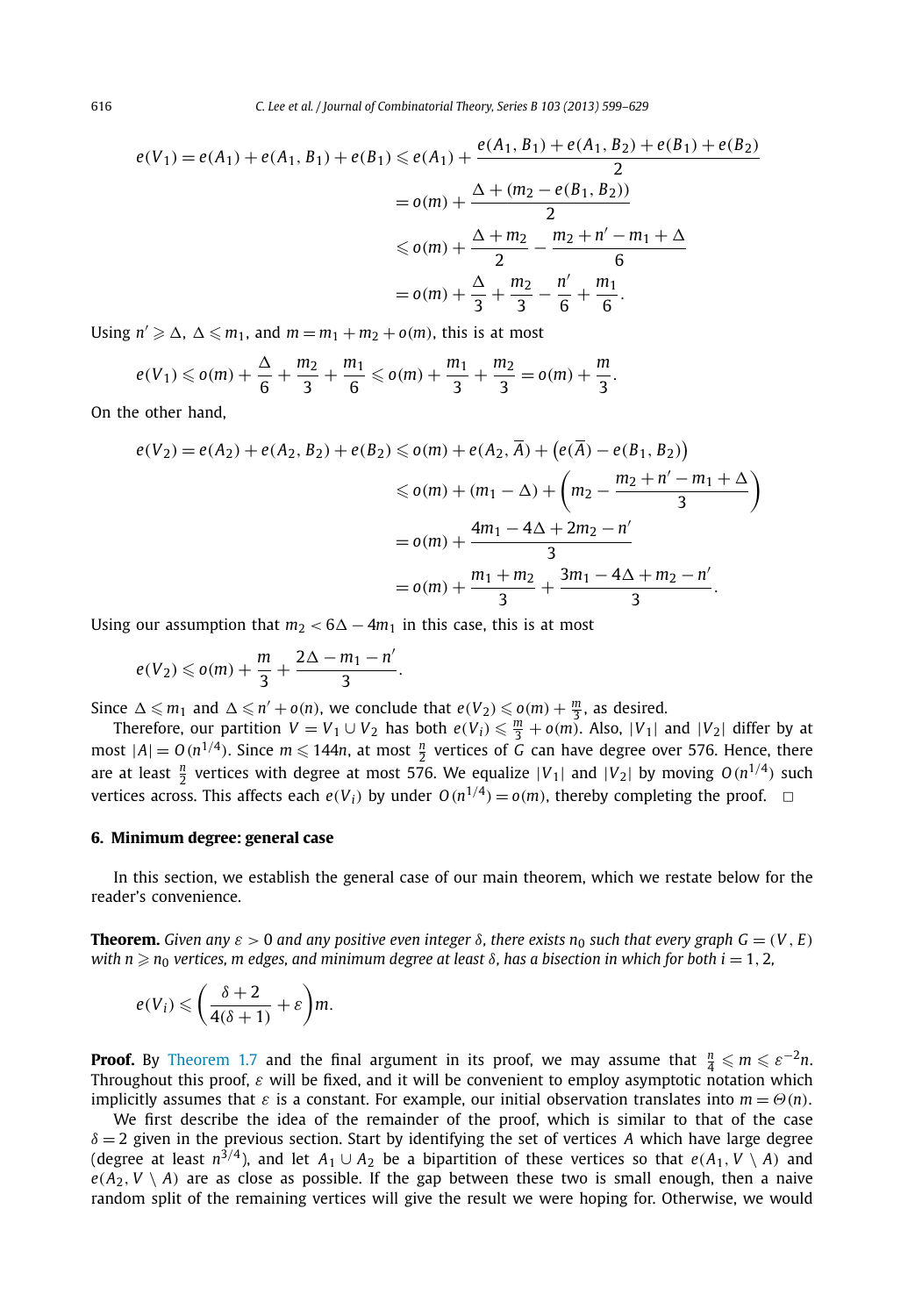<span id="page-18-0"></span>like to make use of [Corollary 4.2.](#page-14-0) Most of the technical details of our proof lie in this step, or more precisely, in estimating the number of tight components in  $G[V \setminus A]$ . Recall that to do this in the  $\delta = 2$  case, we first deduced a structural information about the degree of the vertices in *A* (there we knew that *A*<sup>1</sup> consisted of a single vertex), and then used this information to effectively bound the number of tight components. The general idea is the same here, but things get more complicated because both the structural information, and the method of bounding tight components under this information becomes a lot more difficult (and computationally involved).

We now give the details of the proof. If all degrees are below  $n^{3/4}$ , then we are already done by [Theorem 1.11.](#page-4-0) Otherwise, let *A* be the set of vertices with degree at least  $n^{3/4}$  and let  $\overline{A} = V \setminus A$  (we call the vertices in *A* as the *large degree* vertices). Since  $m = \Theta(n)$ , we have  $|A| = O(n^{1/4})$ , and hence  $e(A) = o(m)$ . Let

$$
n' = |\overline{A}|, \qquad m_1 = e(A, \overline{A}), \quad \text{and} \quad m_2 = e(\overline{A}),
$$

and note that

$$
n' = n - o(n) \text{ and } m = m_1 + m_2 + o(m). \tag{11}
$$

Start the bipartition  $V = V_1 \cup V_2$  by splitting  $A = A_1 \cup A_2$  in such a way that  $e(A_1, A) \geqslant e(A_2, A)$ , but  $e(A_1, \overline{A})$  and  $e(A_2, \overline{A})$  are as close as possible. Define the parameter

$$
\theta = e(A_1, \overline{A}) - e(A_2, \overline{A}),
$$

which quantifies the "gap" in the optimal split. By construction, we now have

$$
e(A_2, \overline{A}) \leqslant e(A_1, \overline{A}) = \frac{m_1 + \theta}{2},
$$

so [Corollary 4.2](#page-14-0) produces a bisection in which both

$$
e(V_i)\leqslant \frac{m_1+\theta}{4}+\frac{m_2}{4}-\frac{n-\tau}{8}+o(m),
$$

where  $\tau$  is the number of tight components in  $G[\overline{A}]$ . Using (11) to combine  $m_1$  and  $m_2$ , we observe that it therefore suffices to show that

$$
\frac{m}{4}+\frac{\theta}{4}-\frac{n-\tau}{8}\leqslant \frac{\delta+2}{4(\delta+1)}m,
$$

or equivalently,

$$
\theta + \frac{\tau}{2} \leqslant \frac{n}{2} + \frac{m}{\delta + 1}.\tag{12}
$$

Since we always have  $\tau \le n$ , we see that we are already done if  $\theta \le \frac{m}{\delta+1}$ . (It is worth noting that  $\theta =$  *m*  $\frac{m}{\delta+1}$  corresponds to the extremal example  $K_{\delta+1,n-\delta-1}$ , as there  $m \approx (\delta+1)n$ , there are exactly  $\delta+1$ large degree vertices, and the optimal split puts  $\frac{\delta}{2}+1$  of them in  $A_1$  and the other  $\frac{\delta}{2}$  in  $A_2$ .) Therefore, we will assume for the remainder of the proof that the "gap" between  $e(A_1, \overline{A})$  and  $e(A_2, \overline{A})$  is rather large:

$$
\theta > \frac{m}{\delta + 1}.\tag{13}
$$

In fact, this gap is so wide that it has serious implications regarding the nature of the  $A = A_1 \cup A_2$ split. Recall that in the  $\delta = 2$  case (previous section), we deduced that  $A_1$  only contained a single vertex of degree  $\Delta$ , and  $e(A_2, \overline{A})$  was below  $\frac{\Delta}{2}$ . The following result, which we prove in Section [6.1,](#page-21-0) is its analogue in the general case. Remarkably, its proof only uses the optimality of the  $A = A_1 \cup A_2$ split. In order to maintain continuity in our exposition, we postpone the proof of this lemma to Section [6.1](#page-21-0) below.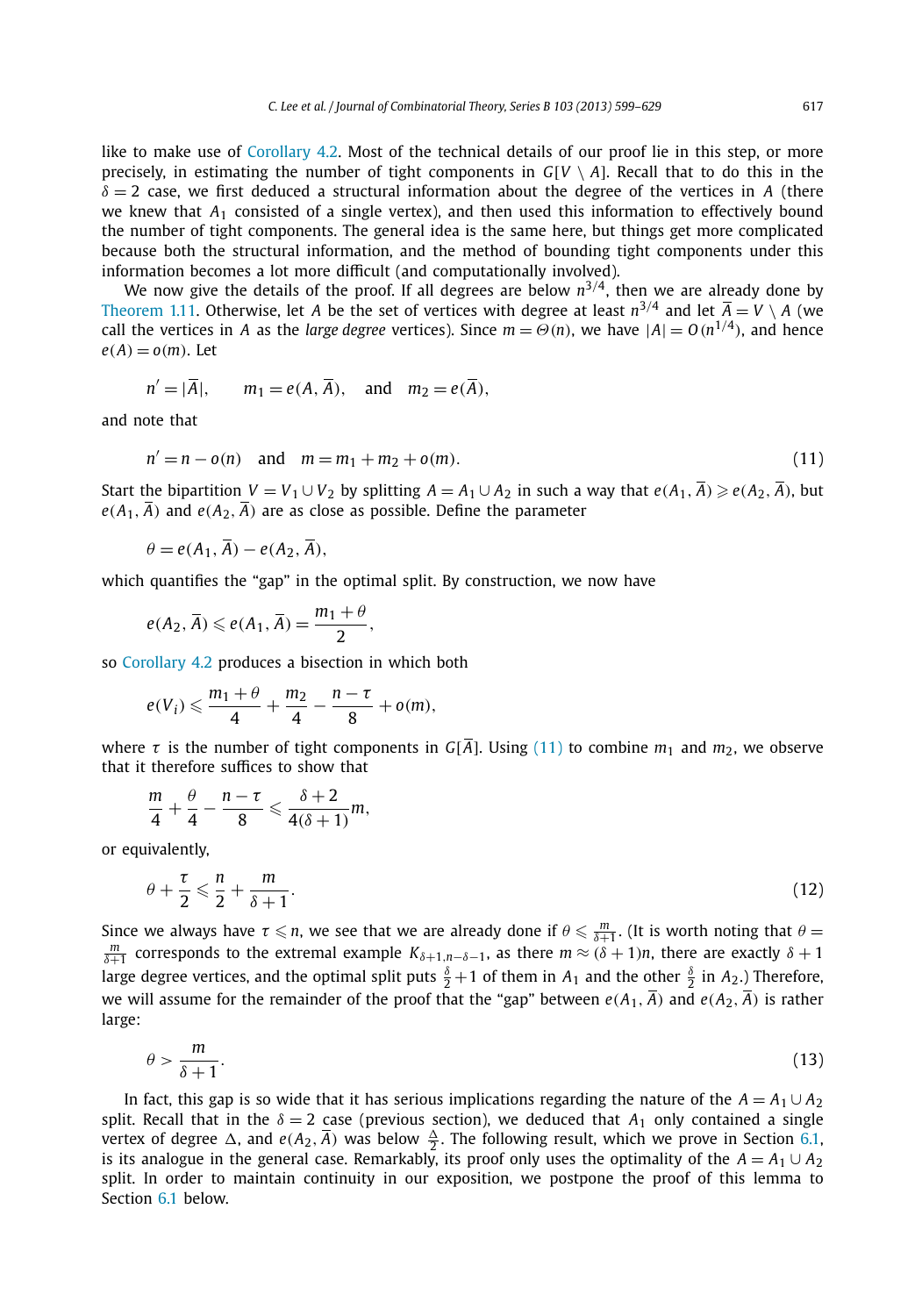**Lemma 6.1.** *If*  $\theta > \frac{m}{\delta+1}$ , then in the optimal split  $A = A_1 \cup A_2$ :

- (i) All  $\overline{A}$ -degrees in  $A_1$  are at least  $\theta$ .
- (ii) *Only at most*  $\delta 1$  *vertices in*  $A_1 \cup A_2$  *have*  $\overline{A}$ -degree at least  $\theta$ .
- (iii) *The sum of the*  $\overline{A}$ *-degrees over all other vertices* (in  $A_2$ ) is at most  $n' \theta$ .

**Remark.** We now also have  $\theta \leqslant n'$ , because the  $\overline{A}$ -degree of the vertex in  $A_1$  is at least  $\theta$ , but cannot exceed  $|\overline{A}| = n'$ . We refer to the vertices of  $\overline{A}$ -degree at least  $\theta$  as the *huge*  $\overline{A}$ -degree vertices or simply *huge degree vertices*.

Let  $\alpha$  be the number of vertices in  $A_1 \cup A_2$  with  $\overline{A}$ -degree at least  $\theta$ , and let  $\rho$  be the sum of the  $\overline{A}$ -degrees of all other vertices (which are all in *A*<sub>2</sub>). Note that the sum of the  $\overline{A}$ -degrees of the vertices in *A* is then

$$
m_1 \geqslant \alpha \theta + \rho. \tag{14}
$$

Returning to verify [\(12\),](#page-18-0) we will need to control the number of tight components. In the simple case when  $\delta = 2$ , we were able to do this by counting the number of isolated vertices, and the number of vertex-disjoint triangles. However, things get more difficult to control for general *δ*, and the most efficient approach is to bound *τ* in terms of the degree sequence of  $G[*A*]$ , via the following result, which essentially claims that the optimum is achieved when all vertices are packed into tight components that are complete graphs of odd order.

**Lemma 6.2.** *Let H be an arbitrary graph. For each integer i, let di be the number of vertices in H with degree equal to i. Then the number of tight components τ in H satisfies*

$$
\tau \leqslant \frac{d_0}{1} + \frac{d_2}{3} + \frac{d_4}{5} + \cdots.
$$

**Remark.** Odd-degree vertices cannot contribute to tight components because for every vertex *v* in a tight component *T*, there is a perfect matching of  $T \setminus \{v\}$ , and *v* has either 0 or 2 neighbors in each edge of the matching. This is why the bound above does not involve  $d_1$ ,  $d_3$ ,  $d_5$ , etc.

The degree sequence does not appear in [\(12\),](#page-18-0) however, and there are two ways to proceed and relate the degree sequence with other parameters. The simpler approach crudely controls the degree sequence in terms of  $\alpha$  and  $m_1$  (or more precisely  $\alpha$  and  $\rho$ ), using the minimum degree condition of *G*. (For example, if  $m_1$  were 0, then the minimum degree condition would force  $d_0 = d_1 = \cdots =$ *d*<sup> $δ$ −1</sup> = 0.) The more intricate approach adds an additional information by relating the degree sequence with  $m_2$  as well.

We will actually take both approaches by the end of this proof, but it turns out to be more convenient to use the crude approach first, because it will already work for most of the (non-tight) cases. Applying the minimum degree condition in *G* to the sum of all degrees in *A*, we find that

$$
\delta n' \leqslant 2m_2+m_1,
$$

which means that

$$
m \geqslant m_1 + m_2 \geqslant \frac{\delta n' + m_1}{2}.\tag{15}
$$

We then make use of the fact that *A* contains *α* huge degree vertices. Note that even if all the *α* vertices in *A* had full degree to  $\overline{A}$ , the only way that a vertex in  $G[\overline{A}]$  could have degree below  $\delta - \alpha$ would be if it was incident to edges counted by *ρ*. Consequently, we get the following constraint:

$$
(\delta - \alpha)d_0 + (\delta - \alpha - 1)d_1 + \dots + d_{\delta - \alpha - 1} \leq \rho.
$$
\n(16)

<span id="page-19-0"></span>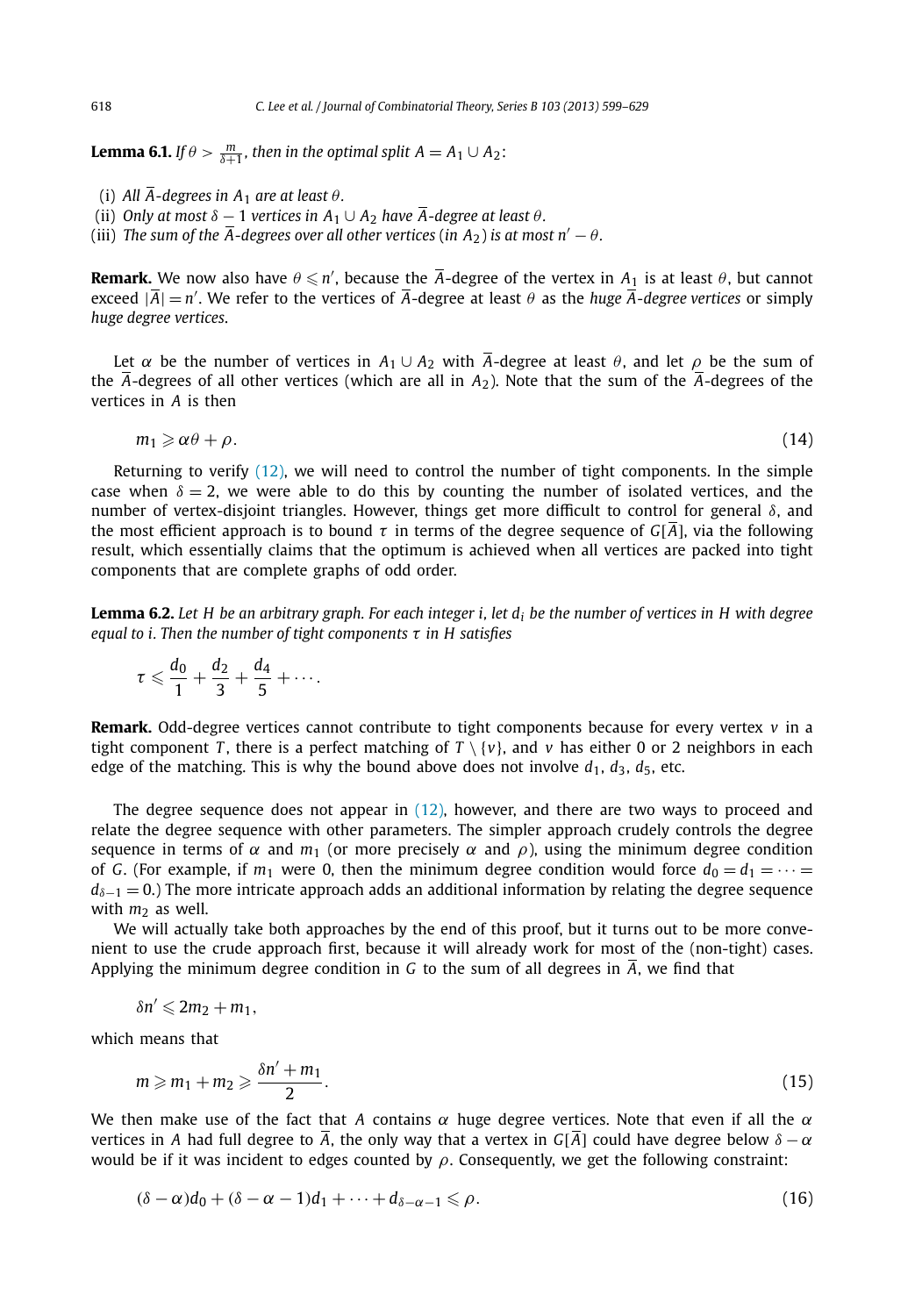<span id="page-20-0"></span>Then, it turns out that the most economical way to control the bound in [Lemma 6.2](#page-19-0) is to use *ρ* to reduce as many degrees to 0 as possible. This produces the following result, whose complete proof is in Section [6.3.](#page-22-0)

**Lemma 6.3.** *The induced subgraph G*[ $\overline{A}$ ] *has at most*  $\frac{n'+\rho}{\delta-\alpha+1}$  *tight components.* 

By [\(15\)](#page-19-0) and [\(14\),](#page-19-0) we get  $m \ge \frac{\delta n' + \alpha \theta + \rho}{2}$ . Using this bound and Lemma 6.3 in [\(12\),](#page-18-0) we see that it suffices to show

$$
\theta + \frac{n' + \rho}{2(\delta - \alpha + 1)} \leq \frac{n}{2} + \frac{\delta n' + \alpha \theta + \rho}{2(\delta + 1)},
$$

or since  $n' \leq n$ , that

$$
\theta + \frac{n' + \rho}{2(\delta - \alpha + 1)} \leqslant \frac{2\delta + 1}{2(\delta + 1)}n' + \frac{\alpha\theta + \rho}{2(\delta + 1)}.\tag{17}
$$

It turns out that the above inequality is true for most values of  $\alpha$  and  $\delta$  (for the remaining cases, we will use the slightly different approach that we briefly discussed above). Note that by [Lemma 6.1\(](#page-19-0)ii), we have  $1 \le \alpha \le \delta - 1$ . It turns out that the  $\alpha = 1$  case is the most delicate, as that corresponds to an extremal construction and cannot be resolved by our current approach. The  $\alpha = 2$  case will be easily proved using Lemma 6.3 and [\(12\).](#page-18-0) For  $3 \le \alpha \le \delta - 1$ , observe that the left hand side of (17) is convex in  $\alpha$  in that range, while the right hand side is linear in  $\alpha$ . Therefore, once we verify it for  $\alpha = 3$  and  $\alpha = \delta - 1$ , all intermediate values of  $\alpha$  will follow by convexity.

**Lemma 6.4.** Let  $\alpha = 2$ , and  $\delta \ge 4$  be an even integer. Then [\(12\)](#page-18-0) holds.

**Lemma 6.5.** Let  $\delta \ge 6$  be an even integer, and let n',  $\theta$ ,  $\rho$  be non-negative real numbers satisfying

$$
\theta \leqslant n', \qquad \rho \leqslant n' - \theta.
$$

*Then* (17) *holds when*  $\alpha = 3$ *, and when*  $\alpha = \delta - 1$ *.* 

Apart from the most delicate  $\alpha = 1$  case, only the case  $(\delta, \alpha) = (4, 3)$  remains. For both of these remaining situations, we now take the refined approach alluded to earlier, where we employ the entire degree sequence of  $G[\overline{A}]$ . Since  $e(A) = o(m)$ , the total number of edges satisfies

$$
m \ge \alpha \theta + \rho + \frac{1}{2}(d_1 + 2d_2 + 3d_3 + \cdots) + o(m),
$$
\n(18)

where  $d_i$  is the number of vertices of degree *i* in the induced subgraph  $G[\overline{A}]$ .

Using this inequality and Lemma  $6.2$ , we see that to prove  $(12)$ , it suffices to show

$$
\theta + \frac{1}{2} \left( \frac{d_0}{1} + \frac{d_2}{3} + \frac{d_4}{5} + \cdots \right) \leq \frac{n'}{2} + \frac{1}{\delta + 1} \left( \alpha \theta + \rho + \frac{1}{2} (d_1 + 2d_2 + 3d_3 + \cdots) \right),\tag{19}
$$

when the constraint [\(16\)](#page-19-0) on the degree sequence holds.

**Lemma 6.6.** Let δ be a positive integer, and let n' , θ , ρ , d $_0$  , d<sub>1</sub> ,  $\ldots$  be non-negative real numbers satisfying

$$
\theta \leq n', \quad \rho \leq n' - \theta, \quad \text{and} \quad \sum_{i} d_i = n',
$$

*together with* [\(16\)](#page-19-0). Then inequality (19) holds for ( $\delta$ ,  $\alpha$ ) = (4, 3), as well as for  $\alpha = 1$  and arbitrary  $\delta \geqslant 2$ .

This final ingredient completes our proof of [Theorem 1.9,](#page-3-0) modulo the intermediate lemmas.  $\Box$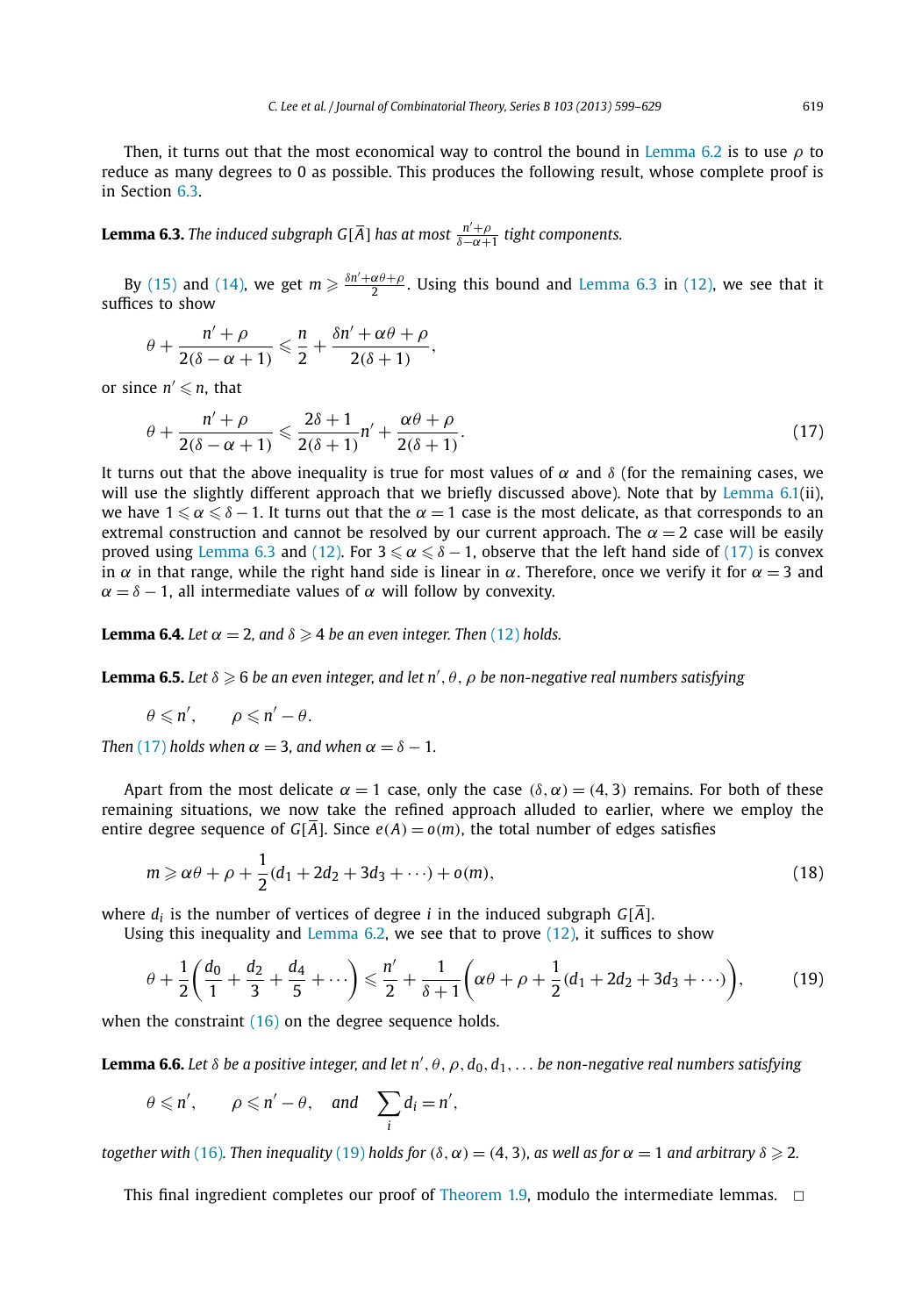#### <span id="page-21-0"></span>*6.1. Splitting large degree vertices*

In this section, we prove [Lemma 6.1](#page-19-0) by establishing a stronger, but more technical result. Let us parameterize the balance between the  $e(A_i, \overline{A})$  in the optimal split by defining  $\lambda$  such that  $e(A_1, \overline{A}) =$  $\lambda m_1$  and  $e(A_2, \overline{A}) = (1 - \lambda)m_1$ . Recall that  $m_1 = e(A, \overline{A})$ ,  $m_2 = e(\overline{A})$ , and note that now

$$
\theta = e(A_1, A) - e(A_2, A) = (2\lambda - 1)m_1.
$$

By construction, we always have  $\frac{1}{2} \le \lambda \le 1$ . As it turns out, the particular location of  $\lambda$  gives useful information about the nature of the partition  $A_1 \cup A_2$ .

**Lemma 6.7.** Let  $\kappa$  be an integer for which  $\lambda > \frac{\kappa+1}{2\kappa+1}$ . Then both:

- (i)  $|A_1| \le \kappa$ , and all vertices of  $A_1$  have  $\overline{A}$ -degree at least  $\theta$ ; and
- (ii) *A*<sup>2</sup> *contains at most κ* − 1 *vertices with A-degree θ , and the A-degrees of all remaining vertices sum to*  $at$  most  $n' - \theta$ .

**Proof.** Our argument is based on the fact that no subset of *A* has *A*-degree sum strictly between *(*1 − *λ*) $m_1$  and *λ* $m_1$ . Let  $a = |A_1|$ , and suppose for contradiction that  $a \geq \kappa + 1$ . Then, by moving the vertex of lowest  $\overline{A}$ -degree from  $A_1$  to  $A_2$ , the remaining  $\overline{A}$ -degree sum of  $A_1$  would be under  $\lambda m_1$ , but at least

$$
\frac{a-1}{a}\cdot \lambda m_1 > \frac{\kappa}{\kappa+1}\cdot \frac{\kappa+1}{2\kappa+1}m_1 = \frac{\kappa}{2\kappa+1}m_1 > (1-\lambda)m_1,
$$

thereby contradicting the optimality of the  $A_1 \cup A_2$  split. Hence we indeed have  $|A_1| \leq \kappa$ . Furthermore, if any vertex of  $A_1$  has  $\overline{A}$ -degree strictly less than  $\theta$ , then we can also improve the split by moving it to *A*2. This establishes (i).

For the first part of (ii), observe that if  $A_2$  contains  $\kappa$  vertices with  $\overline{A}$ -degree at least  $\theta =$  $(2\lambda - 1)m_1$ , then the *A*-degree sum of *A*<sub>2</sub> is already at least

$$
\kappa\cdot(2\lambda-1)m_1>\frac{\kappa}{2\kappa+1}m_1>(1-\lambda)m_1,
$$

contradicting the definition of *λ*.

The final part of (ii) is slightly more involved. Let *v* be a vertex of  $A_1$  of minimal  $\overline{A}$ -degree, and let that degree be *d*. We will show that the  $\overline{A}$ -degree sum of all vertices in  $A_2$  with  $\overline{A}$ -degree less than  $\theta = (2\lambda - 1)m_1$  is at most  $d - (2\lambda - 1)m_1$ , which will suffice because *d* is clearly at most  $|\overline{A}| = n'$ . Indeed, assume for contradiction that this is not the case, and consider moving *v* to  $A_2$ . The  $\overline{A}$ -degree sum of  $A_1$  will fall to  $\lambda m_1 - d$ , which must be at most  $(1 - \lambda)m_1$  by the assumed optimality of the  $A_1 \cup A_2$  split. Now consider moving the vertices with  $\overline{A}$ -degree below  $\theta$  from  $A_2$  to  $A_1$ , one by one. If we moved all of them, then  $A_1$  would achieve a total  $\overline{A}$ -degree sum strictly greater than

$$
(\lambda m_1 - d) + (d - (2\lambda - 1)m_1) = (1 - \lambda)m_1.
$$

Yet each vertex that we move has  $\overline{A}$ -degree strictly less than  $\theta = \lambda m_1 - (1 - \lambda)m_1$ , so at some point in the process, we must have a split where both  $e(A_i, \overline{A})$  are strictly between  $(1 - \lambda)m_1$  and  $\lambda m_1$ . This contradicts the optimality of the original  $A_1 \cup A_2$  split, and completes our proof.  $\Box$ 

We now observe that [Lemma 6.1](#page-19-0) follows easily from Lemma 6.7.

**Proof of Lemma 6.1.** Since  $\theta = (2\lambda - 1)m_1$ , our assumption that  $\theta > \frac{m}{\delta+1} \ge \frac{m_1}{\delta+1}$  gives  $\lambda > \frac{\delta+2}{2(\delta+1)}$ . Recalling that  $\delta$  is even, let  $\kappa = \frac{\delta}{2}$ , and observe that  $\frac{\kappa+1}{2\kappa+1} = \frac{\delta+2}{2(\delta+1)}$ , so we may apply Lemma 6.7 with  $\kappa = \frac{\delta}{2}$ , and [Lemma 6.1](#page-19-0) follows immediately.  $\Box$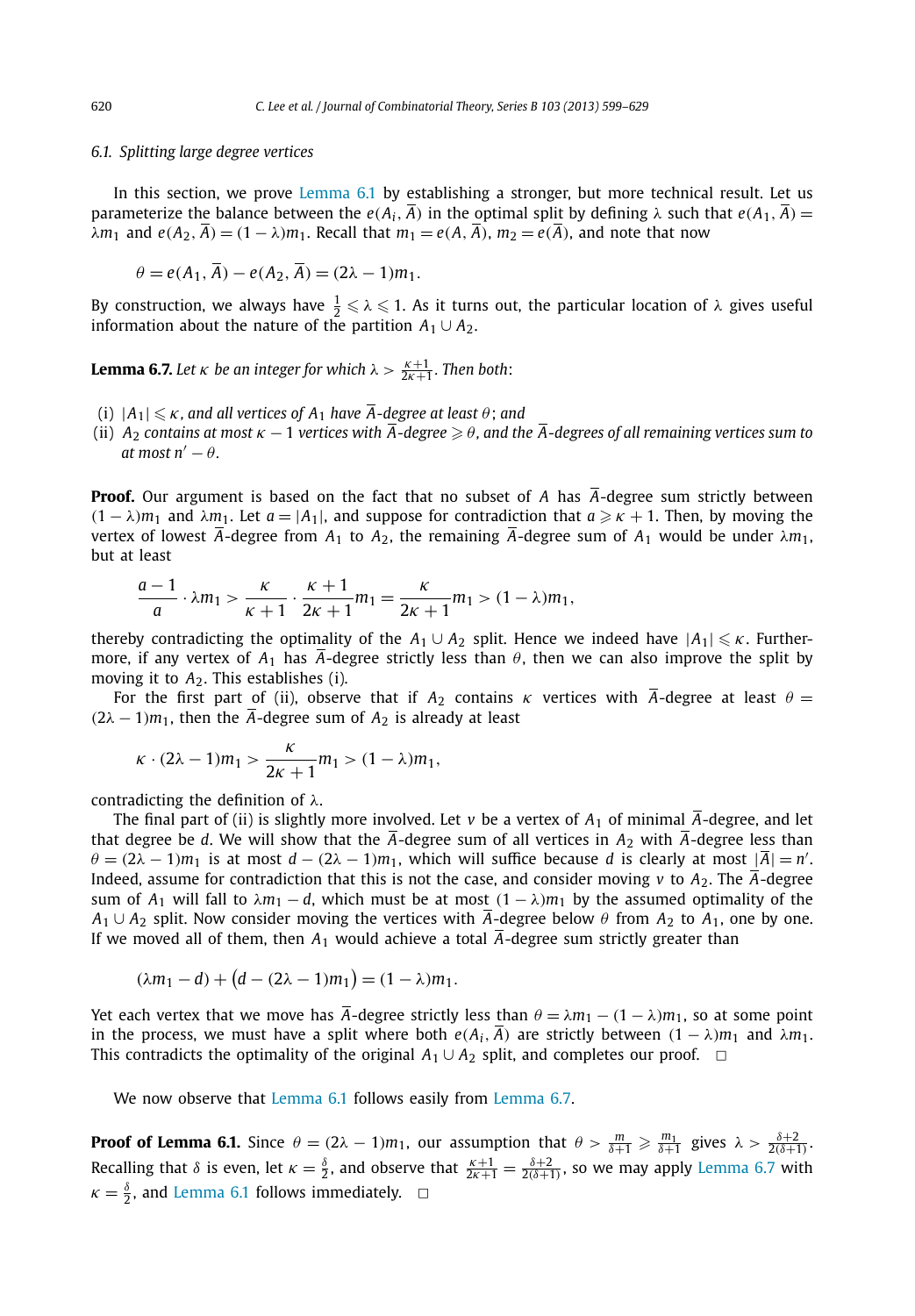#### <span id="page-22-0"></span>*6.2. Tight components and the degree sequence*

Consider an arbitrary graph *H*. For each *i*, let *di* denote the number of vertices in *H* whose degree is exactly *i*. In this section, we prove [Lemma 6.2,](#page-19-0) which claims that the number of tight components in *H* is at most

$$
\frac{d_0}{1} + \frac{d_2}{3} + \frac{d_4}{5} + \cdots
$$

**Proof of Lemma 6.2.** For each odd *i*, let *ti* denote the number of tight components of *H* which have exactly *i* vertices. Tight components have odd order and only contain even-degree vertices, because for every vertex *v* in a tight component *T*, there is a perfect matching of  $T \setminus \{v\}$ , and *v* has either 0 or 2 neighbors in each edge of the matching. Hence tight components of order *i* are entirely composed of vertices of even degree  $\leq i - 1$ . We therefore have the inequalities:

$$
t_1 \le d_0,\nt_1 + 3t_3 \le d_0 + d_2,\nt_1 + 3t_3 + 5t_5 \le d_0 + d_2 + d_4,\n\vdots
$$

We claim that even when the  $t_i$  are allowed to take real values (as opposed to integers), the maximum value of  $t_1 + t_3 + \cdots$  is achieved by the greedy algorithm which chooses  $t_1 = \frac{d_0}{1}$ ,  $t_3 = \frac{d_2}{3}$ ,  $t_5 = \frac{d_4}{5}$ , etc. This is the unique solution when all of the inequalities are tight.

Indeed, assume for contradiction that we have an optimal real solution in which the inequality  $t_1 + 3t_3 + \cdots + it_i \leq d_0 + d_2 + \cdots + d_{i-1}$  is not tight. Then, one can improve the solution by increasing *t<sub>i</sub>* by some  $(i+2)\varepsilon$  and decreasing  $t_{i+2}$  by *i* $\varepsilon$ . Since this perturbation keeps  $t_1 + 3t_3 + \cdots + (i+2)t_{i+2}$ constant, it is clearly still a feasible solution, but it increases the objective  $t_1 + t_3 + t_5 + \cdots$  by  $2\varepsilon > 0$ , contradicting our assumed optimality.

Therefore, the number of tight components  $t_1 + t_3 + t_5 + \cdots$  is at most  $\frac{d_0}{1} + \frac{d_2}{3} + \frac{d_4}{5} + \cdots$ , as claimed.  $\Box$ 

#### *6.3. Tight components and the minimum degree condition*

In this section, we prove [Lemma 6.3,](#page-20-0) which claims that the number of tight components in  $G[\overline{A}]$ is at most  $\frac{n'+\rho}{\delta-\alpha+1}$ . Our main tool is [Lemma 6.2,](#page-19-0) which implies the following weaker bound on  $\tau$  in terms of the degree sequence of  $G[\overline{A}]$ :

$$
\tau \leqslant \frac{d_0}{1} + \frac{d_1}{2} + \frac{d_2}{3} + \cdots.
$$

(Recall that  $d_i$  is the number of vertices of  $G[\overline{A}]$  that have degree exactly *i*.)

To get an effective bound on *τ* , we would like to see how large the right hand side of the above can be. Our constraints are  $(16)$ , which we restate here,

$$
(\delta - \alpha)d_0 + (\delta - \alpha - 1)d_1 + \dots + d_{\delta - \alpha - 1} \leq \rho,
$$
\n(20)

together with the following obvious constraint (which we relax from equality)

$$
\sum_{i} d_i \leqslant n'.\tag{21}
$$

We claim that when the  $d_i$  are allowed to take any non-negative real values (as opposed to integers), the maximum value of  $\frac{d_0}{1} + \frac{d_1}{2} + \cdots$  subject to the constraints (20) and (21) is achieved when  $d_0$  and  $d_{\delta-\alpha}$  are the only nonzero  $d_i$ .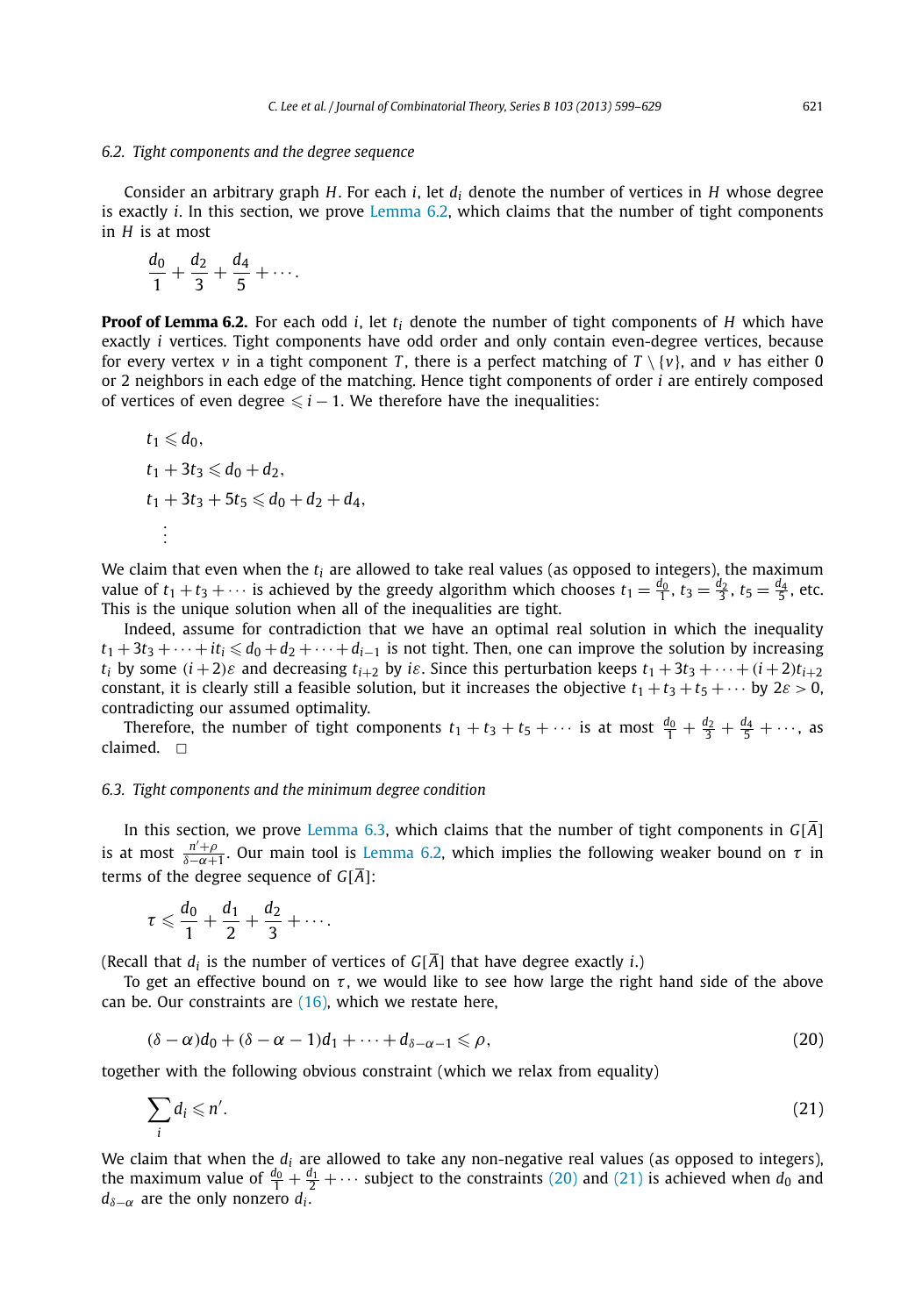To see this, consider an optimizer, and note that if any  $i > \delta - \alpha$  has  $d_i > 0$ , then we can maintain the left hand sides of [\(20\)](#page-22-0) and [\(21\)](#page-22-0) by reducing  $d_i$  to 0, and increasing  $d_{\delta-\alpha}$  by the same amount. This increases the value of the objective. Next observe that if any  $0 < i < \delta - \alpha$  has  $d_i > 0$ , then we can maintain the left hand side of [\(20\)](#page-22-0) by reducing *di* to 0, and increasing *<sup>d</sup>*<sup>0</sup> by *<sup>δ</sup>*−*α*−*<sup>i</sup> <sup>δ</sup>*−*<sup>α</sup> di* . This only reduces the left hand side of [\(21\),](#page-22-0) but increases the objective by  $\frac{\delta-\alpha-i}{\delta-\alpha}d_i-\frac{d_i}{i+1}$ . Since  $\frac{\delta-\alpha-i}{\delta-\alpha}\geq \frac{1}{i+1}$ for all  $0 \le i \le \delta - \alpha - 1$ , we see that this cannot decrease the objective.

Therefore, we may assume that our optimizer is only supported at  $d_0$  and  $d_{\delta-\alpha}$ . Inequality [\(16\)](#page-19-0) then simplifies to  $d_0 \leq \frac{\rho}{\delta-\alpha}$ . In the objective, the coefficient of  $d_0$  is strictly greater than that of  $d_\delta$ , hence to maximize the objective, we must choose  $d_0$  to be as large as possible, i.e.,  $d_0 = \frac{\rho}{\delta - \alpha}$ , and then choose maximum  $d_{\delta-\alpha}$  subject to the constraint [\(21\),](#page-22-0) which says  $d_0+d_{\delta-\alpha}\leqslant n'$ . Therefore, the objective is at most

$$
\frac{\rho/(\delta-\alpha)}{1}+\frac{n'-(\rho/(\delta-\alpha))}{\delta-\alpha+1}=\frac{n'+\rho}{\delta-\alpha+1},
$$

as claimed.  $\square$ 

*6.4. Two huge degree vertices*

In this section, we prove [Lemma 6.4,](#page-20-0) which considers the case when *A* contains exactly two huge degree vertices (vertices with *A*-degree at least *θ* ).

**Proof of Lemma 6.4.** We will first prove that  $\theta \leqslant \frac{3}{5}n'$ . Suppose not. [Lemma 6.1\(](#page-19-0)iii) says that the sum of  $\overline{A}$ -degrees of the non-huge degree vertices in  $A_2$  is  $\rho \leqslant n' - \theta < \theta$ . Since, by construction,  $e(A_1, A) \geqslant e(A_2, A)$ , it is impossible for both of the huge *A*-degree vertices to be in  $A_1$ , because it implies that

$$
\theta = e(A_1, \overline{A}) - e(A_2, \overline{A}) \geq 2\theta - \rho > \theta
$$

which is a contradiction. Thus, the only remaining case is when *A*<sup>1</sup> and *A*<sup>2</sup> each have a huge-degree vertex. Then since  $e(A_1, \overline{A}) \leqslant n'$  and  $e(A_2, \overline{A}) \geqslant \theta$ , the maximum possible gap is

$$
\theta = e(A_1, \overline{A}) - e(A_2, \overline{A}) \leqslant n' - \theta < \theta,
$$

which again is a contradiction.

Now, using  $\theta \leqslant \frac{3}{5}n'$  and [Lemma 6.3](#page-20-0) with  $\alpha = 2$ ,  $\delta \geqslant 4$ , we will verify [\(12\)](#page-18-0) which says,

$$
\theta+\frac{\tau}{2}\leqslant \frac{n}{2}+\frac{m}{\delta+1}.
$$

Note that by [Lemmas 6.1 and 6.3,](#page-19-0) we have  $\tau \le \frac{n'+\rho}{\delta-\alpha+1} = \frac{n'+\rho}{\delta-1} \le \frac{2n'-\theta}{\delta-1} \le \frac{2n'-\theta}{3}$ . By the minimum degree assumption, we also have  $m\geqslant \frac{\delta}{2}n'$ . Thus it suffices to prove that

$$
\theta+\frac{2n'-\theta}{6}\leqslant \frac{n'}{2}+\frac{\delta n'}{2(\delta+1)},
$$

and since  $\delta \geqslant 4$ , that  $\frac{5}{6}\theta \leqslant (\frac{1}{2} + \frac{2}{5} - \frac{1}{3})n' = \frac{17}{30}n'$ . This is true as  $\theta \leqslant \frac{3}{5}n'$ .  $\Box$ 

#### *6.5. Convexity extremes*

In this section, we prove [Lemma 6.5,](#page-20-0) which disposes of the  $\alpha = 3$  and  $\alpha = \delta - 1$  cases of [\(17\)](#page-20-0) when  $\delta \geqslant 6$ . We begin with  $\alpha = 3$ , which corresponds to

**Lemma 6.8.** Let  $\delta \geqslant 5$ , and let n',  $\theta$ ,  $\rho$  be non-negative real numbers satisfying  $\theta \leqslant n'$  and  $\rho \leqslant n' - \theta$ . Then

$$
\theta + \frac{n' + \rho}{2(\delta - 2)} \leqslant \frac{2\delta + 1}{2(\delta + 1)}n' + \frac{3\theta + \rho}{2(\delta + 1)}.
$$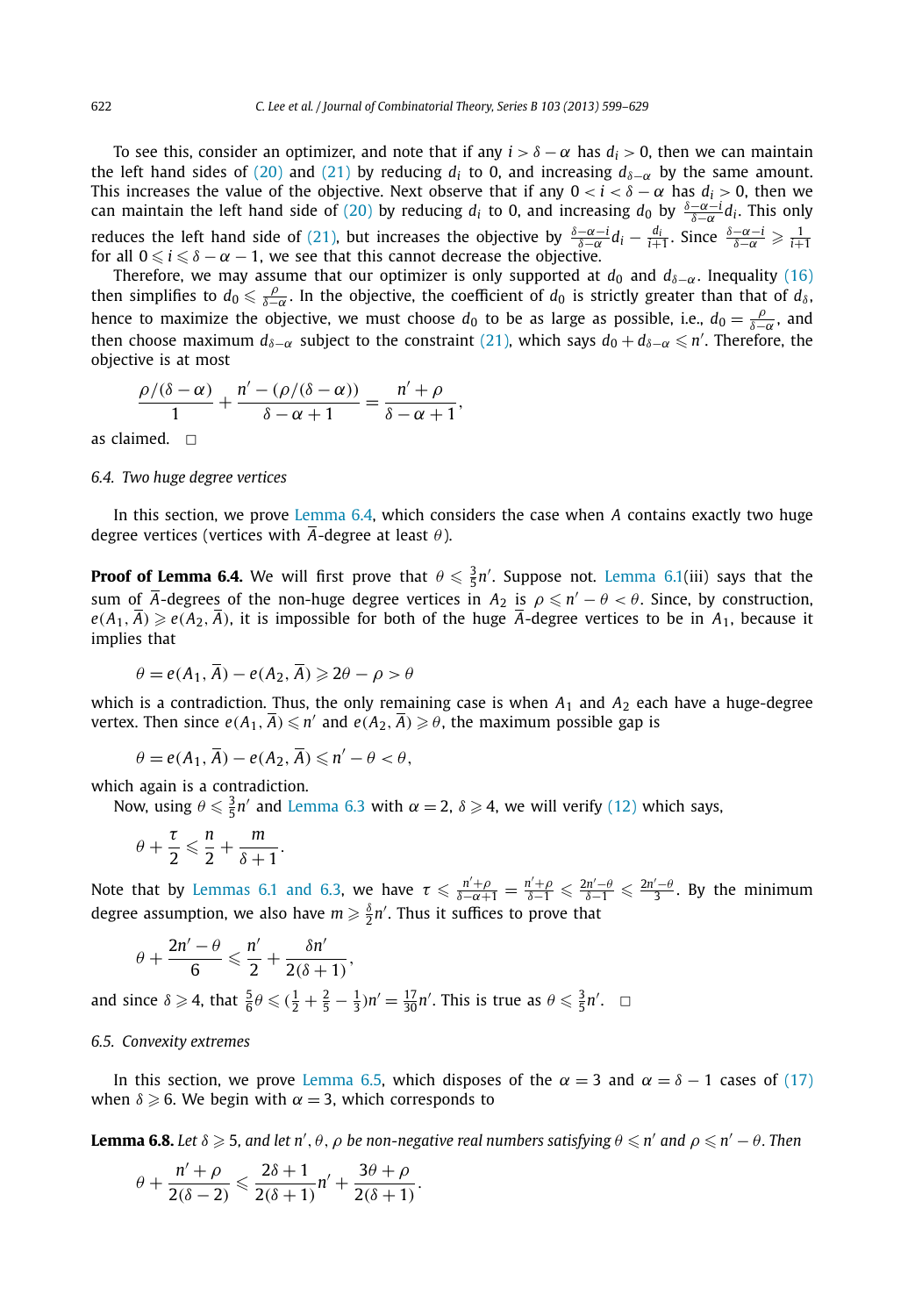<span id="page-24-0"></span>**Proof.** The coefficient of *ρ* on the left hand side is clearly larger than its coefficient on the right hand side, so the inequality is sharpest when  $\rho$  hits its constraint of  $n'-\theta$ . It then suffices to show

$$
\theta+\frac{2n'-\theta}{2(\delta-2)}\leqslant\frac{2\delta+1}{2(\delta+1)}n'+\frac{2\theta+n'}{2(\delta+1)}.
$$

Next, observe that the coefficient of  $\theta$  on the left hand side is  $\frac{2\delta-5}{2(\delta-2)}$ , while its coefficient on the right hand side is  $\frac{2}{2(\delta+1)}$ . The left hand coefficient is easily larger in our range  $\delta \geqslant 5$ , so the inequality sharpens when we increase *θ* to its constraint of *n* . It therefore remains to show that

$$
n' + \frac{n'}{2(\delta-2)} \leqslant \frac{2\delta+1}{2(\delta+1)}n' + \frac{3n'}{2(\delta+1)},
$$

or equivalently,

$$
\frac{2\delta-3}{2(\delta-2)}\leqslant\frac{2\delta+4}{2(\delta+1)},
$$

which one easily verifies is true for all  $\delta \geqslant 5$ .  $\Box$ 

Next we establish the  $\alpha = \delta - 1$  case.

**Lemma 6.9.** Let  $\delta \geqslant 5$ , and let n',  $\theta$ ,  $\rho$  be non-negative real numbers satisfying  $\theta \leqslant n'$  and  $\rho \leqslant n' - \theta$ . Then

$$
\theta + \frac{n' + \rho}{4} \leqslant \frac{2\delta + 1}{2(\delta + 1)}n' + \frac{(\delta - 1)\theta + \rho}{2(\delta + 1)}.
$$

**Proof.** The coefficient of  $\rho$  on the left hand side is clearly greater than its coefficient on the right hand side, so we may again assume that  $\rho = n' - \theta$ . It remains to show

$$
\theta+\frac{2n'-\theta}{4}\leqslant \frac{2\delta+1}{2(\delta+1)}n'+\frac{(\delta-2)\theta+n'}{2(\delta+1)}.
$$

The coefficient of  $\theta$  on the left hand side is  $\frac{3}{4}$ , which is again easily greater than its coefficient of  $\frac{\delta-2}{2(\delta+1)}$  on the right hand side; hence we may assume  $\theta = n'$ , leaving us to establish

$$
n' + \frac{n'}{4} \leq \frac{2\delta + 1}{2(\delta + 1)}n' + \frac{(\delta - 1)n'}{2(\delta + 1)},
$$

which is equivalent to

$$
\frac{5}{4} \leqslant \frac{3\delta}{2(\delta+1)}.
$$

One easily sees that this indeed holds for  $\delta \geqslant 5$ .  $\Box$ 

# *6.6. Tight components with three huge degree vertices*

We prove [Lemma 6.6](#page-20-0) for the case  $\delta = 4$  and  $\alpha = 3$ . Using these parameters in [\(19\)](#page-20-0) and [\(16\),](#page-19-0) we see that we need to establish

$$
\theta + \frac{1}{2} \left( \frac{d_0}{1} + \frac{d_2}{3} + \frac{d_4}{5} + \cdots \right) \leq \frac{n'}{2} + \frac{1}{5} \left( 3\theta + \rho + \frac{1}{2} (d_1 + 2d_2 + 3d_3 + \cdots) \right),\tag{22}
$$

subject to the constraints

$$
d_0 \le \rho, \qquad \theta \le n', \qquad \rho \le n' - \theta, \quad \text{and} \quad \sum_i d_i = n'.
$$
 (23)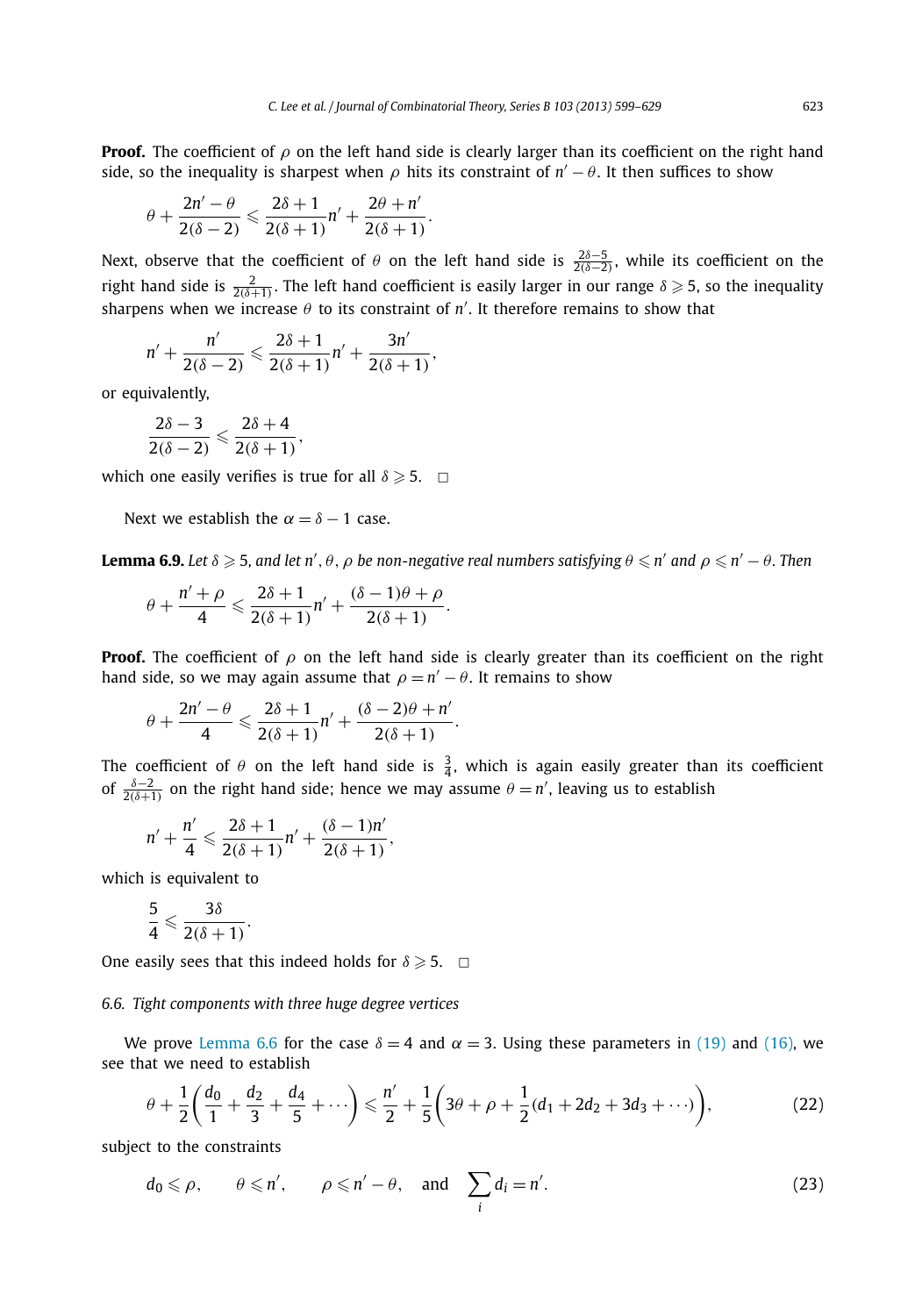<span id="page-25-0"></span>We consider the differences between the coefficients of the  $d_i$  on the left and on the right. For  $d_0$ , its coefficient on the left is  $\frac{1}{2}$ , while its coefficient on the right is 0. This is the only coefficient where that differential is in favor of the left hand side. Indeed, it is clear that for even *i*, the difference between the left hand coefficient and the right hand coefficient strictly decreases as *i* increases. A similar fact is true for odd *i*. Note that the differential for the coefficient of  $d_1$  is  $0 - \frac{1}{10}$ , whereas the differential for  $d_2$  is  $\frac{1}{6} - \frac{1}{5} = -\frac{1}{30}$ . Hence the differential is largest for  $d_2$  (apart from  $d_0$ ) since  $-\frac{1}{30} > -\frac{1}{10}$ .

Therefore, in view of the constraints  $d_0 \leq \rho$  and  $\sum_i d_i = n'$ , inequality [\(22\)](#page-24-0) is sharpest when  $d_0$  is as large as possible, and all the rest of the weight is on  $d_2$ . It remains to show that

$$
\theta + \frac{1}{2}\left(\rho + \frac{n'-\rho}{3}\right) \leqslant \frac{n'}{2} + \frac{1}{5}\left(3\theta + \rho + \left(n'-\rho\right)\right),\,
$$

or equivalently,

$$
\theta + \frac{\rho}{3} + \frac{n'}{6} \leqslant \frac{7}{10}n' + \frac{3}{5}\theta.
$$

Since *ρ* only appears on the left hand side, the inequality is sharpest when *ρ* hits its upper constraint of  $n' - \theta$ ; it remains to show

$$
\frac{2}{3}\theta + \frac{n'}{2} \leqslant \frac{7}{10}n' + \frac{3}{5}\theta.
$$

This is equivalent to  $\frac{1}{15}\theta \leqslant \frac{1}{5}n'$ , which clearly holds since  $\theta \leqslant n'$ .  $\Box$ 

# *6.7. Tight components with a single vertex of huge degree*

We now prove our sharpest estimate [\(Lemma 6.6\)](#page-20-0), which handles the situation when *A* contains a single vertex of huge degree. As we need to establish [\(19\),](#page-20-0) we rearrange it to isolate the involvement of the degree sequence. We must show:

$$
\frac{1}{2}\left(\frac{d_0}{1} + \frac{d_2}{3} + \frac{d_4}{5} + \cdots\right) - \frac{1}{2(\delta+1)}(d_1 + 2d_2 + 3d_3 + \cdots) \leq \frac{n'}{2} + \frac{\theta+\rho}{\delta+1} - \theta.
$$
 (24)

We first control the left hand side in terms of  $\rho$ , using the given constraint [\(16\).](#page-19-0)

**Lemma 6.10.** For every positive even integer  $δ$  and non-negative real numbers n' ,  $ρ$  ,  $d_0$  ,  $d_1$  ,  $\dots$  , the maximum *value of the following objective*:

$$
\frac{1}{2}\left(\frac{d_0}{1}+\frac{d_2}{3}+\frac{d_4}{5}+\cdots\right)-\frac{1}{2(\delta+1)}(d_1+2d_2+3d_3+\cdots),
$$

*subject to the constraints*

*δ*−2

$$
\sum_{i=0}^{a-2} (\delta - 1 - i) d_i \leq \rho, \quad \text{and} \quad \sum_i d_i = n',
$$

*is at most*

$$
-\frac{\delta-1}{2(\delta+1)}n' + \frac{\delta}{(\delta-1)(\delta+1)}\rho.
$$
\n(25)

**Proof.** Let us study the coefficients of the  $d_i$  in the objective. Coincidentally, the coefficients of  $d_{\delta-1}$ and  $d_{\delta}$  are both equal to

$$
0 - \frac{1}{2(\delta+1)}(\delta-1) = -\frac{\delta-1}{2(\delta+1)} = \frac{1}{2} \cdot \frac{1}{\delta+1} - \frac{1}{2(\delta+1)} \cdot \delta,
$$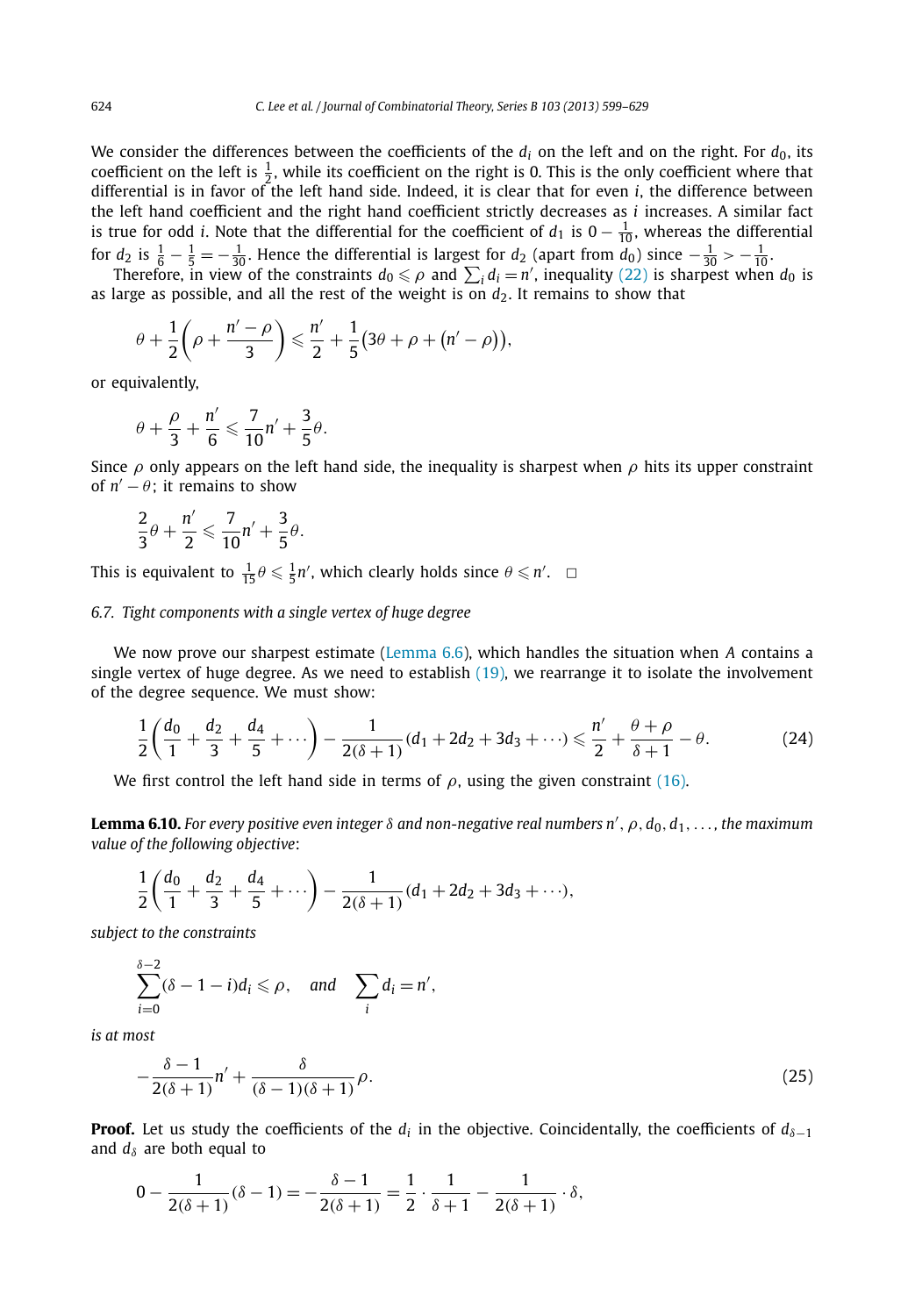while all coefficients of  $d_i$  with  $i \geqslant \delta + 1$  are strictly smaller. Therefore, by moving weight from  $d_i$ to d<sub>δ−1</sub> so that  $\sum_i d_i$  remains constant, we can increase the objective function without violating any  $\alpha$  constraints. This allows us to conclude that there is an optimal point which has  $d_i = 0$  for all  $i \geqslant \delta$ .

We aim to show that there is in fact an optimizer which is supported only at  $d_0$  and  $d_{\delta-1}$ . So, suppose that the optimizer has  $d_i > 0$  for some  $1 \leq i \leq \delta - 2$ . Consider reducing  $d_i$  to 0, increasing  $d_0$  by  $\frac{\delta-1-i}{\delta-1}d_i$ , and increasing  $d_{\delta-1}$  by  $\frac{i}{\delta-1}d_i$ . (This preserves both  $\sum_{i=0}^{\delta-2}(\delta-1-i)d_i$  and  $\sum_i d_i$ .) Note that the coefficients of  $d_0$  and  $d_{\delta-1}$  in the objective are  $\frac{1}{2}$  and  $-\frac{\delta-1}{2(\delta+1)}$ , respectively.

**Case 1:** *i* is odd. The coefficient of  $d_i$  in the objective is  $-\frac{i}{2(\delta+1)}$ , so this perturbation increases the objective by:

$$
d_i\left[\frac{1}{2}\cdot\frac{\delta-1-i}{\delta-1}-\frac{i}{2(\delta+1)}\cdot(-1)+\left(-\frac{\delta-1}{2(\delta+1)}\right)\cdot\frac{i}{\delta-1}\right]
$$
  
= 
$$
d_i\left[\frac{(\delta-1-i)(\delta+1)+i(\delta-1)-(\delta-1)i}{2(\delta-1)(\delta+1)}\right]
$$
  
= 
$$
d_i\cdot\frac{\delta-1-i}{2(\delta-1)},
$$

which is clearly positive for  $i \leq \delta - 2$ .

**Case 2:** *i* is even. The coefficient of  $d_i$  in the objective is now  $\frac{1}{2(i+1)} - \frac{i}{2(\delta+1)}$ , so by the previous calculation this perturbation increases the objective by:

$$
d_i\cdot\frac{\delta-1-i}{2(\delta-1)}-d_i\cdot\frac{1}{2(i+1)},
$$

which is non-negative precisely when

$$
\frac{\delta - 1 - i}{2(\delta - 1)} \geqslant \frac{1}{2(i + 1)}.\tag{26}
$$

Yet it is clear that (26) has equality at both  $i = 0$  and  $i = \delta - 2$ . Since the left hand side is linear in *i*, while the right hand side is convex on the domain  $i > -1$ , we immediately conclude that (26) holds for all  $0 \le i \le \delta - 2$ .

As both the odd and even cases produce perturbations that do not decrease the objective, we may therefore consider an optimizer which is entirely supported at  $d_0$  and  $d_{\delta-1}$ . The constraints then translate into

$$
(\delta - 1)d_0 \leqslant \rho \quad \text{and} \quad d_0 + d_{\delta - 1} = n'.
$$

Since the coefficient of  $d_0$  in the objective  $(\frac{1}{2})$  is strictly larger than that of  $d_{\delta-1}$  (which is  $-\frac{\delta-1}{2(\delta+1)}$ ), to maximize the objective function, we need to take  $d_0$  to be as large as possible, i.e.,  $d_0 = \frac{\rho}{\delta-1}$ , and then choose  $d_{\delta-1}$  to satisfy  $d_0 + d_{\delta-1} = n'$ . Hence we conclude that the objective is indeed bounded from above by

$$
\frac{1}{2} \cdot \frac{\rho}{\delta - 1} - \frac{\delta - 1}{2(\delta + 1)} \cdot \left(n' - \frac{\rho}{\delta - 1}\right),\,
$$

which is precisely  $(25)$ .  $\Box$ 

Our final ingredient for the proof of [Theorem 1.9](#page-3-0) now follows easily.

**Proof of Lemma [6.6](#page-24-0).** Section 6.6 establishes the result for the case  $(\delta, \alpha) = (4, 3)$ , so it remains to consider the case when  $\alpha = 1$ . Using the result of [Lemma 6.10](#page-25-0) in [\(24\),](#page-25-0) we see that it remains to establish

$$
-\frac{\delta-1}{2(\delta+1)}n'+\frac{\delta}{(\delta-1)(\delta+1)}\rho\leqslant \frac{n'}{2}+\frac{\theta+\rho}{\delta+1}-\theta,
$$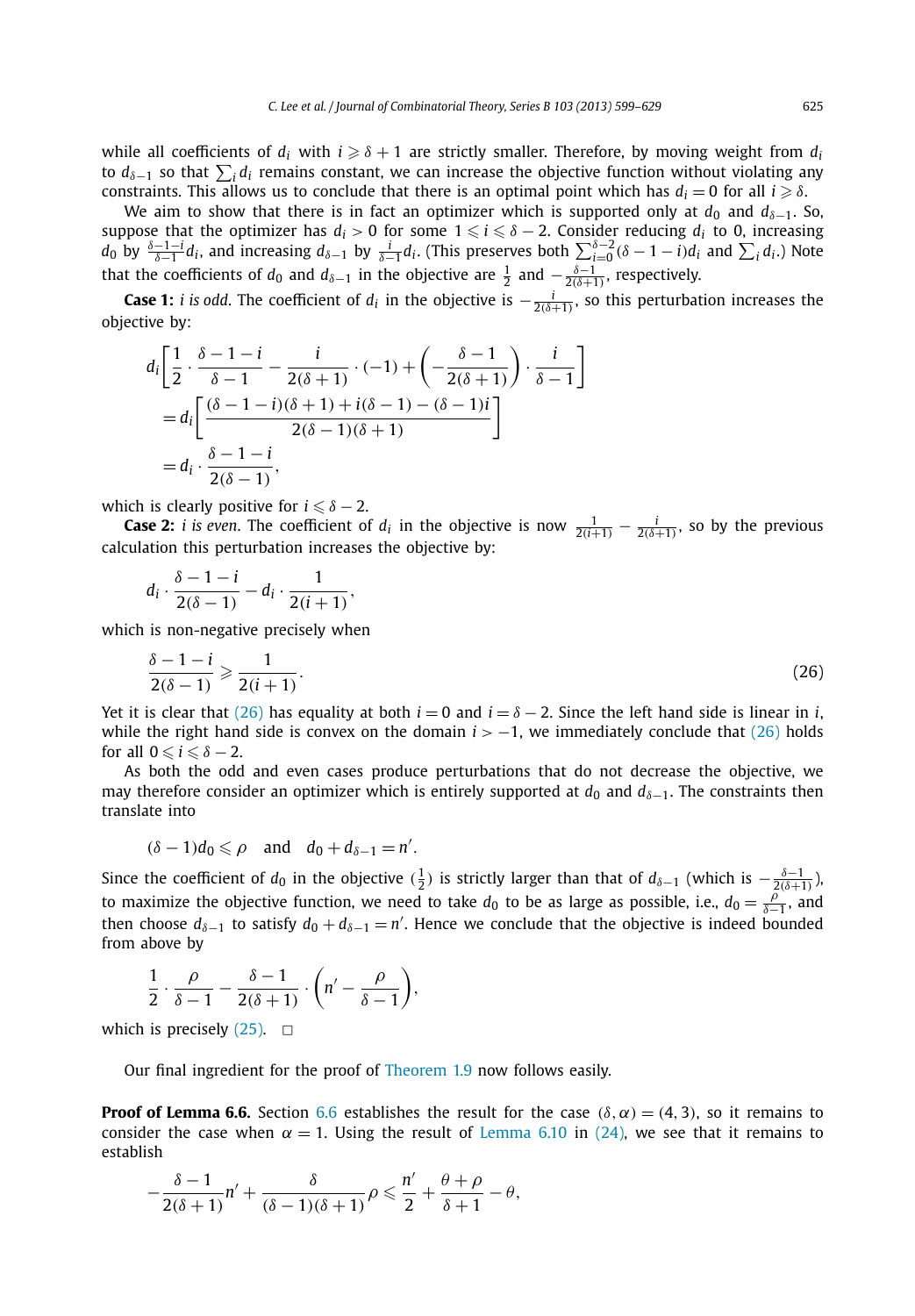over the domain bounded by  $0 \leqslant \theta \leqslant n'$  and  $\rho \leqslant n' - \theta.$  Equivalently, we need

$$
\frac{\delta}{\delta+1}\theta+\frac{1}{(\delta-1)(\delta+1)}\rho\leqslant\frac{\delta}{\delta+1}n'.
$$

Using  $\rho \leqslant n' - \theta$  to eliminate  $\rho$ , we see that it suffices to prove

$$
\left(\frac{\delta}{\delta+1}-\frac{1}{(\delta-1)(\delta+1)}\right)\theta\leqslant\left(\frac{\delta}{\delta+1}-\frac{1}{(\delta-1)(\delta+1)}\right)n',
$$

which clearly follows from  $\theta \leq n'$ . This completes our proof.  $\Box$ 

# **7. Analysis of extremal examples**

In this section, we establish the asymptotic extremality of the two families of constructions which we described after [Theorem 1.9](#page-3-0) in the Introduction.

**Proof of Proposition 1.10.** Let  $\delta \geqslant 2$  be a fixed even number. We begin with the first family. Let x and *y* be non-negative integers, with *y* odd. Let  $G = (V, E)$  be the vertex-disjoint union of *x* copies of  $K_{\delta}$  and *y* copies of  $K_{\delta+1}$ , together with a new vertex  $v_0$  which is adjacent to all other vertices. The number of vertices is then

 $n = \delta x + (\delta + 1)y + 1$ ,

which is even, and the number of edges is

$$
m = \binom{\delta}{2}x + \binom{\delta+1}{2}y + \delta x + (\delta+1)y = \frac{\delta(\delta+1)}{2}x + \frac{(\delta+1)(\delta+2)}{2}y.
$$

Let  $V = V_1 \cup V_2$  be an arbitrary bisection, and without loss of generality, suppose that the dominating vertex  $v_0$  lies in  $V_1$ . The induced subgraph  $G[V_1 \setminus \{v_0\}]$  is then the union of  $t \le x + y$  cliques, with orders  $c_1, c_2, \ldots, c_t$ . Since we have a bisection,  $\sum c_i = \frac{n}{2} - 1$ . Using convexity, it is then clear that  $\sum_{i=1}^{n} {c_i \choose 2}$  is minimized when  $t = x + y$ , and the  $c_i$  are within 1 of each other. Since  $\frac{n}{2} - 1 = \frac{\delta}{2}(x + y) +$ *y*<sup>−1</sup>, this happens precisely when  $x + \frac{y+1}{2}$  of the *c<sub>i</sub>*'s are  $\frac{\delta}{2}$ , and  $\frac{y-1}{2}$  of the *c<sub>i</sub>*'s are  $\frac{\delta}{2} + 1$ . Therefore,

$$
e(V_1) = \left(\frac{n}{2} - 1\right) + \sum_{i=1}^{t} {c_i \choose 2}
$$
  
\n
$$
\geq \left(\frac{\delta x + (\delta + 1)y + 1}{2} - 1\right) + \left(x + \frac{y + 1}{2}\right) {(\delta/2) \choose 2} + \frac{y - 1}{2} {(\delta/2) + 1 \choose 2}
$$
  
\n
$$
= x \left[\frac{\delta}{2} + {(\delta/2) \choose 2}\right] + y \left[\frac{\delta + 1}{2} + \frac{1}{2} {(\delta/2) + \frac{1}{2} {(\delta/2) + 1 \choose 2}}\right]
$$
  
\n
$$
+ \left[-\frac{1}{2} + \frac{1}{2} {(\delta/2) - \frac{1}{2} {(\delta/2) + 1 \choose 2}}\right]
$$
  
\n
$$
= x \cdot \frac{\delta(\delta + 2)}{8} + y \cdot \frac{(\delta + 2)^2}{8} - \frac{\delta + 2}{4}
$$
  
\n
$$
= \frac{\delta + 2}{4(\delta + 1)} m - \frac{\delta + 2}{4},
$$

which is indeed  $(\frac{\delta+2}{4(\delta+1)} - o(1))m$  since  $\delta$  is constant.

Proceeding to the second family, let  $G = (V, E)$  be the complete bipartite graph  $K_{\delta+1,n-\delta-1}$ . The number of edges is

 $m = (\delta + 1)(n - \delta - 1).$ 

<span id="page-27-0"></span>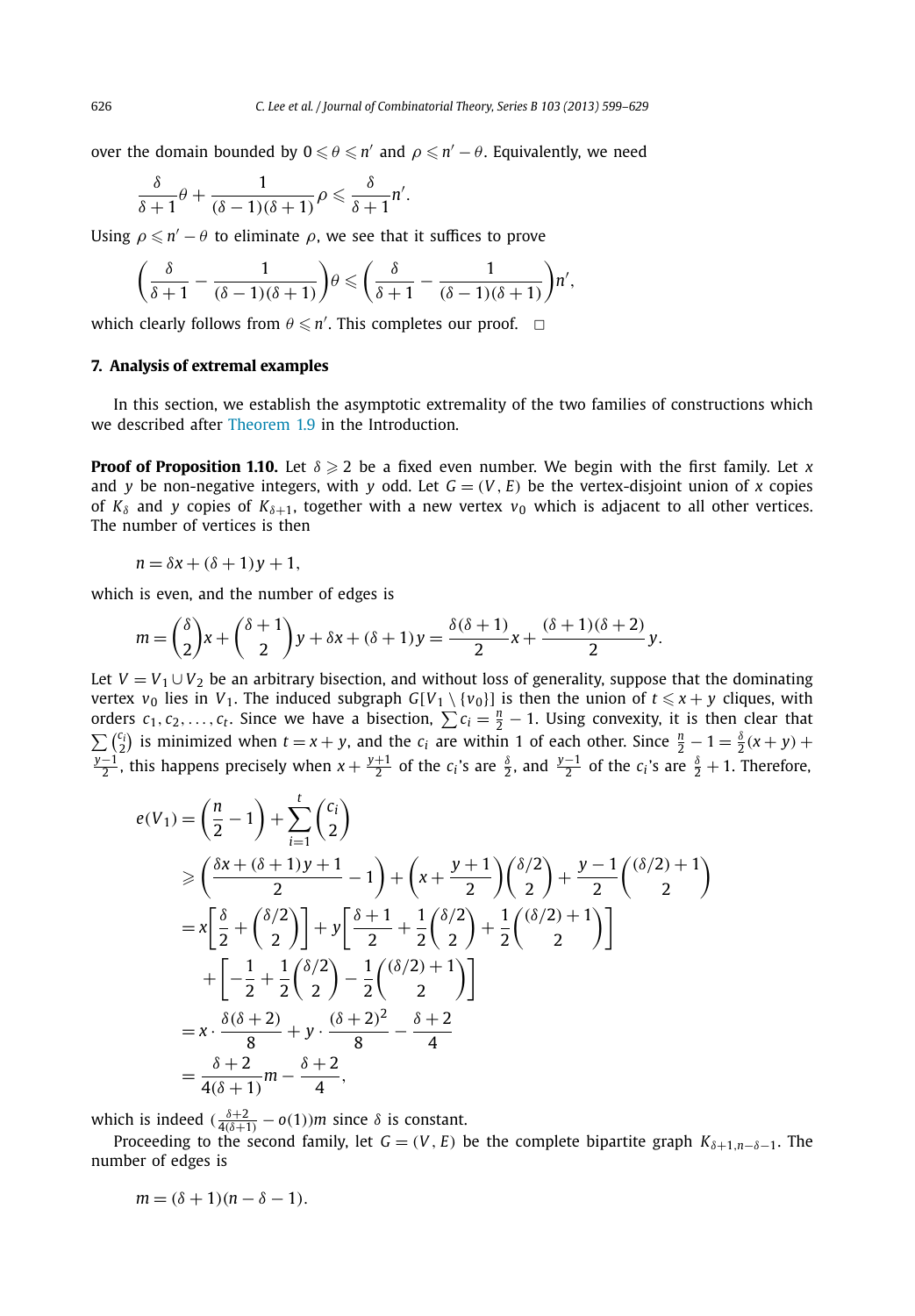<span id="page-28-0"></span>Consider a bisection  $V = V_1 \cup V_2$ . Of the  $\delta + 1$  vertices from the smaller part of the  $K_{\delta+1,n-\delta-1}$ , suppose that *x* of them are in  $V_1$  and *y* of them are in  $V_2$ . Without loss of generality, suppose that  $x \geqslant y$ ; then,  $x \geqslant \frac{\delta}{2} + 1$ , and

$$
e(V_1) = x\left(\frac{n}{2} - x\right) \geqslant \left(\frac{\delta}{2} + 1\right)\left(\frac{n}{2} - \frac{\delta}{2} - 1\right) = \frac{\delta + 2}{4(\delta + 1)}m - \frac{\delta + 2}{4}.
$$

Note that the bound we obtained from the two families are exactly the same.  $\Box$ 

## **8. Related bisection results**

In this section, we prove the results which were stated in Section [1.3.](#page-4-0) We begin by proving that  $K_{n/3,2n/3}$  has a bisection of size at least  $\frac{3}{4}m$ , but every bisection induces at least  $\frac{m}{4}$  edges on some side.

**Proof of Proposition 1.12.** In the graph  $K_{n/3,2n/3}$ , let *A* be the part of size  $\frac{n}{3}$  and *B* be the part of size  $\frac{2n}{3}$ . The total number of edges is  $m = \frac{2n^2}{9}$ . The largest bisection is obtained by placing all the vertices of *A* on one side and arbitrarily allocating the vertices of *B* to create a bisection. This produces bisection of size  $\frac{n}{3} \cdot \frac{n}{2} = \frac{n^2}{6} = \frac{3}{4}m$ .

Now consider a bisection *V*<sup>1</sup> ∪ *V*2. Without loss of generality we may assume that *V*<sup>1</sup> contains at least  $xn \ge \frac{|A|}{2} = \frac{n}{6}$  vertices of *A* (thus  $\frac{1}{6} \le x \le \frac{1}{3}$ ). Then the number of edges in *V*<sub>1</sub> is

$$
e(V_1) = xn \cdot \left(\frac{n}{2} - xn\right) = x\left(\frac{1}{2} - x\right)n^2 \geqslant \frac{1}{18}n^2 = \frac{m}{4}.
$$

Therefore,  $\max\{e(V_1), e(V_2)\} \geq \frac{m}{4}$  for every bisection of the vertex set.  $\Box$ 

Next, we prove [Theorem 1.13,](#page-5-0) which finds almost-bisections of size at least  $\frac{r+1}{2r}m$  or  $\frac{r+2}{2(r+1)}m$  (depending on the parity of *r*) in graphs with degrees bounded by *r*.

**Proof of Theorem 1.13.** Let  $G = (V, E)$  be a graph of maximum degree at most *r*. The Hajnal– Szemerédi theorem [\[15\]](#page-30-0) produces an *equitable* coloring of *G* with *r* + 1 colors, i.e., a coloring where all color class sizes differ by at most one. Let  $W_1, W_2, \ldots, W_{r+1}$  be the color classes.

Consider first the case when *r* is odd. Generate a random bipartition  $V = V_1 \cup V_2$  by uniformly selecting exactly  $\frac{r+1}{2}$  of the color classes to put in  $V_1$ , and placing the other  $\frac{r+1}{2}$  color classes in  $V_2$ . The probability that a fixed edge contributes towards  $e(V_1, V_2)$  is exactly  $(\frac{r+1}{2})^2/(\frac{r+1}{2}) = \frac{r+1}{2r}$ , so by linearity of expectation, the expected value of  $e(V_1, V_2)$  is  $\frac{r+1}{2r}m$ . Consequently, there exists a bisection which contains at least so many edges. Since all color classes differ in size by at most 1, we automatically have that the  $V_i$  differ in size by at most  $\frac{r+1}{2}$ , as claimed.

Now consider the case when *r* is even. Generate a random bisection  $V_1 \cup V_2$  of *G* as follows. First, pick a special index  $k \in [r + 1]$  uniformly at random, generate a random bisection of  $W_k$ , and put the parts into  $V_1$  and  $V_2$ . Then, uniformly distribute the remaining color classes as in the odd case above. There are two ways for a fixed edge *e* to contribute to  $e(V_1, V_2)$ . The probability that one endpoint lies in  $W_k$  is  $\frac{2}{r+1}$ , and then the other endpoint has probability  $\frac{1}{2}$  of being distributed onto the other side of the bipartition. On the other hand, the probability that neither endpoint lies in  $W_k$ , and the endpoint color classes are separated across the bipartition, is exactly  $\frac{r-1}{r+1} \cdot \frac{r^2/4}{\binom{r}{2}} = \frac{r}{2(r+1)}$ . Therefore, the probability that *e* contributes to  $e(V_1, V_2)$  is exactly

$$
\frac{2}{r+1} \cdot \frac{1}{2} + \frac{r}{2(r+1)} = \frac{r+2}{2(r+1)}.
$$

Consequently, the expected value of  $e(V_1, V_2)$  is  $\frac{r+2}{2(r+1)}m$ , and there exists a bisection which contains at least so many edges. Again, the gap between the  $|V_i|$  is at most  $1+\frac{r}{2}$ , because the bisection of  $W_k$ can introduce an error of at most 1, and the other  $r$  color classes differ in size by at most 1.  $\Box$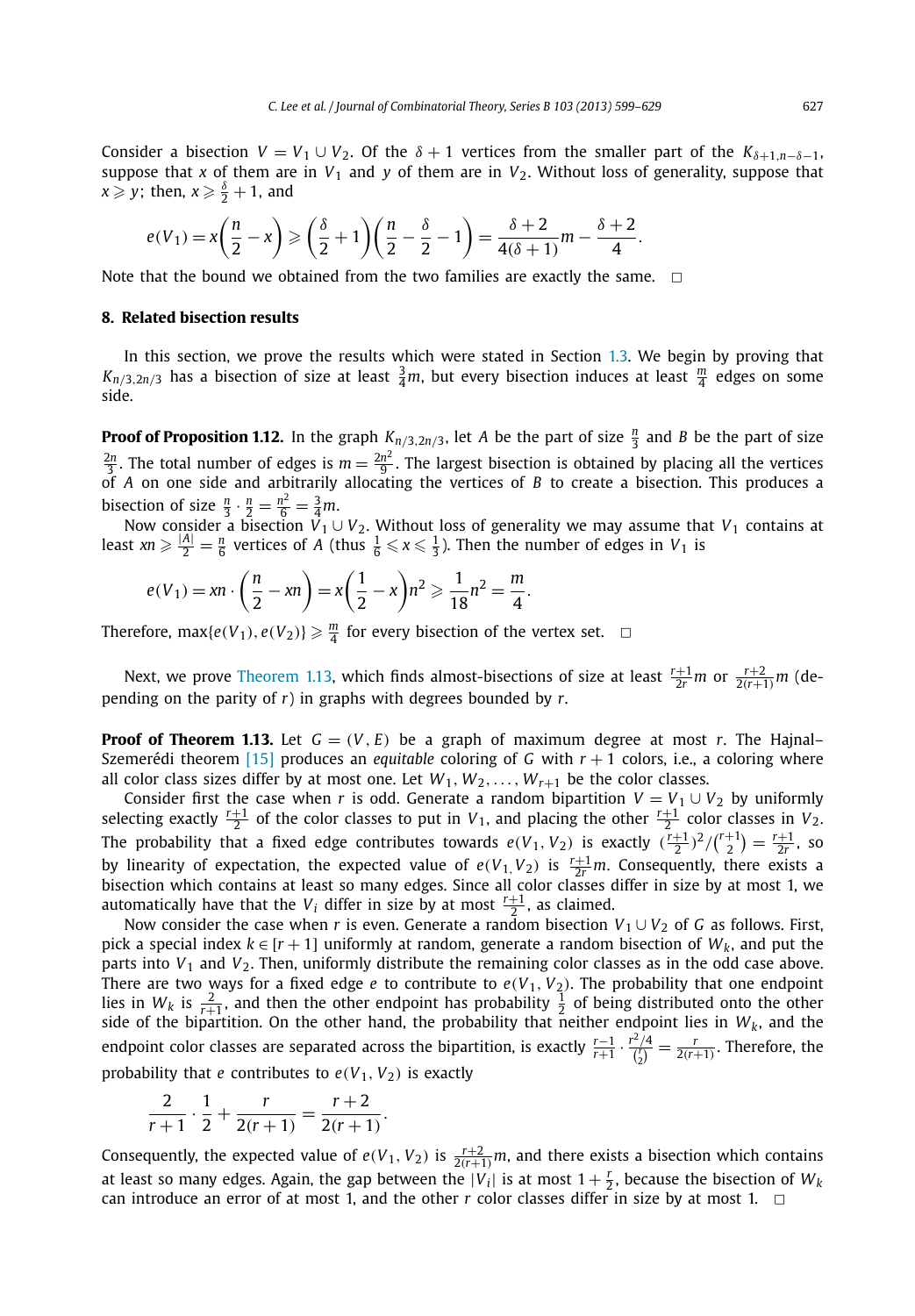The previous bound easily produces a result on perfect bisections of bounded degree graphs.

**Corollary 8.1.** If G has maximum degree at most r, then there exists a bisection of size at least  $\frac{r+1}{2r}m - \frac{r(r+1)}{4}$ <br>if r is odd and  $\frac{r+2}{2(r+1)}m - \frac{r(r+2)}{4}$  if r is even.

**Proof.** If *r* is odd, the previous theorem produces a bipartition of size at least  $\frac{r+1}{2r}m$ , and sides differing in size by at most  $\frac{r+1}{2}$ . We may then balance the bipartition by moving at most  $\frac{r+1}{4}$  vertices. Since all degrees are bounded by *r*, this affects the size of the cut by at most  $\frac{r(r+1)}{4}$ , as claimed.

On the other hand, if r is even, then the previous theorem produces a bipartition of size at least  $\frac{r+2}{2(r+1)}m$ , which can be balanced by moving at most  $\frac{r+2}{4}$  vertices. By a similar argument to above, this affects the cut size by at most  $\frac{r(r+2)}{4}$ , as claimed.  $\Box$ 

Finally, we prove that every *r*-regular graph has a bisection of size at least  $\frac{r+1}{2r}m$  when *r* is odd and  $\frac{r+2}{2(r+1)}m$  when *r* is even.

**Proof of Theorem 1.14.** An *r*-regular graph clearly has chromatic number  $k \le r + 1$ . Thus by the relation between Max Cut and the chromatic number of a graph mentioned in the Introduction (see the discussion following [Proposition 1.12,](#page-4-0) or [\[2,20,21\]\)](#page-30-0), we can find a bipartition  $V = V_1 \cup V_2$  with the required size, but where the part sizes are not necessarily the same. It suffices to prove that we can always move vertices from the larger part  $(V_1, say)$  to the smaller part  $(V_2, say)$  while keeping the property that the bipartition has at least the required size. Indeed, if there is a vertex  $v \in V_1$  with at least as many neighbors in  $V_1$  as in  $V_2$ , then moving  $v$  to  $V_2$  would not decrease the size of the bipartition. Repeatedly move such vertices until either we reach a bisection and are done, or there are no more such vertices.

In the later case, every vertex in *V*<sub>1</sub> has more neighbors in *V*<sub>2</sub> than in *V*<sub>1</sub>. Move  $|V_1| - \frac{n}{2}$  vertices of *V*<sub>1</sub> to *V*<sub>2</sub>. Note that the number of neighbors in *V*<sub>2</sub> of any of the remaining  $\frac{n}{2}$  vertices of *V*<sub>1</sub> only grows. Therefore, each of them still have strictly more than  $\frac{r}{2}$  neighbors in  $V_2$ . Yet *G* was *r*-regular, so  $m = \frac{rn}{2}$ . If *r* is odd, the number of crossing edges is then at least  $\frac{n}{2} \cdot \frac{r+1}{2} = \frac{r+1}{2r}m$ . If *r* is even, the number of crossing edges is at least  $\frac{n}{2} \cdot (\frac{r}{2} + 1) = \frac{r+2}{2r}m > \frac{r+2}{2(r+1)}m$ . Therefore, in both cases we obtain a bisection, while still maintaining the desired cut size.  $\Box$ 

# **9. Concluding remarks**

In this paper, we studied the graph bisection problem from several different angles. [Theorem 1.3](#page-2-0) extended the classical Edwards bound for graph bipartition by introducing the maximum degree, together with a new parameter, the number of tight components. These tight components were very useful in our analysis, but have not been widely studied in the literature. Indeed, we are not aware of results concerning their general structure. For example, the simplest example of a tight component is a clique of odd order, and more complex tight components can be assembled by taking two vertexdisjoint tight components, and identifying one vertex from each of them. Yet it is not clear if every tight component can be obtained through such a process.

Using our parameterization in terms of the number of tight components, we then pushed our approach further to study judicious bisections of graphs with respect to minimum-degree constraints [\(Theorem 1.9\)](#page-3-0). Part of the difficulty in proving this result stemmed from the wide range of extremal examples, as described in [Proposition 1.10.](#page-4-0) From our proof, it appears that these examples are in some sense exhaustive. More precisely, when the inequalities are tight (up to the *o(m)* error terms), we either have (i) exactly  $\delta + 1$  large degree vertices, each of degree about *n*, with no other edges, or (ii) exactly one vertex of large degree, with degree about *n*, and with the correct number of tight components in the remainder. However, since the error term still remains in [Theorem 1.9,](#page-3-0) we leave this as only an observation, and ask whether one can remove the error term from [Theorem 1.9.](#page-3-0) More